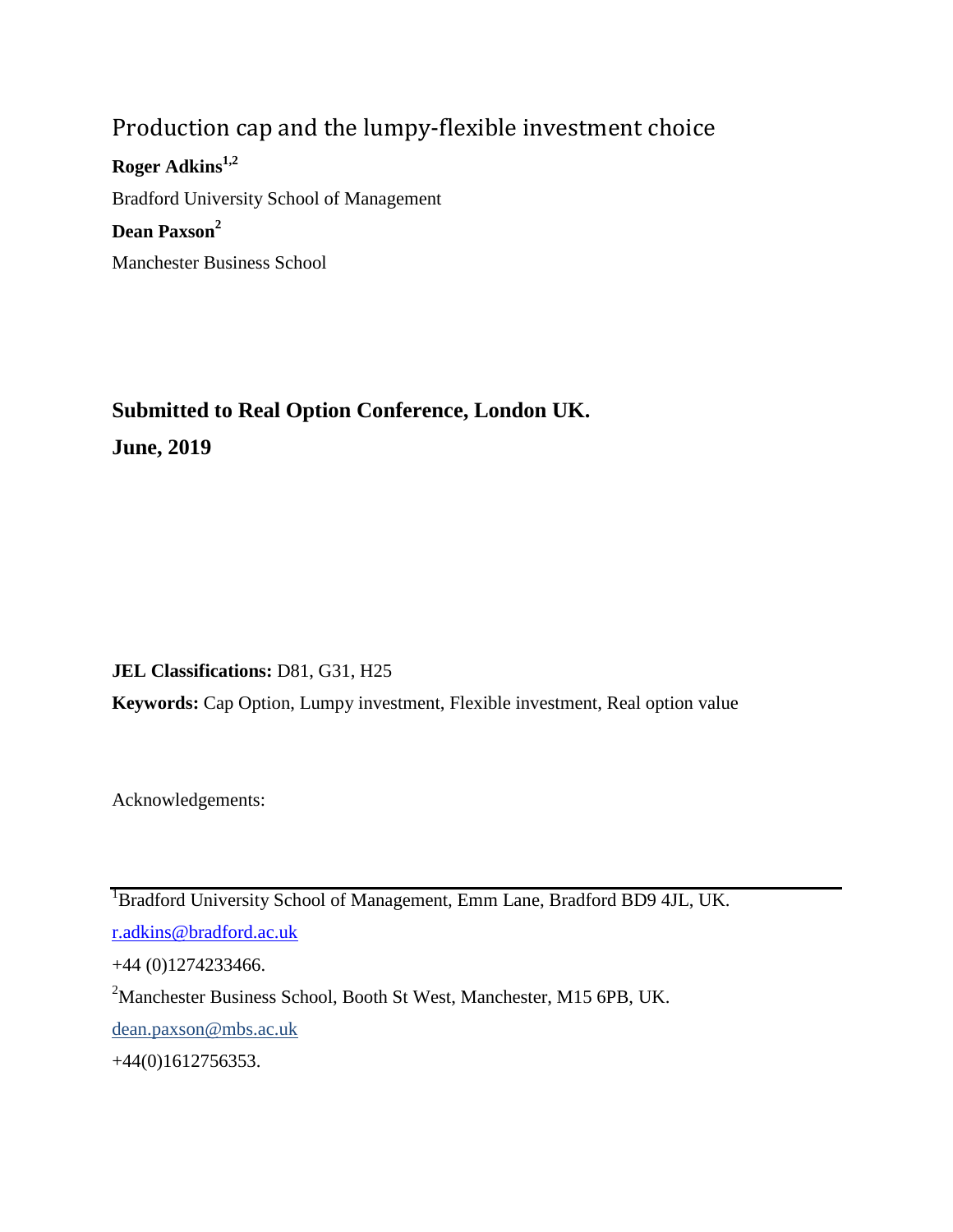## Production cap and the lumpy-flexible investment choice

## Abstract

An upper production limit is incorporated as a cap in a real-option formulation for investigating the conditions discriminating between a lumpy single-stage investment and a flexible consecutive two-stage variant. Although having no effect on the investment threshold and timing decision unless the cap is breached, the production cap deflates the investment option value evaluated in the absence of any cap and consequently influences the lumpy-flexible choice. Also, the cap disengages the accepted positive link between volatility and option value, since for volatilities above a certain level, the option value declines with increasing volatility in the presence of a cap. We demonstrate that a flexible as opposed to a lumpy investment policy can be more attractive and sometimes significantly so.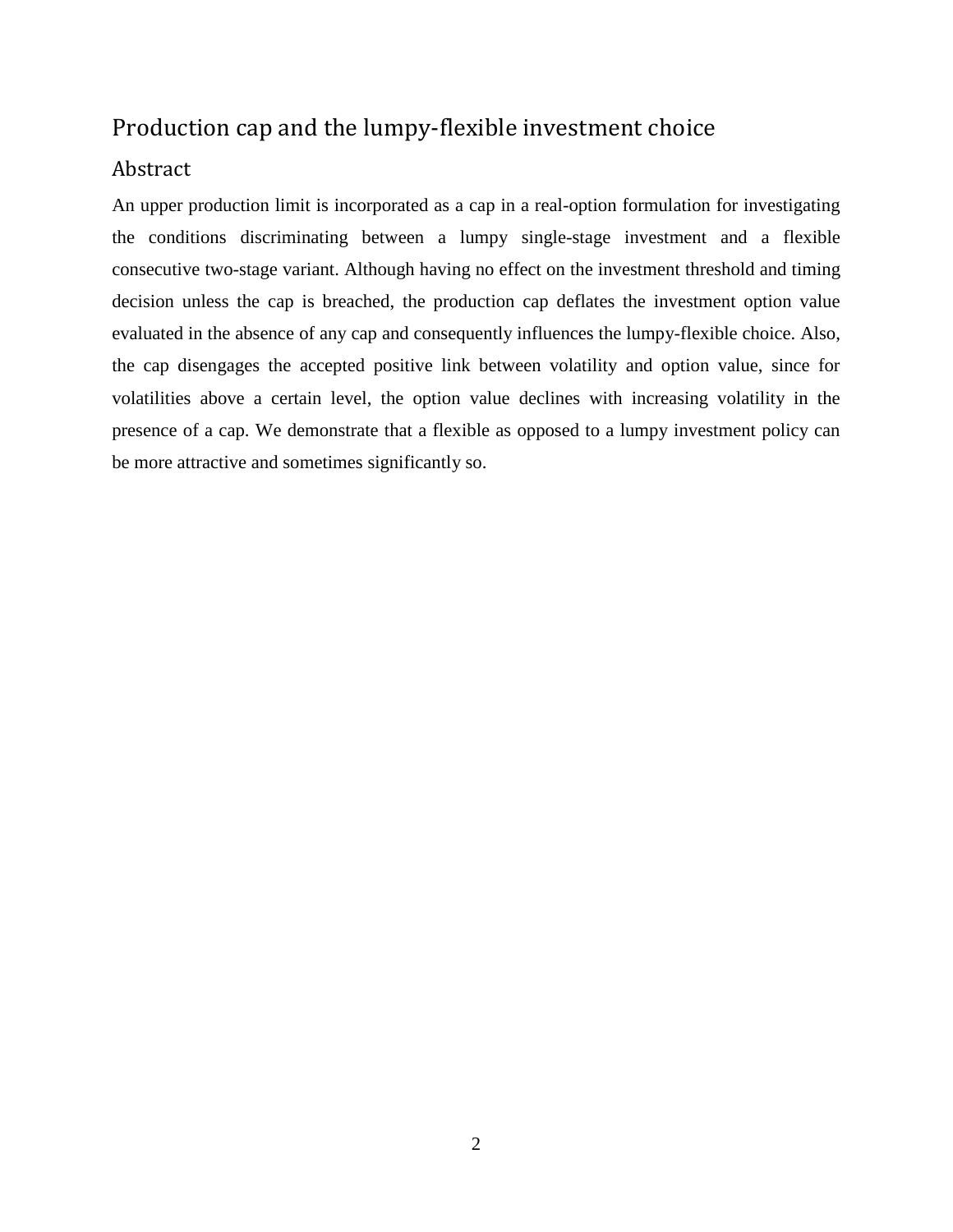## **1 Introduction**

In formulating analytical real-option models, it is customary to select geometric Brownian motion to represent the dynamics of the stochastic factor. This assumes the factor can adopt any value along  $\mathbb{R}^+$ . In practice, the factor may be naturally bounded as illustrated by the physical output produced by most plant and equipment that is limited by a capacity constraint even when supplemented with overtime. However, this capacity constraint is like a cap that by having option-like payoff features can be formulated within a real-option model. This representation, while having no effect on the investment threshold and timing decision provided the cap remains unbreached at implementation, does deflate the option value of the opportunity because of the consequential loss of attractiveness. An effective comparison of alternative policy opportunities often relies on evaluating their investment option values so any possible distortion caused by ignoring the capacity limit may lead to erroneous decisions. We investigate the impact of a cap on the investment option value and the resulting policy choice between a lumpy strategy that is implemented in a single stage and a flexible strategy that is implemented in two consecutive stages, where the flexible strategy is disadvantaged by a greater overall capital cost..

Uncertainty in real-option models plays a crucial role in understanding the scope for managerial discretion in making decisions on investment timing and capacity choice. Originally, demand volatility was considered to favour more frequent investments in small capacity increments when as needed, [Dixit and Pindyck \(1994\)](#page-41-0). Since then, this view has been re-assessed by several authors. [Dangl \(1999\)](#page-41-1) examines the claim by expressing the project value in terms of the maximum profit level when idle, active and active but exceeding the capacity constraint to show that a firm invests later in a larger capacity as market volume volatility increases. Similarly, [Hagspiel et al. \(2016\)](#page-41-2) consider firms with and without the flexibility to adjust production capacity in line with output volume changes to examine their consequences on timing and size. [De Giovanni and Massabò \(2018\)](#page-41-3) extend their analysis by including the costs associated with volume flexibility. [Chronopoulos et al. \(2017\)](#page-41-4) show also that the lumpy strategy is preferred under high price uncertainty for fixed capacity projects but not when the firm has freedom over the capacity choice. [Huberts et al. \(2015\)](#page-41-5) provides a survey on capacity choice. In work closest to our own, Kort [et al. \(2010\)](#page-41-6) evaluates the relative merits of a lumpy and flexible strategy to show that greater uncertainty favours the former despite the latter's intrinsic flexibility. The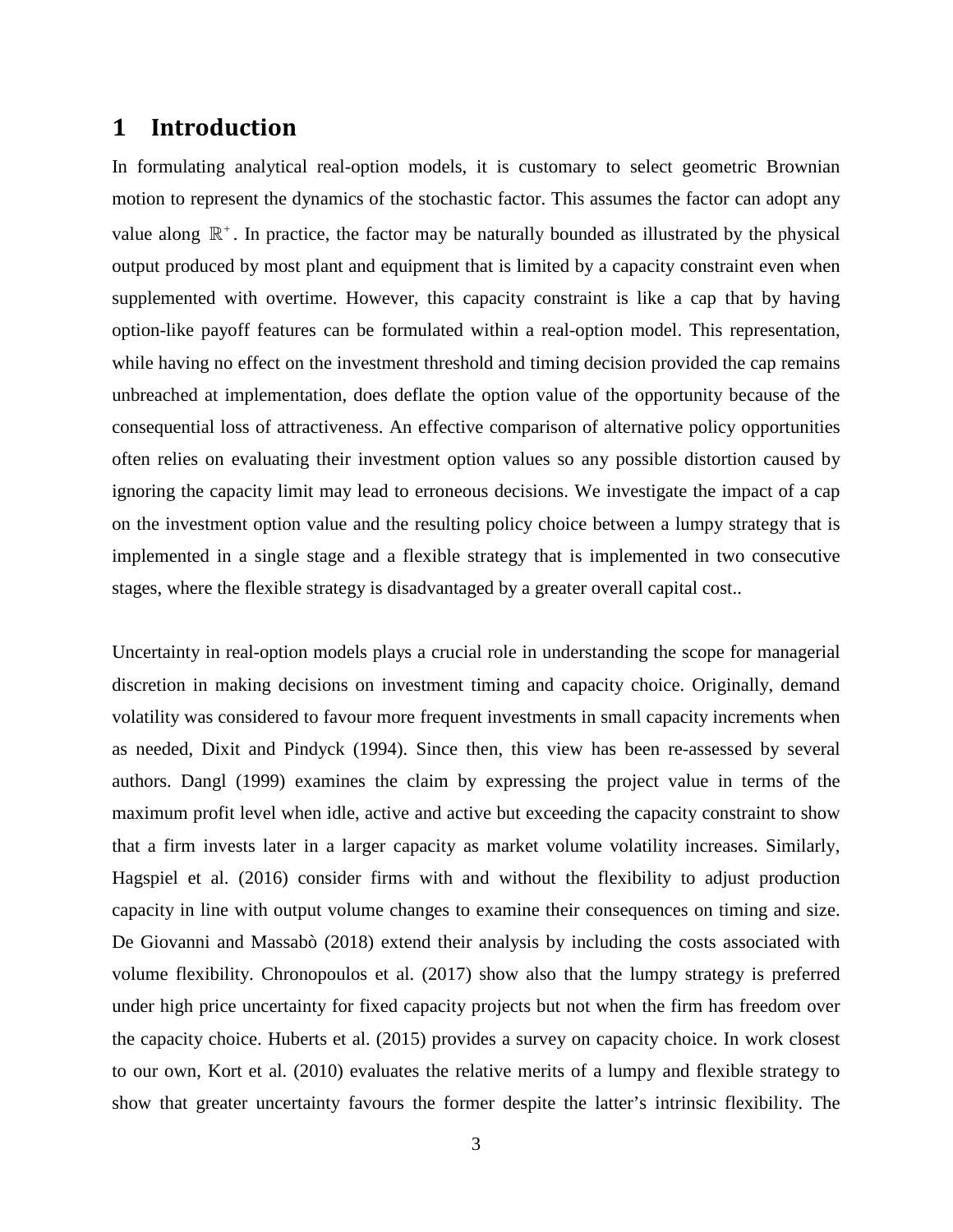authors make two telling points that flexibility has several connotations and that increased volatility engenders further inertia that defers the second stage investment.

In our formulation, we impose a production cap, modelled as a pair of call and put options, to represent the limit on output volume for both the lumpy and flexible investments. Call and put option features have been adopted elsewhere to represent a factor limit due to a government subsidy policy. [Takashima et al. \(2010\)](#page-41-7) and [Armada et al. \(2012\)](#page-41-8) evaluate a project with a floor representing a government support mechanism, while [Adkins and Paxson \(2019\)](#page-41-9) and [Adkins et](#page-41-10)  [al. \(2019\)](#page-41-10) assess the effect of a collar involving both a floor and cap on the project value. Here, the capacity limit is formulated as a cap. This means that when we are considering an additional investment for the flexible strategy, the increment can only be installed once the capacity limit has been attained, since it is uneconomic to expand capacity when under-utilized capacity exists. Representing capacity as a cap has three advantages: (1) intrinsically, a production cap reflects reality, as observed by [Dangl \(1999\)](#page-41-1) and [Hagspiel et al. \(2016\)](#page-41-2); (2) it enables the upside investment potential to be modelled, and (3) it is unnecessary to impose conditions on cost and revenue structure to guarantee the timing of the consecutive stages of the flexible strategy to be appropriately ordered.

Revisiting the lumpy-flexible debate with a cap yields some interesting results because in certain instances, the cap significantly modifies the solution. If the cap for the lumpy investment is not breached, then the with-cap and without-cap investment thresholds are identical but the with-cap investment option value is lower, since the threshold decides project viability while the lost upside potential reduces the option value. On the other hand, if the without-cap threshold breaches the cap, then the with-cap threshold increases and the option value decreases because of the lost latent value when market demand exceeds the cap. The volatility option value relationship is not monotonic increasing as expected, but concave with a maximum, since volatility increases lead eventually to the cap being breached and the consequential deterioration in value. The findings concerning the thresholds and option values for the flexible strategy are very similar to those for the lumpy strategy. Further, we find that flexible strategy is preferred to the lumpy strategy for a low capital cost disadvantage, but as this increases, the superiority of the flexible strategy wanes until a point of indifference is attained. While the flexible strategy is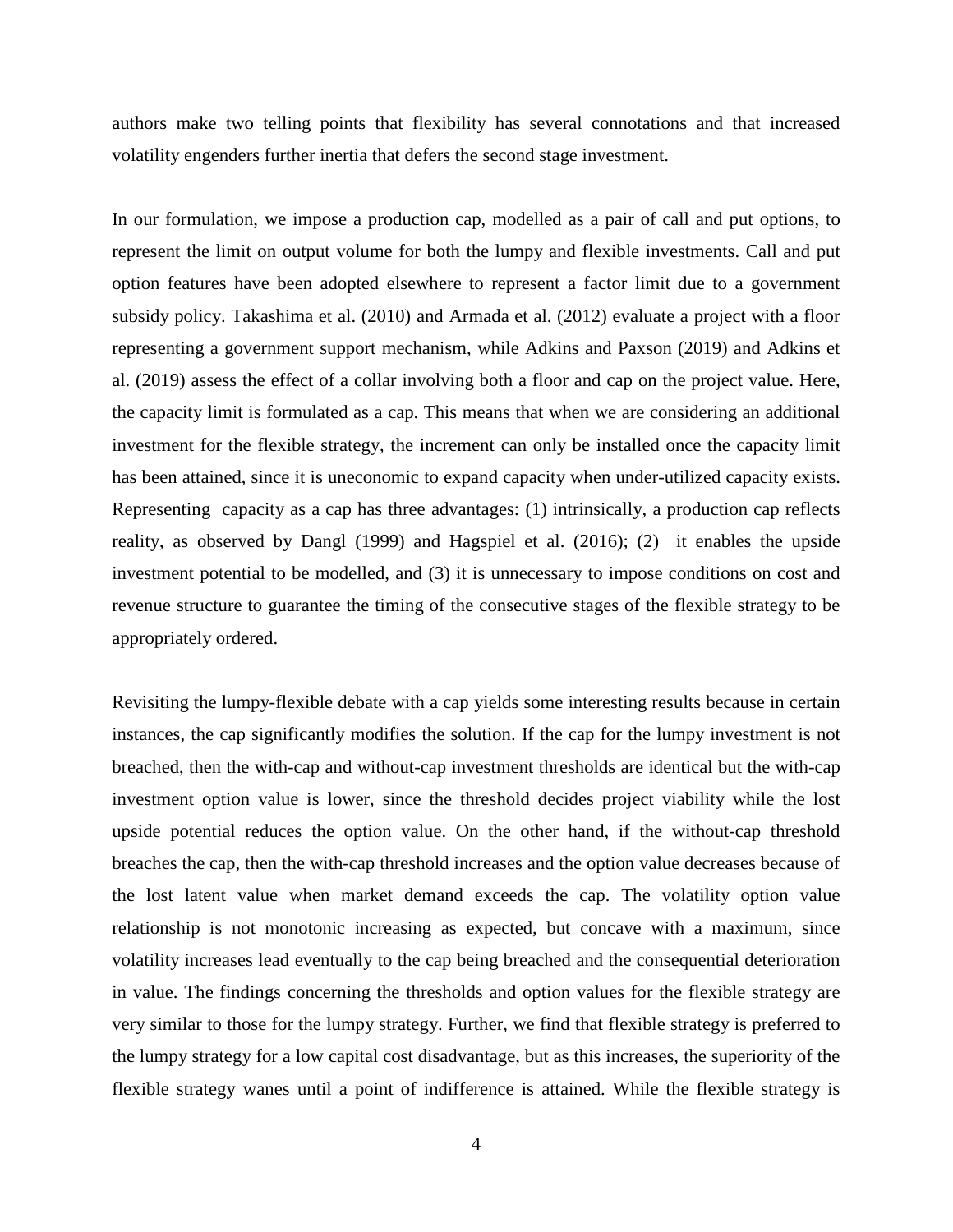superior, the firm has the flexibility to select from a range of first stage investment levels, but this range narrows as the capital cost disadvantage worsens. Volatility also affects the relative merits of the two strategies. As expected, a flexible strategy is strongly favoured for low volatility projects while a lumpy strategy is favoured for very high volatility projects. The superiority of the flexible strategy is negatively affected by increases in both volatility and the capital cost disadvantage.

## **2 Analysis**

### *2.1 Fundamental Model*

A firm set in a monopolistic situation is considering a project opportunity that is subject to a single source of uncertainty due to demand volume variability, which is described by the geometric Brownian motion process:

$$
dq = \alpha q dt + \sigma q dW, \qquad (1)
$$

where q denotes the periodic demand volume,  $\alpha$  the expected drift,  $\sigma$  the volatility, and dW an increment of the standard Wiener process. Project output is constrained at the upper end by a capacity cap,  $q_v$ , so demand is only fully met provided  $q \leq q_v$ . For a known unit price p and periodic operating cost *f* , the idle project value *V* dependent on demand volume *q* is described by:

$$
\frac{1}{2}\sigma^2 q^2 \frac{\partial^2 V}{\partial q^2} + \left(r - \delta\right) q \frac{\partial V}{\partial q} - rV = 0 \tag{2}
$$

where  $r > \alpha$  denotes the risk-free rate and  $\delta = r - \alpha$  the rate of return shortfall. Since  $V(0) = 0$ , the solution to (2) is  $V(q) = A q^{\beta_1}$ , where  $A \ge 0$  is a to-be-determined coefficient and  $\beta_1, \beta_2$  are the respective positive and negative roots of the characteristic equation:

$$
\frac{1}{2}\sigma^2 \beta (\beta - 1) + (r - \delta)\beta - r = 0, \qquad (3)
$$

with solution values:

$$
\beta_1, \beta_2 = \left(\frac{1}{2} - \frac{r - \delta}{\sigma^2}\right) \pm \sqrt{\left(\frac{1}{2} - \frac{r - \delta}{\sigma^2}\right)^2 + \frac{2r}{\sigma^2}},\tag{4}
$$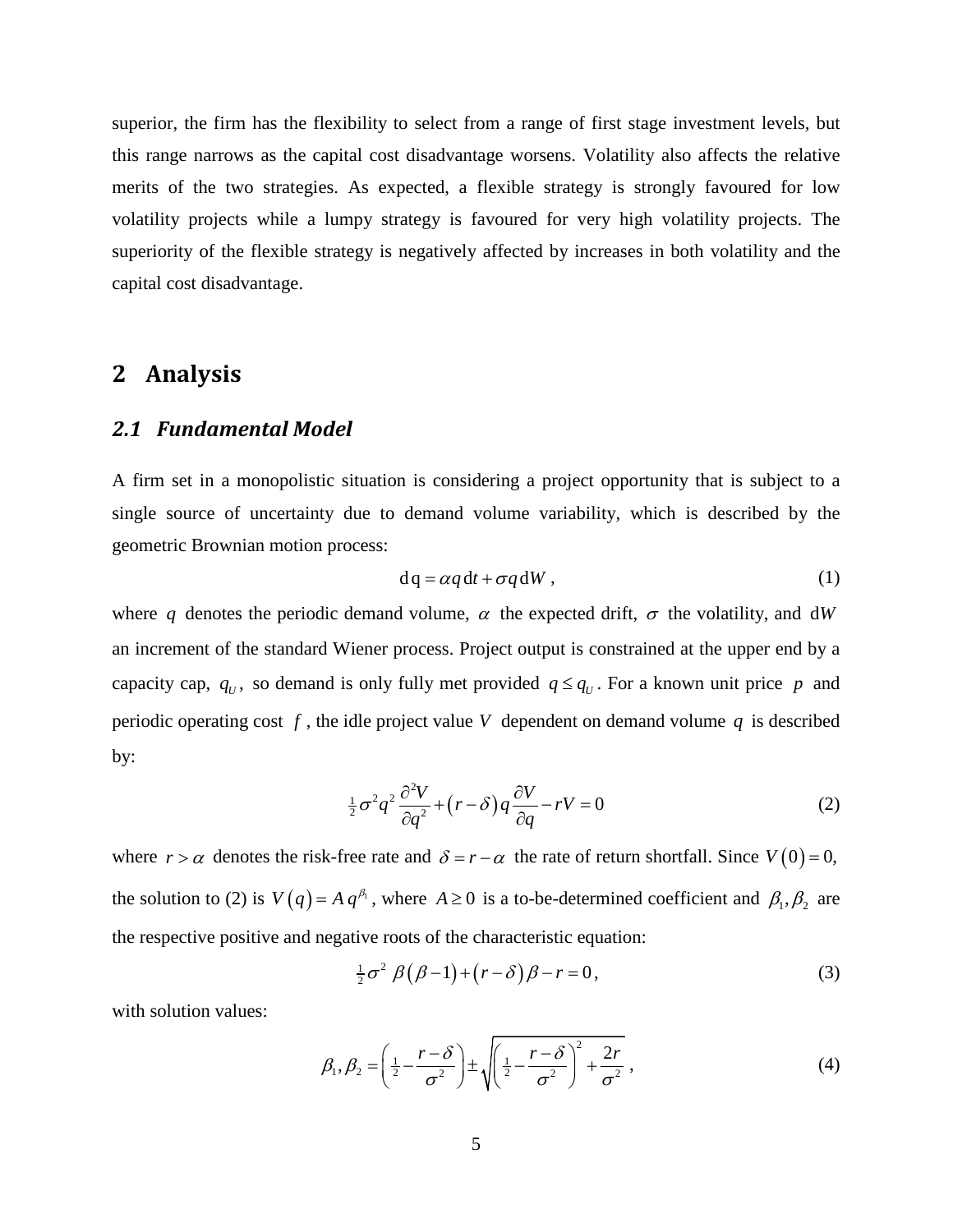where  $\beta_1 > 1$ ,  $\beta_2 < 0$ ,  $\beta_1 - \beta_2 > 0$ . For an idle project, the firm holds a positive call option to invest in the project while the market demand is no more than the exercise threshold.

The value for an active project is given by:

$$
\frac{1}{2}\sigma^2 q^2 \frac{\partial^2 V}{\partial q^2} + (r - \delta) q \frac{\partial V}{\partial q} + pq - f - rV = 0.
$$
 (5)

with generic solution:

$$
V(q) = \frac{pq}{\delta} - \frac{f}{r} + A_1 q^{\beta_1} + A_2 q^{\beta_2},
$$
\n(6)

where  $A_1, A_2$  are to-be-determined generic coefficients. In (6),  $A_1 q^{\beta_1}, A_2 q^{\beta_2}$  respectively represent the American perpetuity call, [Samuelson \(1965\)](#page-41-11), and put options, [Merton \(1973\)](#page-41-12), [Merton \(1990\)](#page-41-13). The call and put options may be held or written. The coefficient for a held option is positive and that for a written option negative. For an active project, these options represent the opportunity value of switching to an alternative state. If the switch is value-creating, held by the firm and economically advantageous, then the option coefficient is positive. In the present context, this arises when the firm owns an investment opportunity to install or expand a productive asset. But, if the switch is value-destroying, written by the firm and economically disadvantageous, then the option coefficient is negative. Again, this arises when the firm's output volume attains the productive capacity limit, either from below or from above. If the volume attains the cap from below, then the loss in value is due to the cap forcing the firm to fail in meeting market demand. If the volume attains the cap from above, then the loss in value is due to market demand falling short of the cap.

If demand is not satisfied and exceeds the productive cap,  $q > q_U$ , then the maximum attainable project volume is  $\min\{q, q_U\}$ , and (6) is amended to:

$$
V(q) = \frac{pq_U}{r} - \frac{f}{r} + A_1 q^{\beta_1} + A_2 q^{\beta_2}.
$$
 (7)

## *2.2 Model I: Lumpy Investment with a Cap*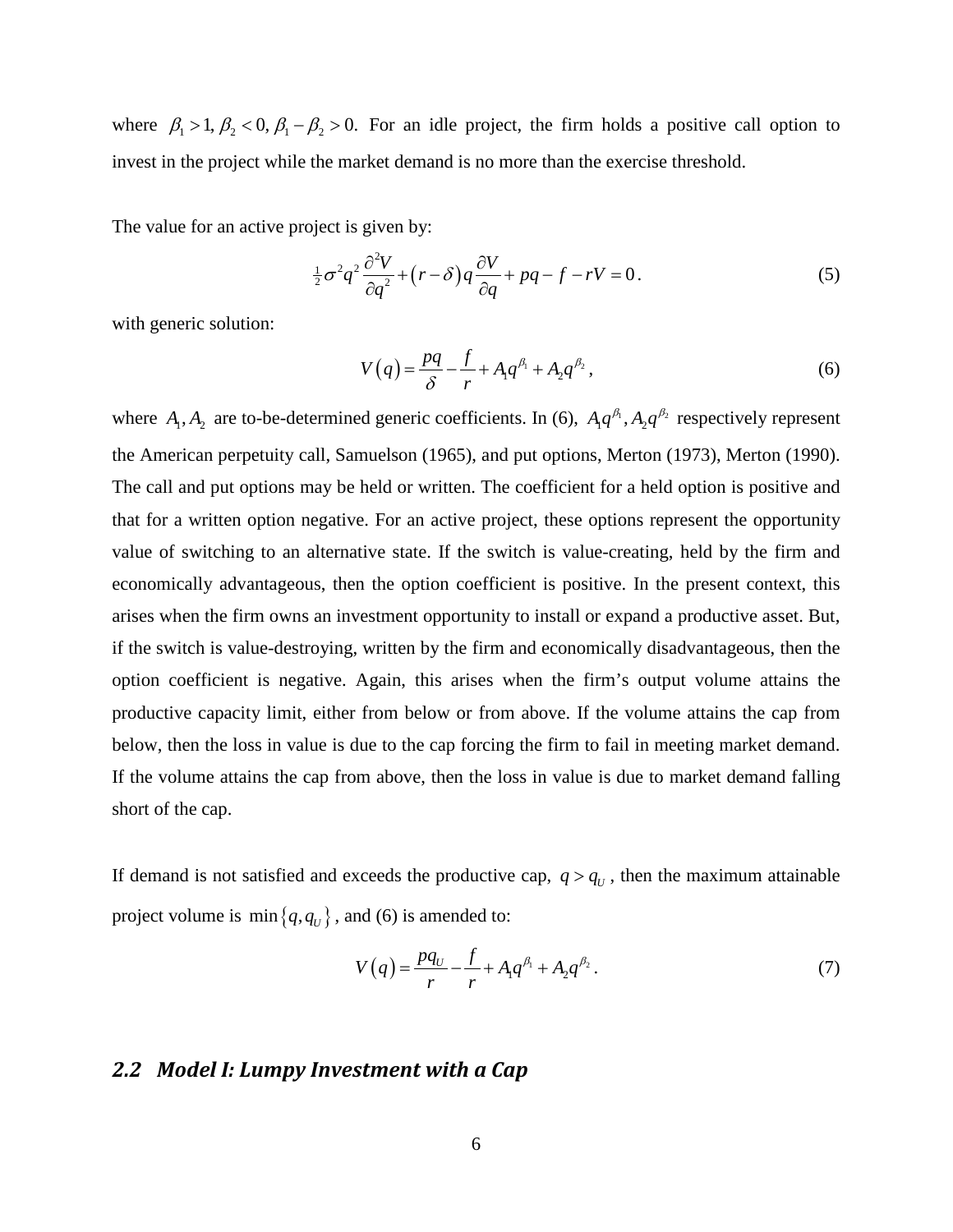A firm has an opportunity to invest in a project in its entirety, whose output is constrained by an upper capacity limit. Installing this lumpy project requires a one-time capital investment cost *K* , and once installed incurs a known periodic operating cost  $f$ . In the presumed absence of any abandonment optionality, the active project may operate at a loss. The capacity of the installed project is capped by the upper limit  $q<sub>U</sub>$ . The optimal demand threshold for an investing in the project is denoted by  $\hat{q}_{(I)01}$ , given that the threshold does not exceed the cap,  $\hat{q}_{(I)01} \leq q_U$ , although this condition is subsequently relaxed. The firm managing the project can be said to exist in one of three possible distinct states, see Figure 1a. In the idle pre-investment state-0, the firm is waiting for more favourable information to emerge before making the investment, so  $0 < q < \hat{q}_{(I)01}$ . In the active post-investment state-1, the project is already installed and actively producing output q but the production cap is not breached, so  $q \leq q_v$ . When the cap is breached, the firm is the active state-11,  $q > q<sub>U</sub>$ , so demand is unmet and production output is restricted to  $q_v$ . The values for the three distinct states, denoted by  $V_{(1)0}(q)$ ,  $V_{(1)1}(q)$ , respectively, are:

$$
V_{(I)0}(q) = A_{(I)01}q^{\beta_1} \quad \text{for } q < \hat{q}_{(I)01},
$$
 (8)

$$
V_{(I)1}(q) = \frac{pq}{\delta} - \frac{f}{r} + A_{(I)11}q^{\beta_1} \quad \text{for } q \le q_U,
$$
 (9)

$$
V_{(I)11}(q) = \frac{pq_U}{r} - \frac{f}{r} + A_{(I)112}q^{\beta_2} \quad \text{for } q > q_U.
$$
 (10)

In (8)-(10),  $A_{(I)01} \ge 0$  denotes the investment option coefficient, while  $A_{(I)11}$ ,  $A_{(I)112}$  denote the switch option coefficients when migrating between state-1 and -11. Subsequently, we show both these coefficients to be negative because of the value sacrificed when switching. When in state-1, the firm is confronted with the possibility of being switched to state-11 and obliged to accept a less attractive output volume imposed by the cap  $q_{U}$  instead of meeting the market demand level *q*. The accompanying loss in value is represented by selling the written call option  $A_{(I)11}q^{\beta_1}$ . Similarly, when in state-11, the firm is has to face the possibility of being switched from state-1 and obliged to accept a less attractive market demand level *q* instead of operating at full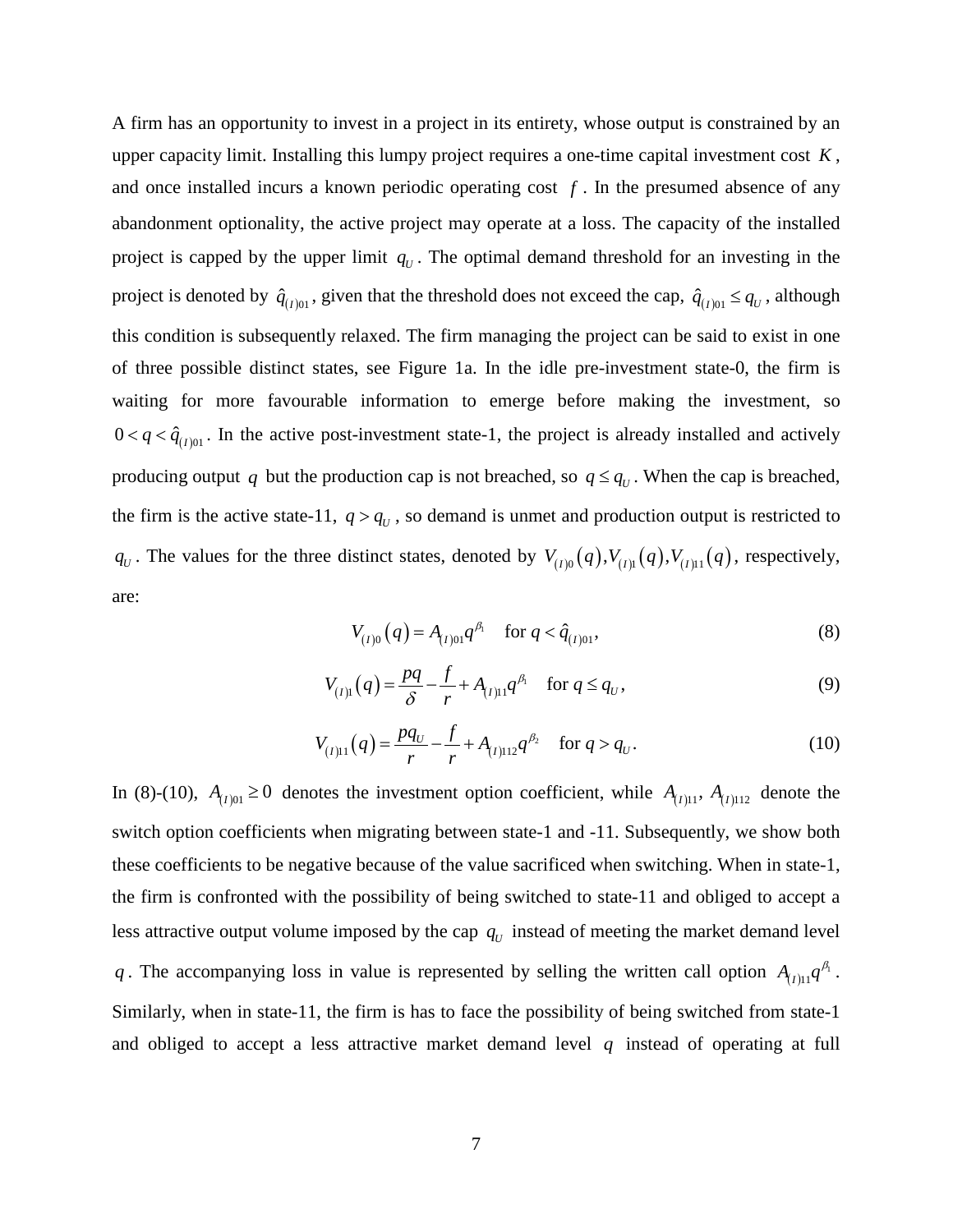capacity  $q_v$ . The accompanying loss in value is represented by selling the written put option  $A_{(I)112}q^{\beta _{2}}.$ 

The values  $A_{(1)11}, A_{(1)12}$  are obtained from the value-matching relationship and smooth-pasting condition ruling at the boundary between state-[1](#page-0-0) and -11, and given by<sup>1</sup>:

$$
A_{(I)11} = \frac{pq_U^{1-\beta_1}(-r+r\beta_2-\delta\beta_2)}{r(\beta_1-\beta_2)\delta}, A_{(I)112} = \frac{pq_U^{1-\beta_2}(-r+r\beta_1-\delta\beta_1)}{r(\beta_1-\beta_2)\delta}.
$$
 (11)

In (11),  $A$ <sub>(*I*) $11 \le 0$ ,  $A$ <sub>(*I*) $112$ </sub> ≤ 0 .  $A$ <sub>(*I*) $11$ </sub> < 0 because  $r - δ > 0$  so  $β_2(r - δ) - r < 0$ , and  $A$ <sub>(*I*) $112$ </sub> < 0</sub> because  $\frac{1}{2}\sigma^2$   $\beta_1(\beta_1-1)$  > 0 so  $(r-\delta)\beta_1 - r < 0$  due to (3). Any relaxation in the capacity limit, as reflected by an increasing cap level  $q_U$ , causes  $A_{(I)11}$  to increase towards zero to make the switch from state-1 to -11 less unlikely, but also causes  $A_{(I)112}$  to decrease towards minus infinity to make a switch from state-11 to -1 more likely.

Provided the productive cap is not breached, the threshold  $\hat{q}_{(I)}$  and coefficient  $A_{(I)01}$  are obtained from the value-matching relationship and associated smooth-pasting condition ruling at the boundary of state-0 and -1, and are given by:

$$
\hat{q}_{(I)01} = \frac{\beta_1}{\beta_1 - 1} \left( f + rK \right) \frac{\delta}{rp},\tag{12}
$$

$$
A_{(I)01} = \frac{p\hat{q}_{(I)01}^{1-\beta_1}}{\beta_1 \delta} + A_{(I)11}.
$$
\n(13)

From (12), the cap has no effect on the threshold and the investment timing, which contrasts directly with the effect of a floor acting as a subsidy policy instrument, [Takashima et al. \(2010\)](#page-41-7), [Armada et al. \(2012\)](#page-41-8), and [Adkins and Paxson \(2019\)](#page-41-9), [Adkins et al. \(2019\)](#page-41-10). Under certain circumstances, a floor guarantee positively influences both the threshold and investment option value, since the former decreases and the latter increases for increasing floor levels. In the absence of a cap or floor, the investment threshold level reflects the underlying uncertainty and represents the minimum exercise price ensuring project viability against the downside risk. But,

 $<sup>1</sup>$  The derivation for Model I is relegated to Appendix A.</sup>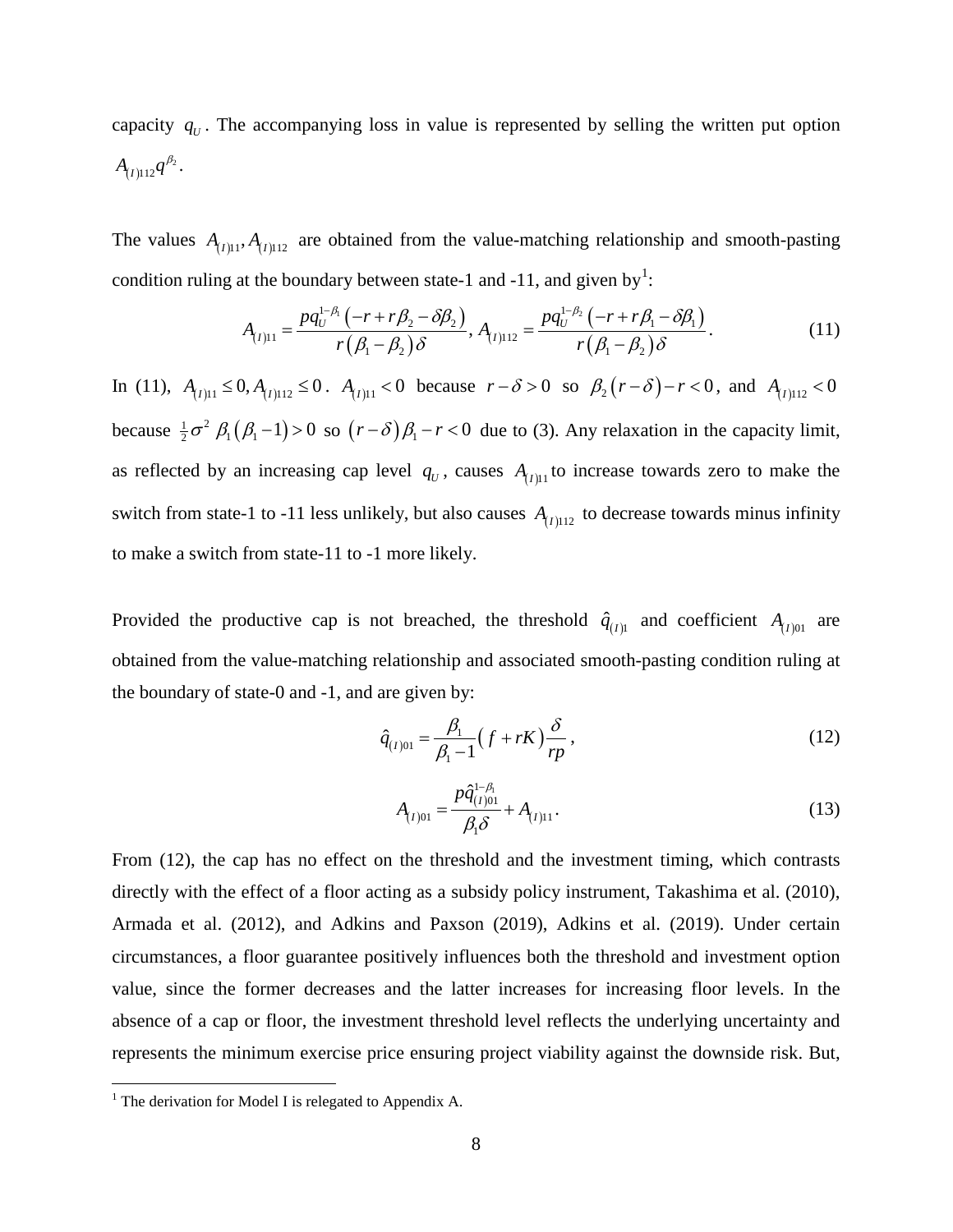the floor mitigates the downside risk and accordingly the threshold is reduced relative to that without a floor. In contrast, the cap provides no protection against the downside risk and consequently the threshold is unaffected.

From (13), the cap makes the investment option less attractive, since the coefficient  $A_{(I)01}$  is the sum of that without a cap  $p\hat{q}_{(I)1}^{1-\beta_1}/(\beta_1\delta)$  and  $A_{(I)11} < 0$ , the sacrifice levied by switching from state-1 to -11. The cap offers no downside protection, and because it limits upside potential, the opportunity is less attractive, a floor, on the other hand, enhances the option value by limiting adverse outcomes.

#### *2.2.1 Breached Capacity*

When the opportunity threshold  $\hat{q}_{(I)01}$  exceeds the cap, exercising the investment option entails switching from state-0 to -11, see Figure 1b. This necessitates amending the value-matching and smooth pasting expressions accordingly, from which the amended threshold  $\hat{q}_{(1)011}$  and coefficient  $A_{(I)011}$  are given by:

$$
\hat{q}_{(I)011} = q_U \left( \frac{\left( pq_U - f - rK \right) \beta_1 \delta}{pq_U \left( r - r\beta_1 + \delta \beta_1 \right)} \right)^{\frac{1}{\beta_2}},\tag{14}
$$

$$
A_{(I)011} = \frac{-\left(pq_U - f - rK\right)\beta_2}{\left(\beta_1 - \beta_2\right)r} \hat{q}_{(I)01}^{-\beta_1}.
$$
\n(15)

When  $\hat{q}_{(1)01} > q_U$ , the amended threshold  $\hat{q}_{(1)011}$  is always at least equal to the cap. If we set  $q_U = \hat{q}_{(1)01}$ , then (14) simplifies to (12) and (15) to (13). Further, if viability is assured because  $pq_U > f + rK$ , then  $\partial \hat{q}_{(I)011}/\partial q_U < 0$  and  $\partial A_{(I)011}/\partial q_U > 0$ . As  $q_U$  falls in value and the bite of the cap intensifies, the resulting increase in the threshold is due to the need to compensate the downside risk and mitigate the possibility of the project making a loss, while the decline in the investment option value reflects the project's decreasing attractiveness.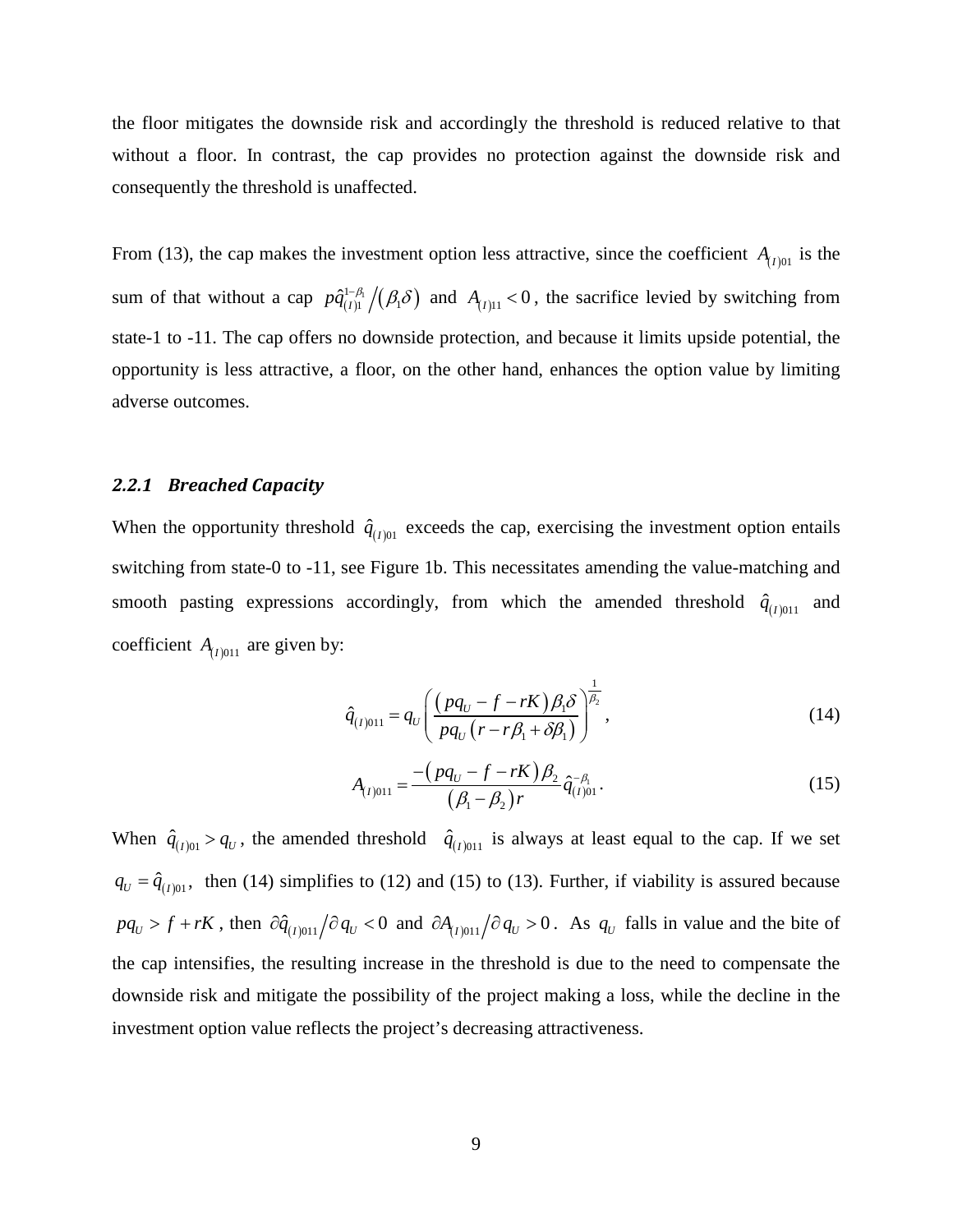## *2.3 Model II: Flexible Investment with a Cap*

Model I represents a lumpy opportunity exercisable as a single project. An alternative strategy is Model II, which splits the project into two constituent elements, stage-1 and -2, both of which require completion for the project to be complete. The two stages are managed consecutively, such that the second can only be activated provided the first is operational and operating at full capacity. This inherent flexibility has the merit of initially exposing less capital to the misfortunes of downside risk while offering the opportunity to gain from upside potential by upscaling. But this flexibility is attended with additional capital costs, otherwise all divisible capital projects would always be established in a piecewise fashion. We impose the condition  $K_1 + K_2 > K$  to ensure completing the project in a single stage is less expensive than completing it in two consecutive stages, where  $K_1$  and  $K_2$  denote the capital costs for the two stages, respectively. Despite this, the two stage framework is not further disadvantaged. When stage-2 is attained, both Model I and II share identical caps and periodic operating costs. Model II stage-1 cap is denoted by  $q_u < q_u$  and stage-2 by  $q_u$ . The known additional periodic operating costs for stage-1 and -2 are denoted by  $f_1$  and  $f_2$ , respectively, where  $f_1 + f_2 = f$ . Consequently, Model I and II are directly comparable. The distinction between two models is attributable to only capital costs and not to any operating cost differences, although this constraint can be subsequently relaxed. Again, we exclude the possibility of abandonment optionality.

The capacity expansion option is presumed to become available only if the installed capacity is fully utilized. Expanding an under-utilized installed capacity is seen as uneconomic because of the accompanying additional capital and operating costs rendered by the expansion. When the prevailing output volume is below the stage-1 capacity,  $q < q_u$ , a small output increase accompanied with no capacity change incurs no additional costs, but a similar increase with a capacity change entails both a capital expense and an increase in operating costs. We conceptualize the expansion option to be triggered only if full capacity at stage-1 is attained. This does not necessarily entail that the stage-2 investment threshold occurs at the stage-1 cap  $q_u$ , but rather that the market volume trigger is at least equal to  $q_u$ .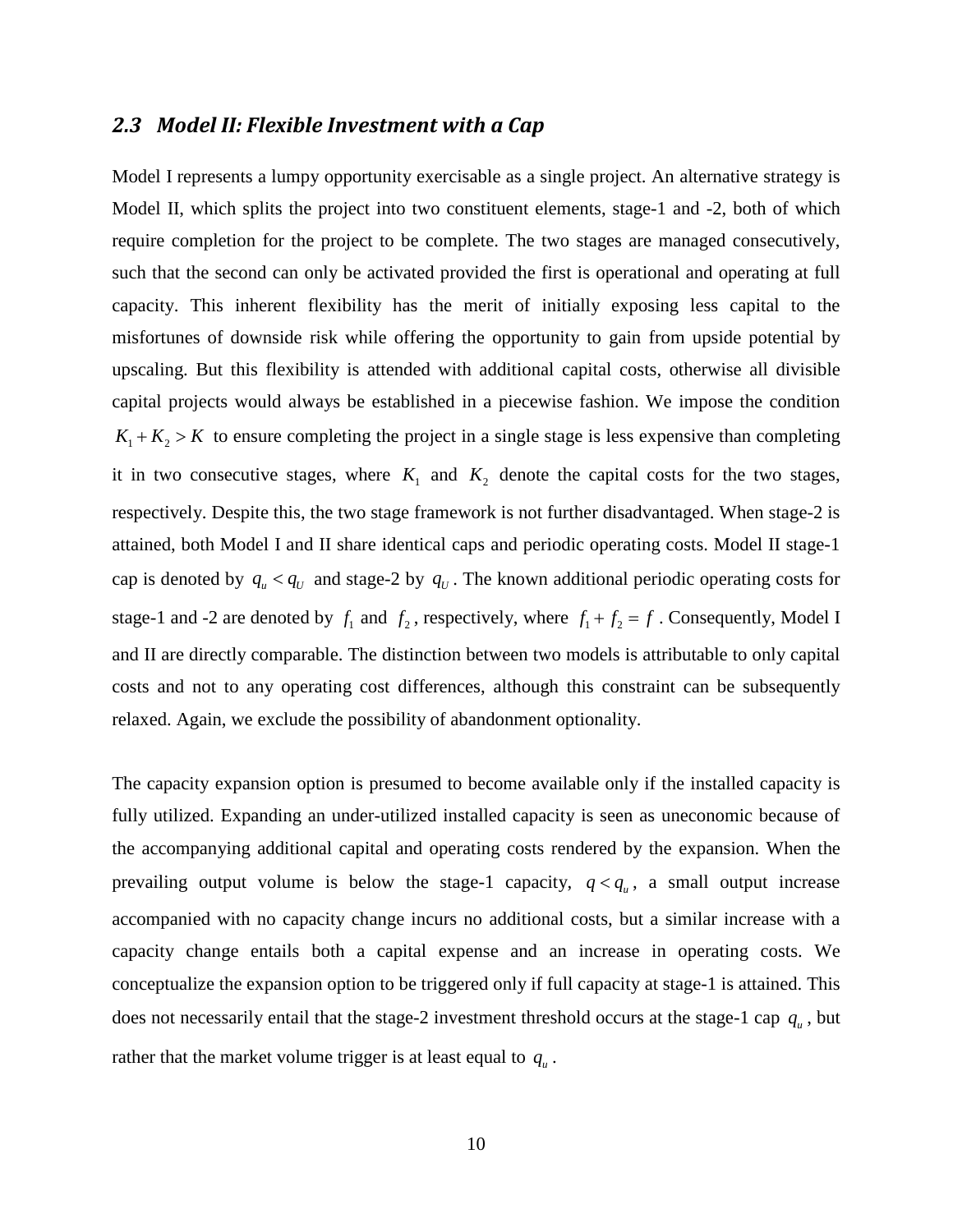The firm managing the project exists in one of five possible distinct states, see Figure 2a. In the idle state-0, the firm is waiting for more propitious conditions to emerge before making the investment, so  $0 < q < \hat{q}_{(n)01}$  where  $\hat{q}_{(n)01}$  denotes the optimal threshold for investing  $K_1$  to establish stage-1. In the active state-1, the firm has already invested in the project and is actively producing output *q* provided the cap is not breached, so  $q \le q_u$ . In active state-11, the market demand exceeds the stage-1 cap so output is constrained to  $q_u$ , but the firm now owns the expansion option and is deliberating on raising the output cap to  $q_v$ , so  $q_u < q < \hat{q}_{(n)12}$  where  $\hat{q}_{(n)12}$  denotes the optimal threshold for investing  $K_2$  to establish stage-2. In the active state-2, the firm has already invested in additional capacity and is producing an output *q* provided the stage-2 cap  $q_v$  is not breached.  $q \leq q_v$ . In the active state-21, market demand exceeds the cap and the firm is producing at full capacity  $q<sub>U</sub>$ . Again, we initially assume the two thresholds, investment and expansion, do not exceed the caps for the respective stage,  $\hat{q}_{(II)01} \leq q_u$ ,  $\hat{q}_{(n)12} \leq q_U$ , although this condition is subsequently relaxed.

The respective project values for the five distinct states,  $V_{(II)0}(q)$ ,  $V_{(II)1}(q)$ ,  $V_{(II)2}(q)$ ,  $V_{(II)21}$  can now be specified:

$$
V_{(H)0}(q) = A_{(H)01} q^{\beta_1} \quad \text{for } q < \hat{q}_{(H)01},
$$
\n(16)

$$
V_{(H)1}(q) = \frac{pq}{\delta} - \frac{f_1}{r} + A_{(H)11}q^{\beta_1} \quad \text{for } q \le q_u,
$$
 (17)

$$
V_{(H)11}(q) = \frac{pq_u}{r} - \frac{f_1}{r} + A_{(H)111}q^{\beta_1} + A_{(H)112}q^{\beta_2} \quad \text{for } q > q_u,
$$
 (18)

$$
V_{(H)2}(q) = \frac{pq}{\delta} - \frac{f_1}{r} - \frac{f_2}{r} + A_{(H)21}q^{\beta_1} \quad \text{for } q \le q_U,
$$
 (19)

$$
V_{(H)21}(q) = \frac{pq_U}{r} - \frac{f_1}{r} - \frac{f_2}{r} + A_{(H)212}q^{\beta_2} \quad \text{for } q > q_U.
$$
 (20)

In (16)-(20), the option coefficients,  $A_{(n)01} \ge 0$ ,  $A_{(n)111} \ge 0$ , are associated with the stage-1 investment opportunity at state-0, which incurs a cost  $K<sub>1</sub>$  to produce a volume subject to the cap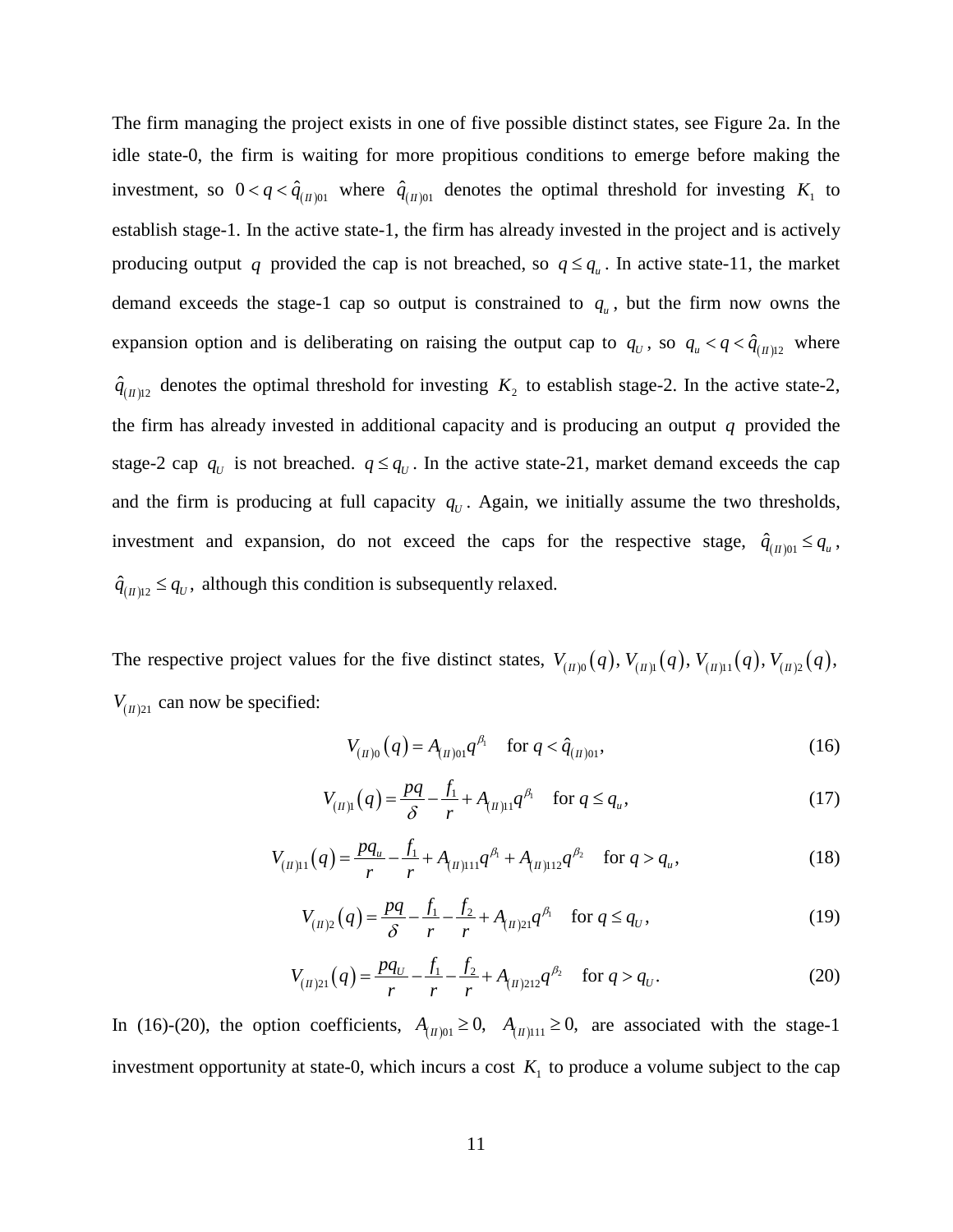$q_u$ , and the stage-2 expansion opportunity at state-11, which incurs a cost  $K_2$  to produce a volume subject to the cap  $q_U$ , respectively. The option coefficients,  $A_{(II)11} \le 0$ ,  $A_{(II)12} \le 0$ , and  $A_{(n)21} \le 0$   $A_{(n)212} \le 0$ , reflect the sacrificial value inflicted by the two caps,  $q_u, q_v$ , when switching between state-1 and -11, state-2 and -21, respectively.

The coefficients,  $A_{(II)21}$ ,  $A_{(II)212}$ , are obtainable from the value matching relationship and smooth pasting condition ruling at the boundary between stage-[2](#page-11-0) and -21, and are given by:<sup>2</sup>

$$
A_{(n)21} = \frac{pq_U^{1-\beta_1}(-r+r\beta_2-\delta\beta_2)}{r(\beta_1-\beta_2)\delta} < 0, A_{(n)212} = \frac{pq_U^{1-\beta_2}(-r+r\beta_1-\delta\beta_1)}{r(\beta_1-\beta_2)\delta} < 0
$$
 (21)

By comparing (11) and (21),  $A_{(II)21} = A_{(I)11}$ ,  $A_{(II)212} = A_{(I)112}$ . These are representative of the value sacrificed when switching between state-1 and -11 for Model I, and between state-2 and -21 for Model II. They are identical because their respective coefficients depend on only the cap level  $q_U$ , which is common to the two models.

The coefficients  $A_{(n)11}, A_{(n)12}$  are obtainable from the value matching relationship and smooth pasting condition ruling at the boundary between stage-11 and -2, and given by:

$$
A_{(H)111} = A_{(H)21} + \frac{\hat{q}_{(H)12}^{-\beta_1}}{\beta_1 - \beta_2} \left[ \frac{\left(1 - \beta_2\right) p \hat{q}_{(H)12}}{\delta} + \beta_2 \left(K_2 + \frac{f_2}{r} + \frac{pq_u}{r}\right) \right],\tag{22}
$$

$$
A_{(H)112} = \frac{\hat{q}_{(H)12}^{-\beta_2}}{\beta_1 - \beta_2} \left[ \frac{(\beta_1 - 1) p \hat{q}_{(H)12}}{\delta} - \beta_1 \left( K_2 + \frac{f_2}{r} + \frac{pq_u}{r} \right) \right],
$$
(23)

where  $\hat{q}_{(n)12}$  denotes the to-be-determined stage-2 expansion threshold. This is obtained from the value matching relationship and smooth pasting condition ruling at the boundary between stage-1 and -11, which yields the non-linear relationship:

$$
\hat{q}_{(n)12}^{-\beta_2} \left[ r(\beta_1 - 1) p \hat{q}_{(n)12} - \delta \beta_1 \left( rK_2 + f_2 + pq_u \right) \right] = q_u^{-\beta_2} \left( r(\beta_1 - 1) - \delta \beta_1 \right) pq_u. \tag{24}
$$

<span id="page-11-0"></span> $2$  The derivation for Model II is relegated to Appendix B.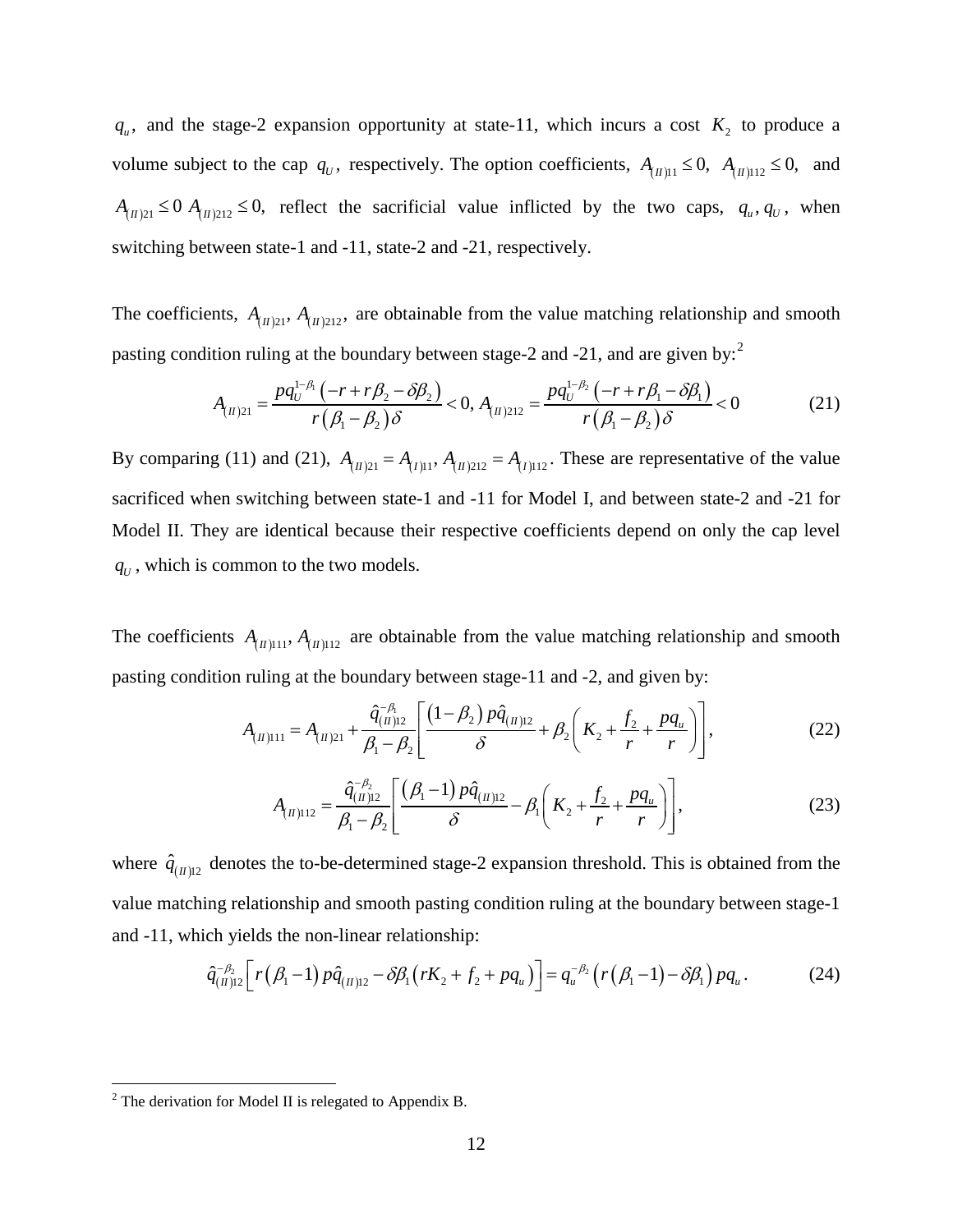No feasible closed-form solution exists unless  $\beta_2 = -1$ , so  $\hat{q}_{(n)12}$  has to be solved numerically. The boundary conditions enacted between stage-1 and -11 also yields the coefficient  $A_{(I_1)|1}$ :

$$
A_{(H)11} = \frac{\beta_2 (r - \delta) - r}{r (\beta_1 - \beta_2) \delta} \left( p q_U^{1 - \beta_1} + p q_u^{1 - \beta_1} \right)
$$
  
+ 
$$
\frac{\hat{q}_{(H)12}^{-\beta_1}}{r (\beta_1 - \beta_2) \delta} \left[ p \hat{q}_{(H)12} (1 - \beta_2) r + \left( p q_u + f_2 + K_2 \right) \delta \beta_2 \right].
$$
 (25)

Finally,  $\hat{q}_{(II)01}$  and  $A_{(II)01}$  are obtainable from the value matching relationship and smooth pasting condition ruling at the boundary between stage-0 and -1. This yields:

$$
\hat{q}_{(H)01} = \frac{\beta_1 (f_1 + rK_1) \delta}{p(\beta_1 - 1)r},
$$
\n(26)

$$
A_{(H)01} = \frac{p\hat{q}_{(H)01}}{\beta_1 \delta \hat{q}_{(H)01}^{\beta_1 - 1}} + A_{(H)11}.
$$
 (27)

The investment threshold (26) and option coefficient are similar in form to those obtained for Model I, (12) and (13), respectively. Provided the stage-1 cap is not breached by the threshold,  $\hat{q}_{(n)} \leq q_u$ , the cap does not affect the threshold or investment timing. Also, the cap makes the stage-1 investment option less attractive since  $A_{(n)11} < 0$ .

### *2.3.1 Stage-2 Breached Capacity*

If the threshold  $\hat{q}_{(n)12}$  obtained from (24) exceeds the stage-2 cap  $q_U$ , then exercising the expansion option entails switching from state-11 to -21. This change necessitates amending the value-matching and smooth pasting expressions accordingly, from which we obtain the amended solutions for the threshold  $\hat{q}_{(n)121}$  and coefficients  $A_{(n)111}$ ,  $A_{(n)112}$ ,  $A_{(n)11}$ :

$$
\hat{q}_{(H)121}^{-\beta_2} = \frac{\left(pq_U^{1-\beta_2} - pq_u^{1-\beta_2}\right)\left(\delta\beta_1 - r\left(\beta_1 - 1\right)\right)}{\left(pq_U - pq_u - f_2 - rK_2\right)\beta_1\delta},\tag{28}
$$

$$
A_{(H)111} = \frac{-\hat{q}_{(H)121}^{-\beta_1}}{r(\beta_1 - \beta_2)} \left( pq_U - pq_u - f_2 - rK_2 \right) \beta_2 \tag{29}
$$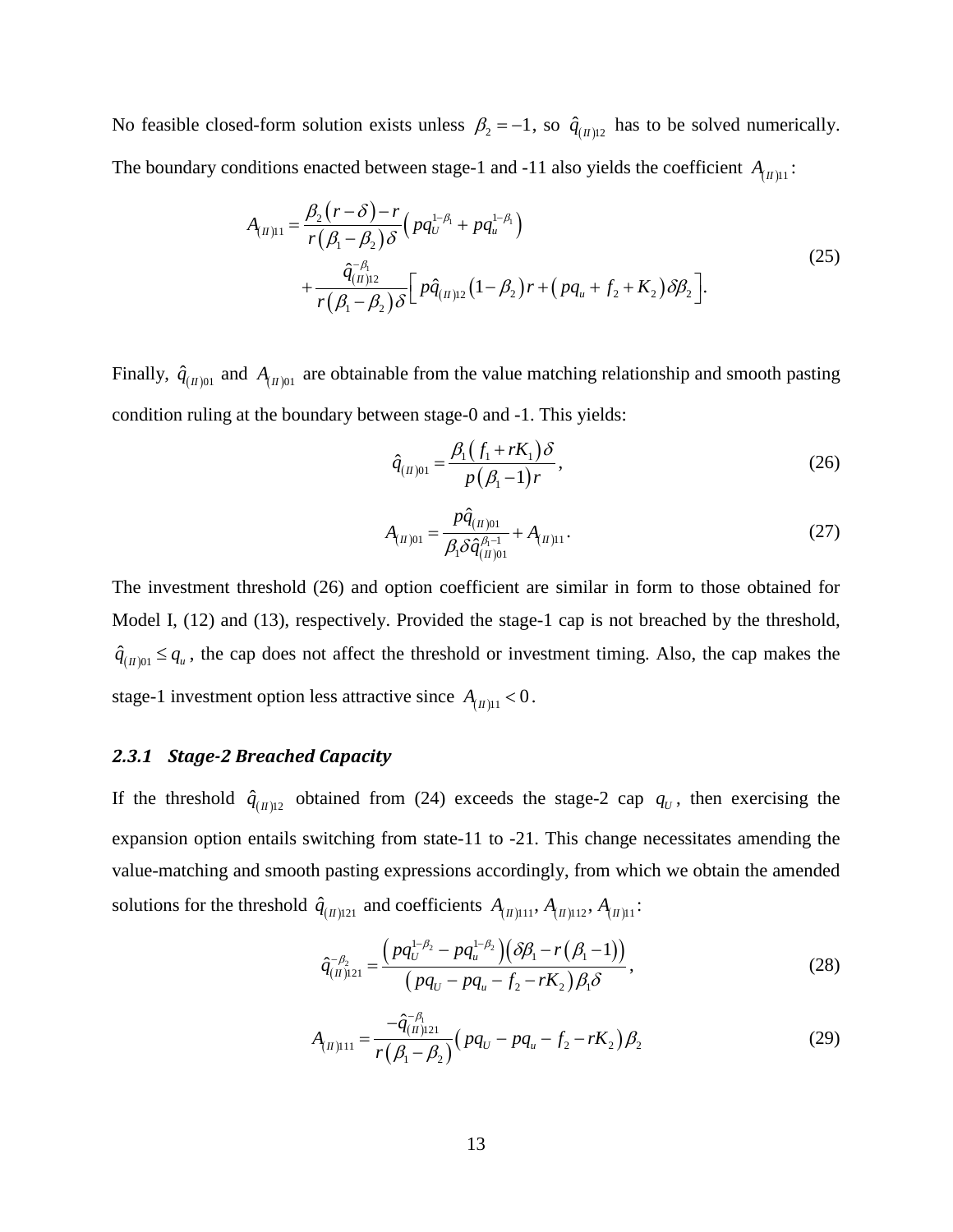$$
A_{(H)112} = \frac{q_U^{-\beta_2}(-r + r\beta_1 - \delta\beta_1)pq_U}{r(\beta_1 - \beta_2)\delta} + \frac{\hat{q}_{(H)121}^{-\beta_2}}{r(\beta_1 - \beta_2)\delta}(pq_U - pq_u - f_2 - rK_2)\beta_1\delta
$$
(30)

$$
A_{(n)11} = \frac{-\hat{q}_{(n)121}^{-\beta_1} (pq_U - pq_u - f_2 - rK_2)\beta_2 \delta}{r(\beta_1 - \beta_2)\delta} + \frac{pq_u^{1-\beta_1} (r(\beta_2 - 1) - \beta_2 \delta)}{r(\beta_1 - \beta_2)\delta}.
$$
 (31)

The amended solutions (28)-(31) affect  $A_{(I/0)1}$  through (27), but the solutions for  $A_{(I/21)}$ ,  $A_{(I/212)}$ and  $\hat{q}_{(II)01}$  remain unaffected. Consequently, an expansion threshold exceeding the stage-2 cap has a bearing on the investment option, but unlike the breached capacity solution for Model I, §2.2.1, the investment threshold is unaffected.

## **3 Numerical Illustrations**

Further insights on the behaviour of the models presented in the previous section are obtained through numerical illustrations. Unless otherwise specified in the subsequent text, the values used to investigate the comparative behaviours of the models are initially as follows. The parameter values for the stochastic process are  $r = 0.04$ ,  $\delta = 0.04$  and  $\sigma = 0.2$ , which implies that  $\beta_1 = 2$  and  $\beta_2 = -1$ . A constant product price at  $p = 1$  is kept throughout analysis. The values used to initially illustrate Model I, the lumpy strategy, are a capital expenditure cost set at  $K = 100$  and a periodic operating cost at  $f = 1.6$ . The capacity limit capping the productive output level is set at  $q_v = 15$ . The flexible alternative, represented by Model II, echoes the lumpy investment but splits the entire project into two constituent, consecutive stages, stage-1 and -2. For convenience, we conceptualize the two distinct stages as behaving in accordance to the proportions,  $\phi$ ,1− $\phi$  (0 <  $\phi$  < 1) of the entire project, This means that the stage-1 and -2 operating costs are  $f_1 = \phi f$  and  $f_1 = (1 - \phi) f$ , respectively. Further, the productive capacity limits are obtained in a similar way, but since stage-2 is an addition to stage-1, the stage-2 cap is  $q_U = 15$ , the same as for the lumpy investment. The cap for stage-1 is given by  $q_u = \phi q_v$ . In contrast, because of a disproportionally greater capital cost, the flexible alternative is disadvantaged compared with the lumpy investment. If  $K_1, K_2$  denote the respective capital costs for stage-1 and -2, then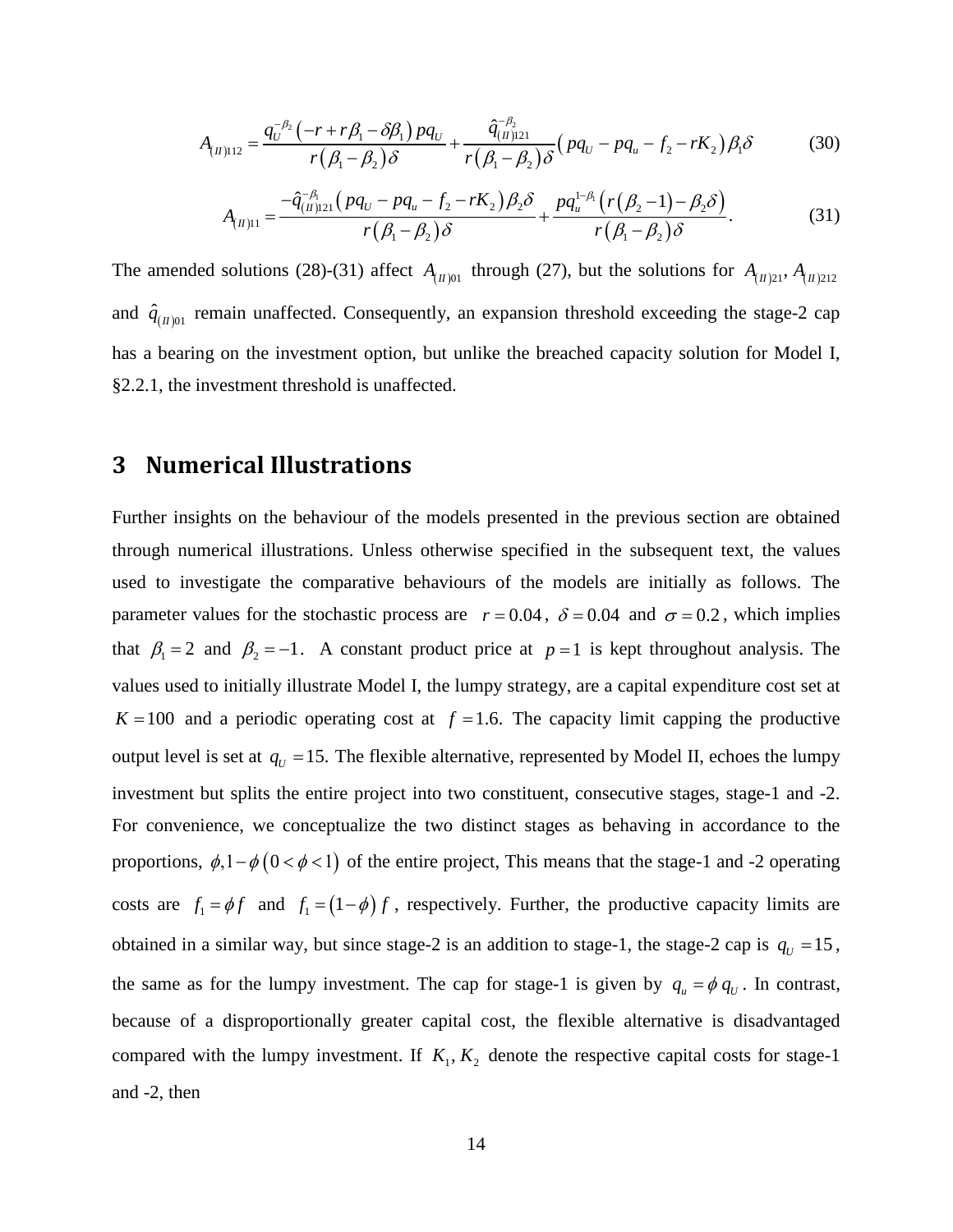$$
K_1 + K_2 = K + \kappa, K_1 = \phi K + \kappa, K_2 = (1 - \phi)K, \kappa > 0.
$$

The additional capital charge  $\kappa$  is assigned to only stage-1 because of the extra cost of initially establishing a smaller scale production plant. Initially, we set  $\kappa = 5$ .

Clearly, whenever  $\phi = 0$  or  $\phi = 1$  the lumpy investment project is always more attractive than the flexible alternative, since the two project forms are identical by having an equal productive cap but the flexible alternative incurs a greater capital cost. Yet, the flexible alternative with its lower stage-1 capital investment cost and operating cost is more likely to be installed earlier than the lumpy investment because of having a lower investment threshold. The critical question is then for those values of  $\phi$  in between the extremes, which of the two alternatives is more attractive, and how is this finding influenced by parameter value changes.

### *3.1 Model I*

In the absence of a productive cap, the investment threshold is obtained as  $\hat{q}_{(1)0} = 11.2$  and the option coefficient as  $A_{(1)0} = 1.1161$ . The threshold and coefficient values are expected to change, sometimes significantly, when a cap is present. The effect of introducing a productive cap on the project solution depends on whether the upper limit is breached by market demand or not. This is illustrated in Figure 3a for varying cap levels  $q_v$  where the threshold limit is defined by  $\hat{q}_{(I)}$ . When the cap is not breached, the investment threshold adopts the identical level as if the cap is absent, but the option coefficient declines in value as the cap becomes increasingly more stringent. The decline in option value reflects the increasing loss of project value as the cap increasingly restricts the upper limit of the project's realised cash-flow. Projects with a production cap are always less attractive. When the production cap is breached, there is a difference in outcome. As the cap  $q_{\mu}$  falls below the investment threshold without a cap, the resulting investment threshold increases for two dependent reasons. First, there is a sacrifice of the potential project value generated whenever demand exceeds the production cap, and secondly, the investment threshold has to be sufficiently high to guarantee the project's viability. These two factors not only raise the investment threshold but also render the project less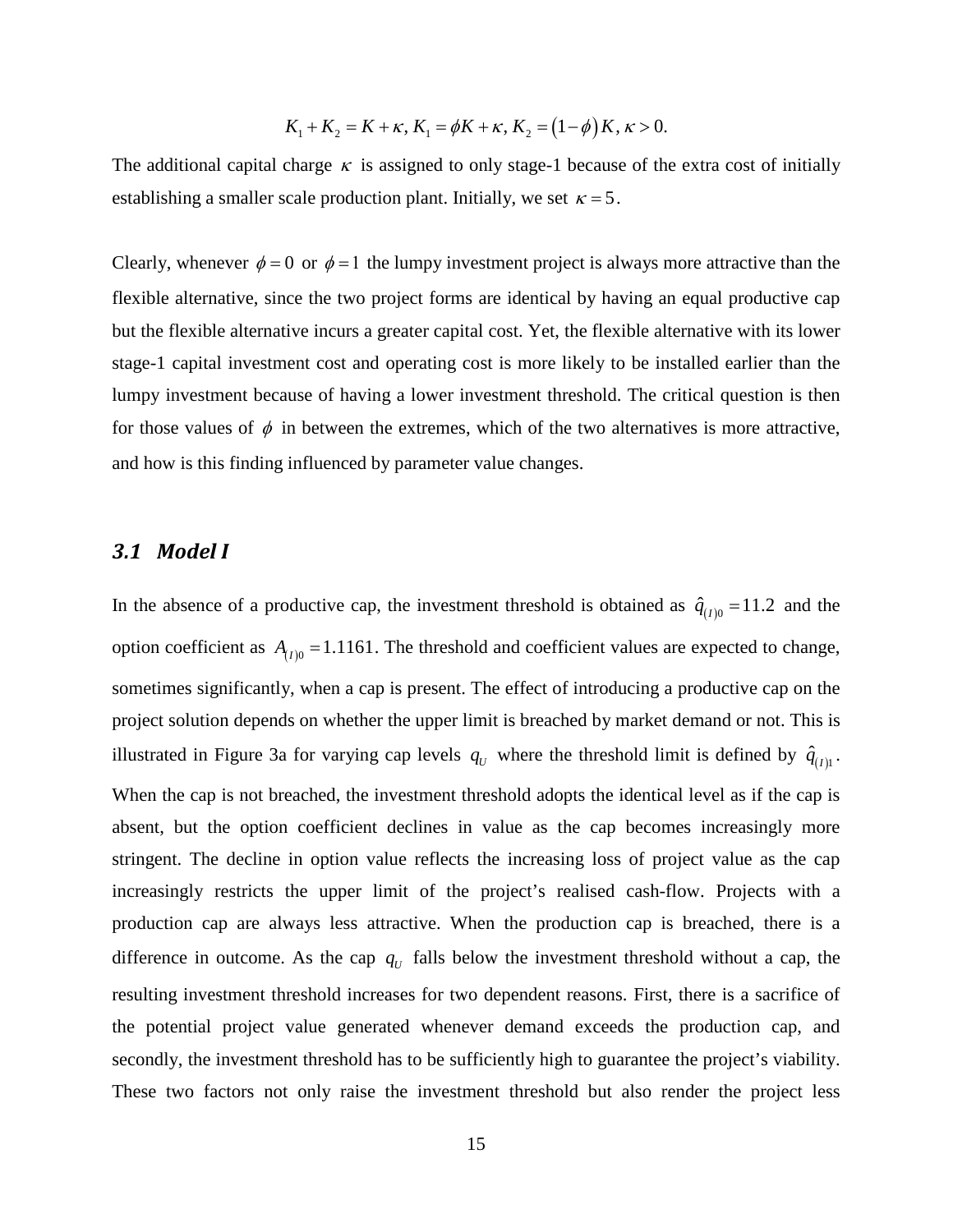attractive, and as a consequence the option value as reflected by its coefficient declines. For a cap of twice the threshold level of 11.2 without a cap, the option coefficient value is one-third less than that without the cap. As the restrictedness of the production cap intensifies, the investment threshold tends to infinity while the option coefficient tends to zero. Also, while the coefficients  $A_{(I)11}$ ,  $A_{(I)12}$  are both negative, since value is lost in migrating in between state-1 and -11, a cap reduction produces, in absolute terms, an  $A_{(I)11}$  increase and a  $A_{(I)112}$  decrease, and consequently a fall in the investment option coefficient  $A_{(I)01}$ .



Figure 3a

Figure 3b Model I Investment Option Value for Cap Variations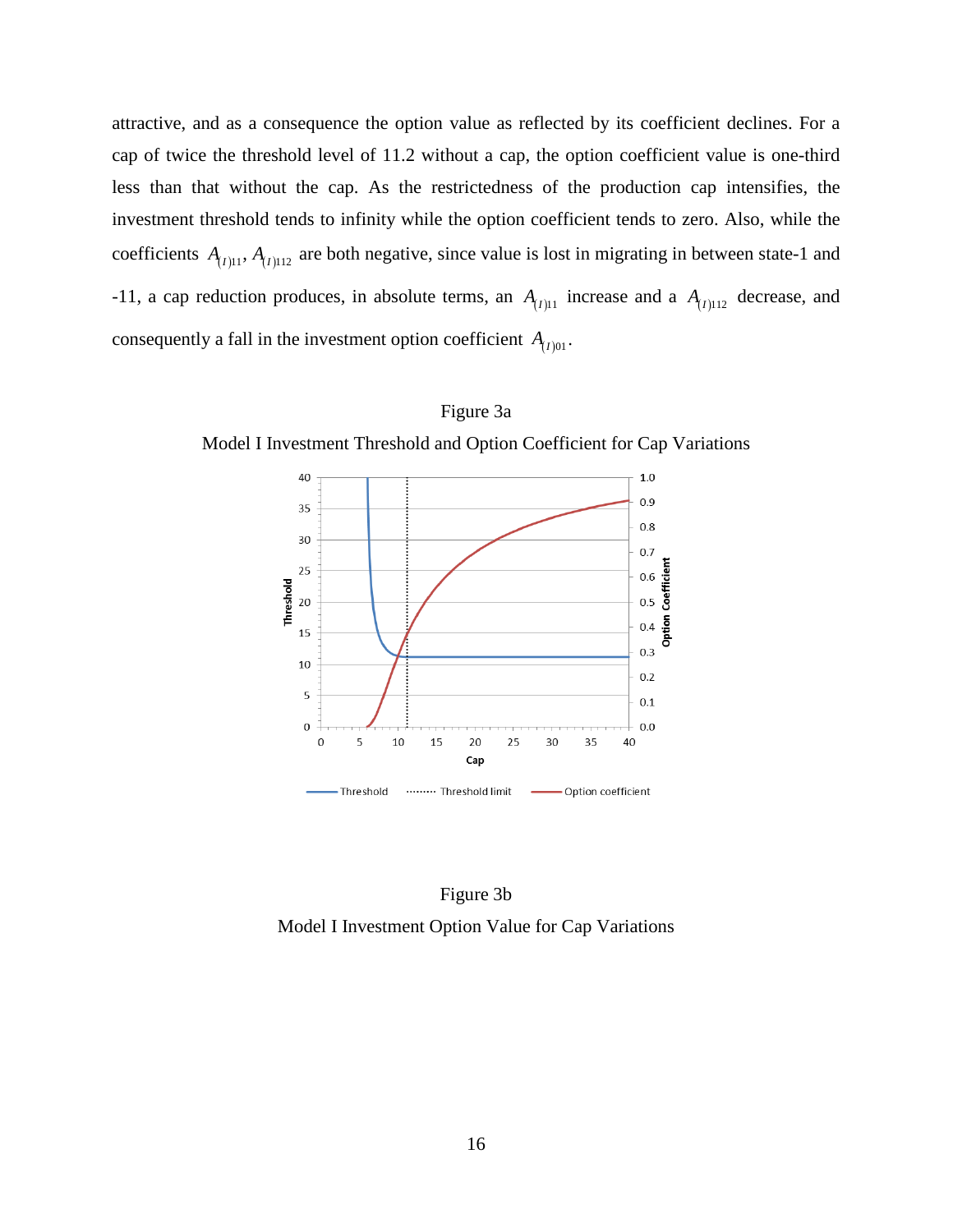

The impact of the cap on the project value is illustrated in Figure 3b for specified cap levels including "no-cap" versus market demand variations. None of the displayed cap levels is breached and the project value is defined as  $V_{(I)0}(q)$  for  $q < \hat{q}_{(I)1}$ ,  $V_{(I)1}(q) - K$  for  $\hat{q}_{(I)1} \leq q \leq q_U$ ,  $V_{(1)11}(q) - K$  for  $q > q_v$ . Figure 3b reveals that decreases in the cap escalate the gap between the without-cap and with-cap project values, and that both the relative and absolute differences increase with market demand. Since a cap in some form or other plausibly exists for most practical projects, analyses ignoring the cap can yield project values that are significantly inflated and overstate their attractiveness. Figure 3b also shows all the profiles to be monotonic increasing with curvatures depending on whether  $q < \hat{q}_{(I)1}$ ,  $\hat{q}_{(I)1} \leq q \leq q_U$ , or  $q > q_U$ .

Although volatility is generally recognised to exert a positive influence on the investment threshold and investment option value, this finding appears to hold only partially for the option value in the presence of a cap. In Figure 4, the threshold and option coefficient profiles are illustrated for volatility variations up to 40% with  $q_U = 15$ . While the threshold continuously increases with volatility over the illustrated range, the option value increases until the volatility attains a sufficiently high level for the threshold to equal the cap, which occurs for  $\sigma = 0.3$ . For greater volatility levels the cap is breached, and then the option value begins and continues to decline. Without a cap, the option value and the project attractiveness increase with volatility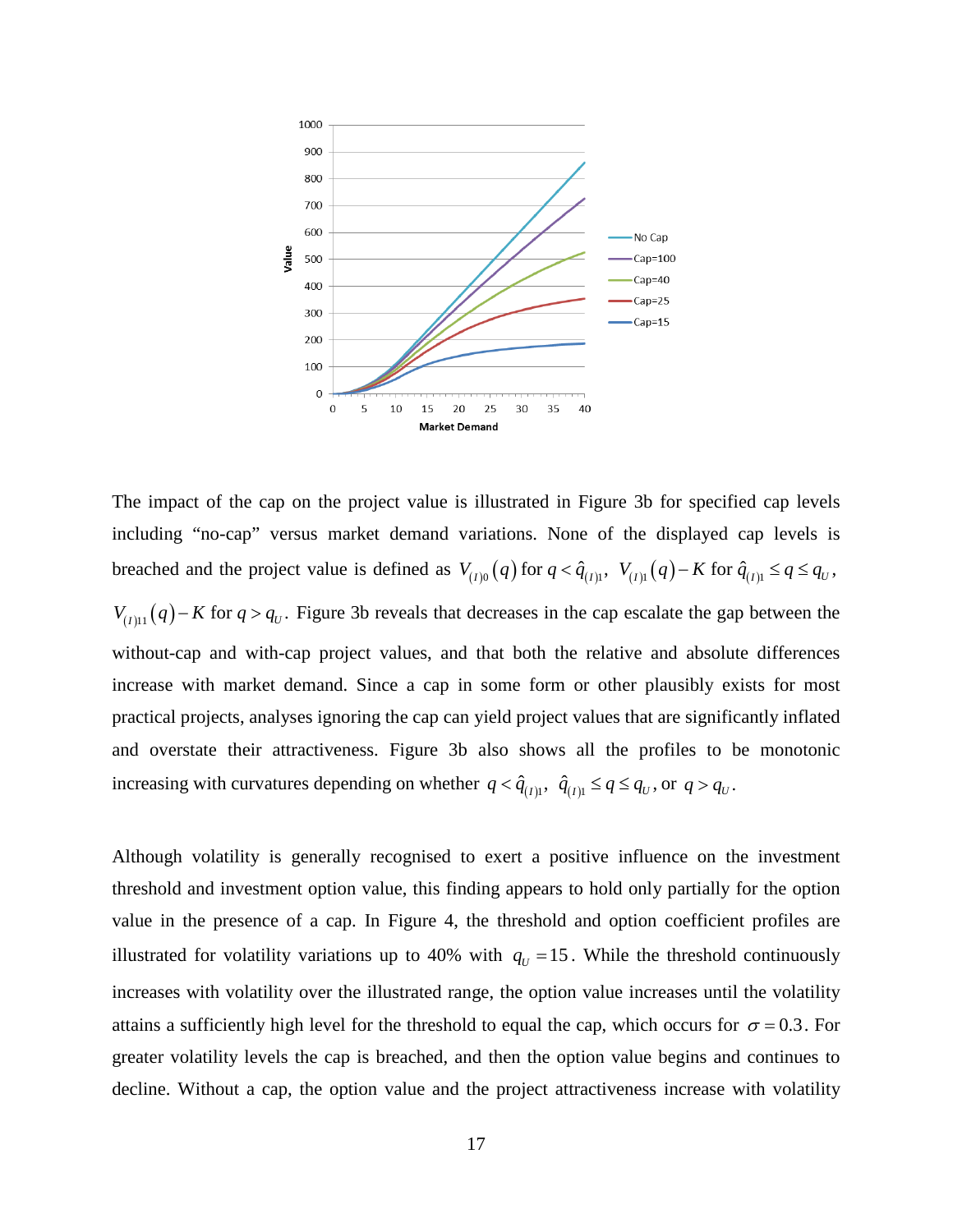owing to the expectation that a higher volatility entails a greater likelihood of higher values for the underlying. However, when the cap is present and the production level is constrained to an upper limit, the beneficial consequences of a high volatility fail to materialise owing to the cap, which results in a declining project value. Volatility has a positive impact on the option value unless the cap is breached, in which case the impact is negative.

### Figure 4a

Lumpy Investment Threshold and Option Coefficient for Volatility Variations

with  $q_U = 15$ 

 $25$  $1.0$  $0.9$  $20$  $0.8$  $0.7$ Investment Threshold Coefficien 15  $0.6$  $0.5$ Option 10  $0.4$  $0.3$ 5  $0.2$  $0.1$  $\overline{0}$  $0.0$ 0% 10% 20% 30% 40% Volatility Investment Threshold -Option Coefficient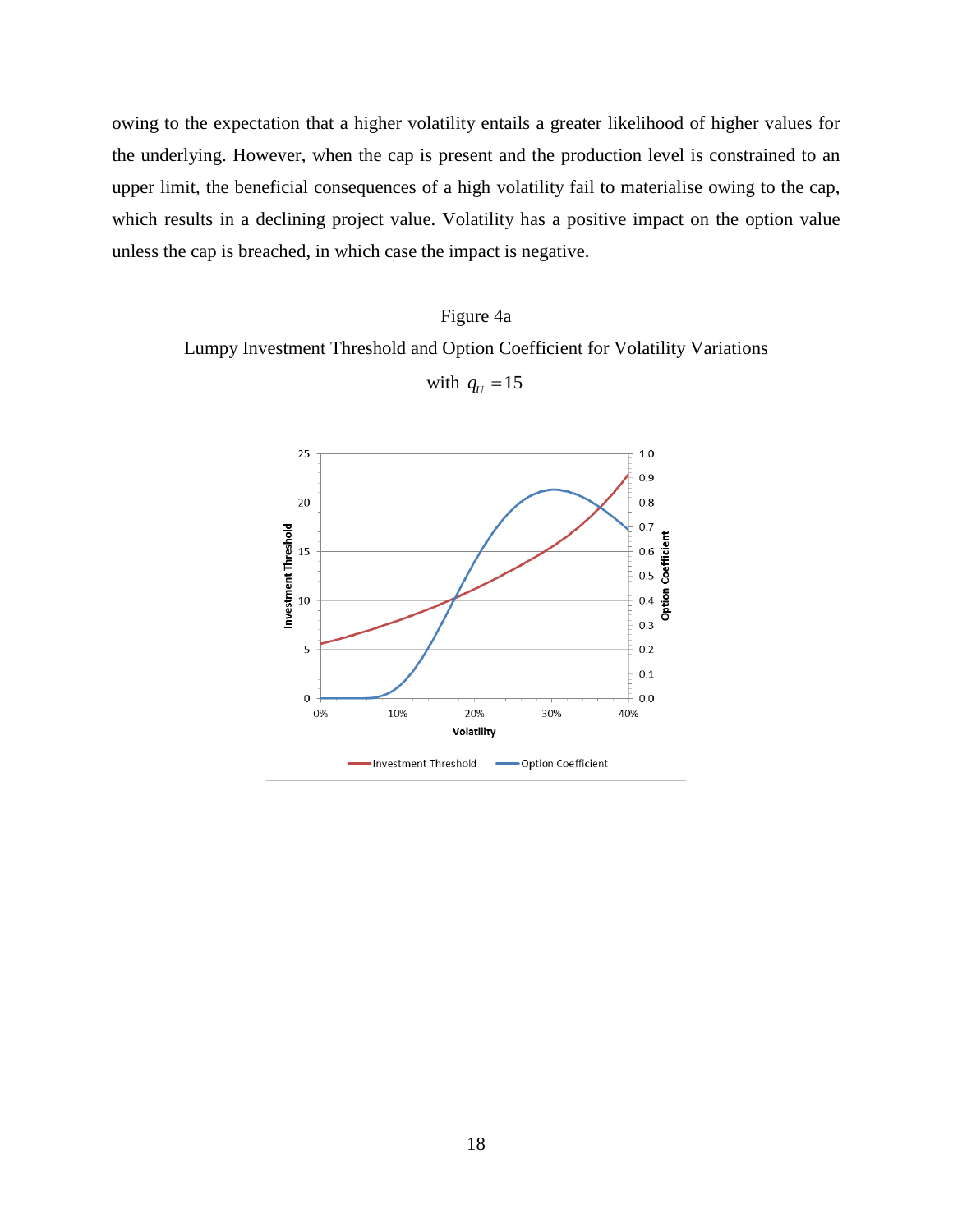#### Figure 4b

Lumpy Investment Option Coefficient for Volatility Variations and Cap Levels



Figure 4b illustrates the joint effects of volatility and cap level on the investment option coefficient. This reveals the functional relationship between the option coefficient and volatility to be concave for finite cap levels, but the curvature at the maximum varies. The cap level positively influences the maximum option coefficient and its corresponding volatility value. For cap levels close to the investment threshold, the volatility maximising the option coefficient is relatively low, while for those tending to no-cap, the corresponding volatility is very high, in excess of levels commonly met in practice. Further, the curvature for these two extremes is relatively low. This suggests first, that volatility has an almost insignificant effect on the option coefficient for relatively low caps, and second, that the relationship can be treated as monotonic increasing for relatively high caps. When the cap level lies between the two extremes, the relationship is concave. Figure 4b demonstrates again the significance of the cap in modifying the option coefficient due to the presence and absence of the cap. Further, the difference between the option coefficients for the cap and no-cap cases intensifies as the volatility increases.

### *3.2 Model II*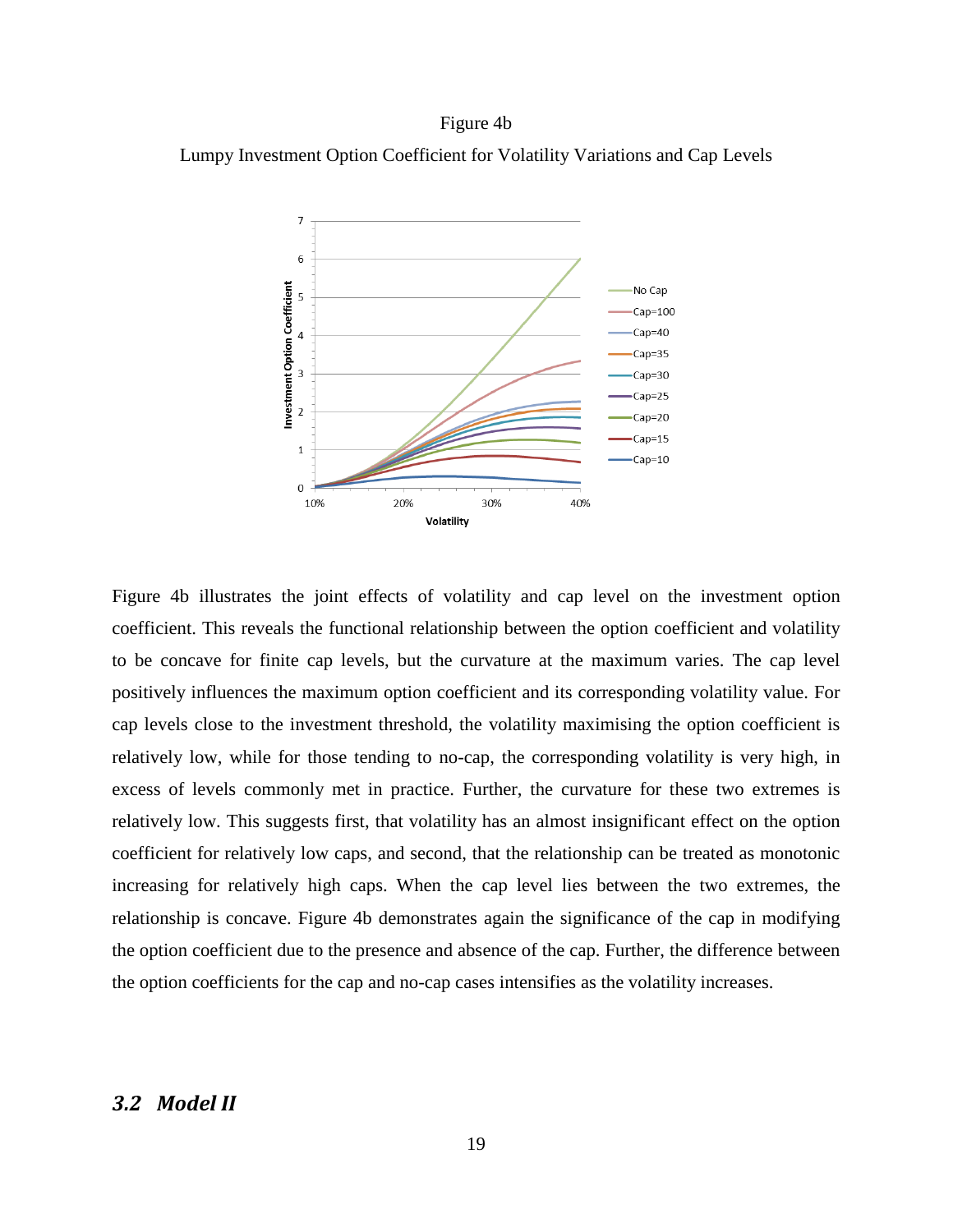While the lumpy investment is expected to be more attractive at extreme  $\phi$  values, the flexible alternative is often judged as being more valuable because of its earlier exercise and lower capital injection, but its value is expected to decline as  $\phi$  approaches 1. We illustrate in Figure 5a and b the stage-1 and -2 investment thresholds and investment option coefficients for Model II with  $q<sub>U</sub> = 15,40$ , respectively, for variations in  $\phi$  values over the range [0.05, 0.95]. The respective stage-1 and -2 caps are breached for  $\phi \le 0.10$  and  $\phi \ge 0.26$  when  $q_{U} = 15$ , and for  $\phi \ge 0.72$  when  $q_U = 40$ . As the stage-1 fraction  $\phi$  increases, the stage-1 option coefficient initially increases, peaks and then declines, a feature which is primarily due to the additional capital charge  $\kappa = 5.0$  added to the stage-1 investment cost. For stage-2, there is no additional capital charge and its option coefficient is monotonically decreasing since its investment cost declines as  $\phi$  increases. The effect of the additional capital charge is also reflected in the investment thresholds. As  $\phi$  increases, the stage-1 threshold initially dips and then increases<sup>[3](#page-19-0)</sup>. Despite  $\phi$  increasing and the stage-2 capital investment cost declining, the stage-2 threshold is increasing continuously over its range because of the increasing stage-11 value foregone when exercising the investment option.

<span id="page-19-0"></span><sup>&</sup>lt;sup>3</sup> This feature occurs for a cap of 40 but is not visible due to the range displayed.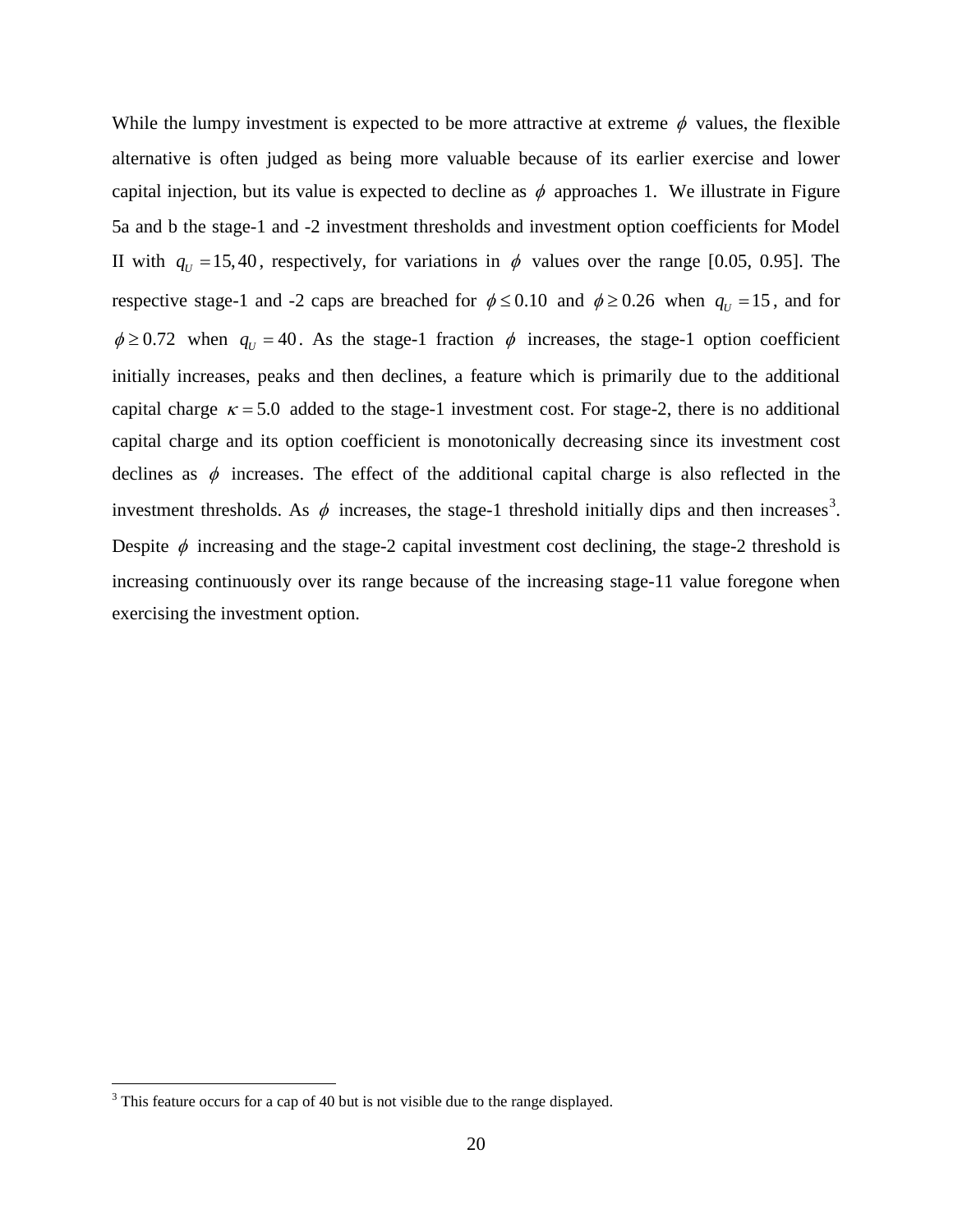## Figure 5a

Flexible Investment Threshold and Investment Option Coefficient for Variations in  $\phi$ 



with  $q_U = 15$ 

Figure 5b

Flexible Investment Threshold and Investment Option Coefficient for Variations in  $\phi$ 

with  $q_U = 40$ 

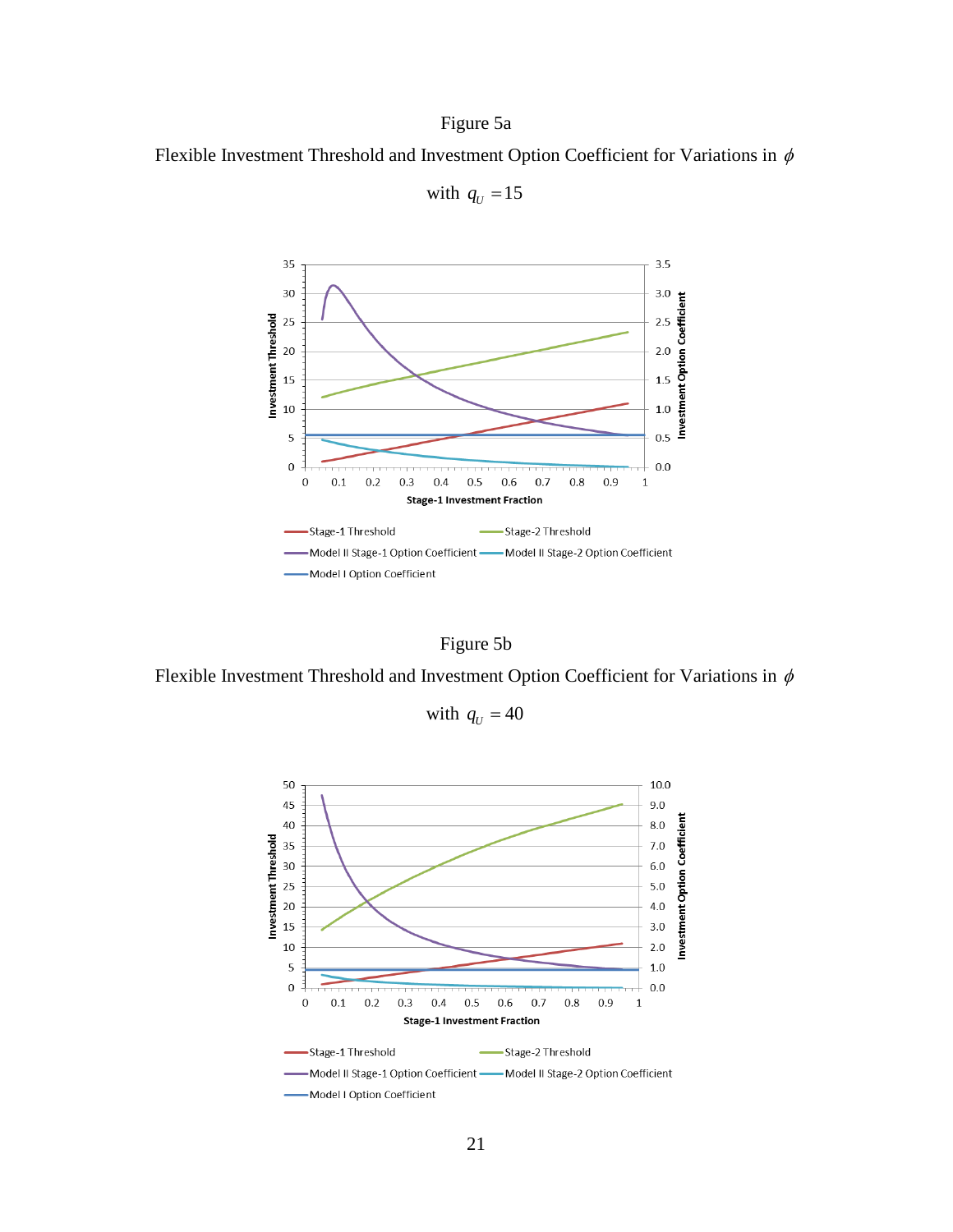The effects of variations in  $\phi$  and  $q_U$  on the relative performance of the lumpy and flexible investment strategies are illustrated in Figure 6a, which shows the ratio of the investment option coefficients for variations in  $\phi$  values over the range [0.05, 0.95] with  $\kappa = 5.0$  and  $q_U = 15, 40$ . In Figure 6, a ratio in excess of 1.0 indicates the flexible strategy as having a greater stage-1 investment option coefficient than the option coefficient for the lumpy strategy, both strategies having the identical cap level. For the reported range, a less than 1.0 ratio occurs only for the  $q_v = 15$  profile when  $\phi \ge 0.95$ . Further, since the stage-1 investment threshold for the flexible strategy is always less than the lumpy strategy threshold, this suggests that for many plausible  $\phi$ values, the flexible strategy is the more attractive. The actual values of the investment option coefficients for the two flexible strategies are reported in Figure 6b. This reveals that relaxing the cap raises the option value for all  $\phi$  values over the range [0.05, 0.95]. On the basis of a greater option value and earlier exercise, a more relaxed flexible strategy is more valuable than a less relaxed one, and a flexible strategy is the more attractive than a lumpy strategy for many plausible  $\phi$  values given  $\kappa = 5.0$ . However, as the additional capital charge is allowed to increase and to additionally disadvantage the flexible strategy, this latter finding may become less secure.

#### Figure 6a

Ratio of the Flexible to Lumpy Investment Option Coefficients for Variations in  $\phi$ 

with  $q_U = 15, 40$  and  $\kappa = 5.0$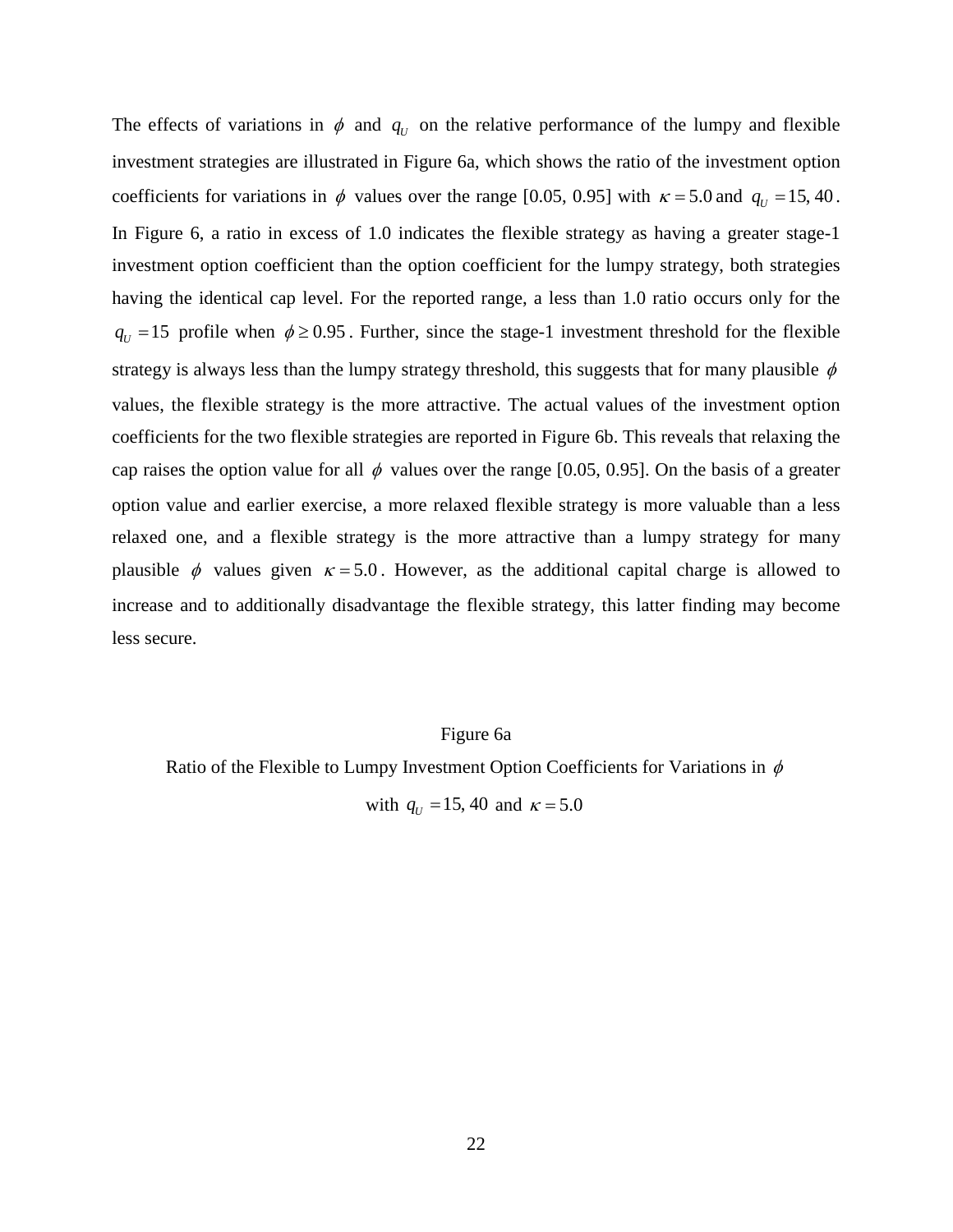



with  $q_U = 15, 40$  and  $\kappa = 5.0$ 



### *3.2.1 Volatility Changes*

The effects of volatility changes on the Model I and II results share a very similar pattern. We present in Figure 7a and 7b, the stage-1 and -2 investment thresholds and option coefficients profiles with  $q_U = 15$  for the investment fractions  $\phi = 0.2, 0.4$ , respectively. This reveals the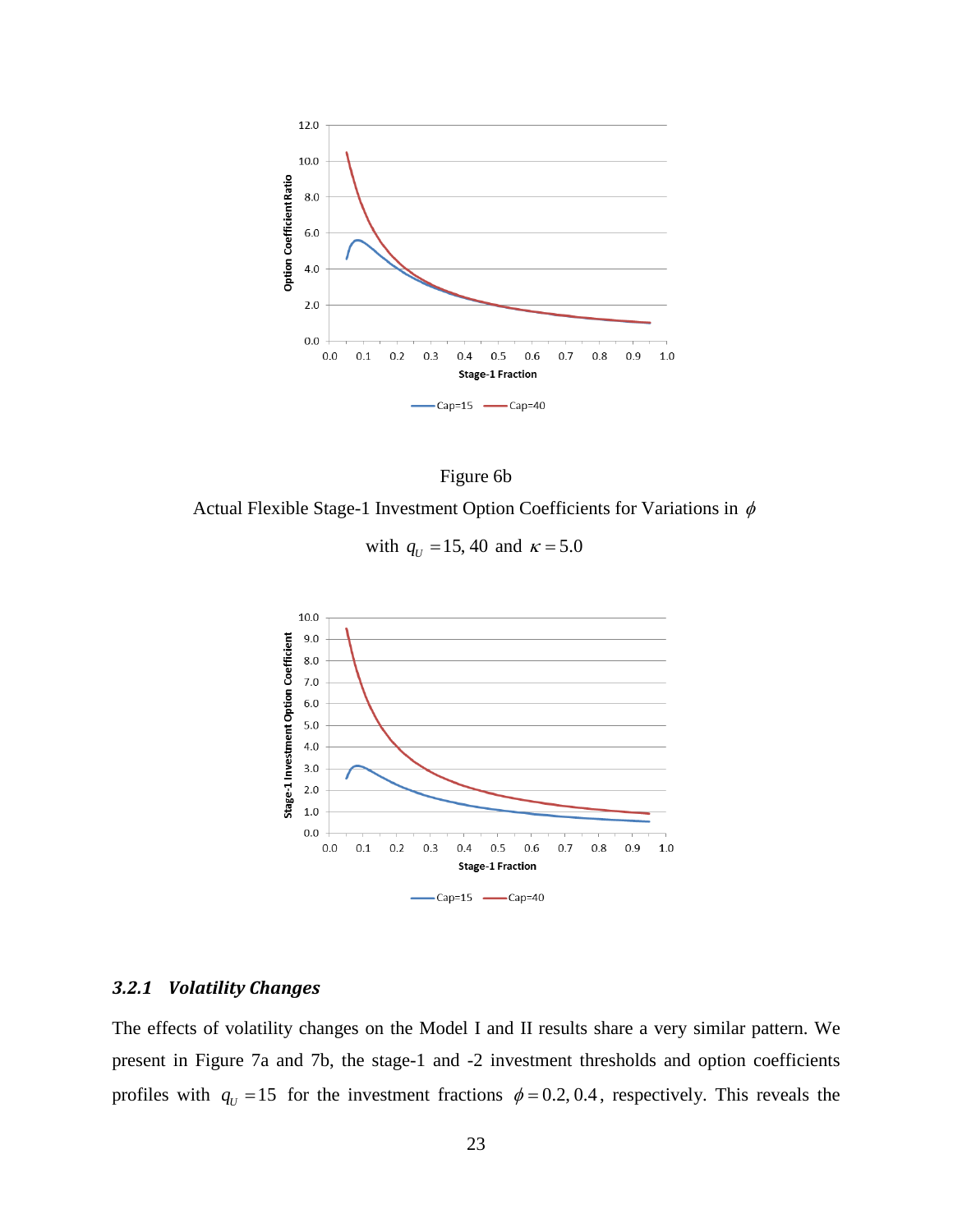expected result of an increasing relationship between the threshold and volatility. However, the stage-1 and -2 option coefficients profiles for the flexible strategy have a similar shape as that for the lumpy strategy, are concave and exhibit a maximum. The explanation for this unexpected finding is probably due to the breach in the productive cap. When  $\phi = 0.2$ , the stage-1 and -2 breaches occur at  $\sigma \ge 0.25$ ,  $\ge 0.22$ , respectively; when  $\phi = 0.4$ , the stage-1 and -2 breaches occur at  $\sigma \ge 0.27$ ,  $\ge 0.17$ , respectively. Whenever the investment threshold exceeds the cap, there is a commensurate decline in the option value reflecting the latent value lost due to the capacity failing to satisfy market demand.

#### Figure 7a

Flexible Investment Threshold and Option Coefficient for Volatility Variations





Figure 7b

Flexible Investment Threshold and Option Coefficient for Volatility Variations with  $\phi = 0.4$  and  $\kappa = 5.0$ ,  $q_U = 15.0$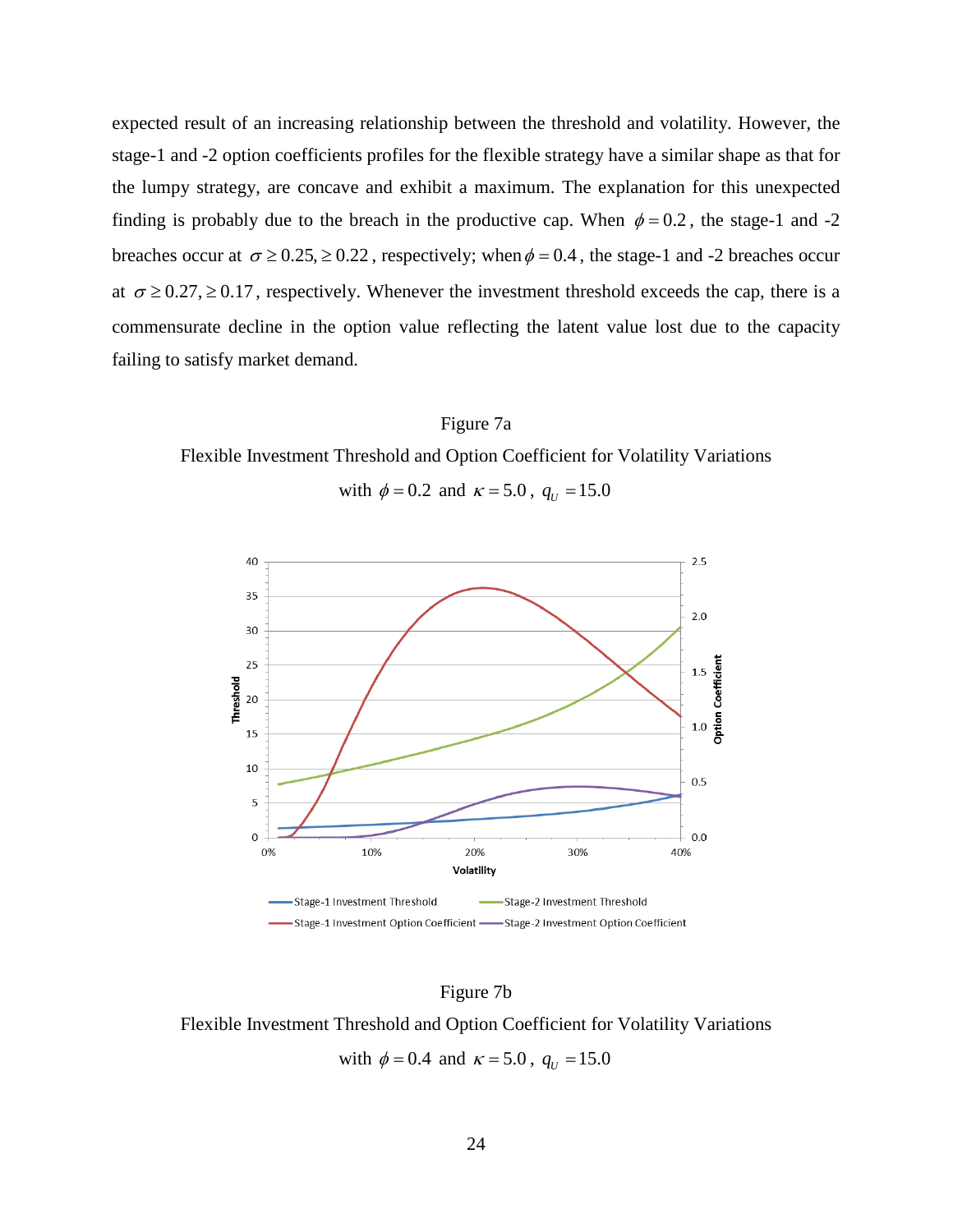

A comparison of Figure 7a and b reveals that the case having a lower investment ratio  $\phi = 0.2$  is more attractive, since it possesses the greater investment option value and is exercised earlier for all represented volatility values. The comparative performance for the two flexible alternative cases relative to the lumpy investment is presented in Figure 8a and b, which shows respectively the ratio of the investment option coefficient and investment threshold with  $\phi = 0.2, 0.4$  relative to that for the lumpy investment for various volatility levels. In Figure 8a, a ratio exceeding 1.0 implies the flexible strategy as having a greater investment option coefficient, while in Figure 8b, a ratio less than 1.0 implies the flexible strategy as having a lower investment threshold and consequently an earlier exercise. Justified by only having a greater investment option coefficient, the virtual superiority of the flexible strategy is apparent in Figure 8a. However, the ratios continuously decline with volatility, falling below 1.0 at  $\sigma \ge 70\%$ ,  $\ge 72\%$  for  $\phi = 0.2, 0.4$ , respectively. We can conclude, for our data set, that almost certain projects definitely warrant a flexible strategy for their execution, while extremely risky projects should be executed using a lumpy strategy, except that the lumpy strategy appears to engender only a modest additional value. In Figure 8b, the threshold ratios are clearly less than 1.0 for all reported volatilities, which suggest the flexible strategies with  $\phi = 0.2, 0.4$  having earlier exercise times than the lumpy strategy. Low volatility projects should be installed in two stages by adopting a flexible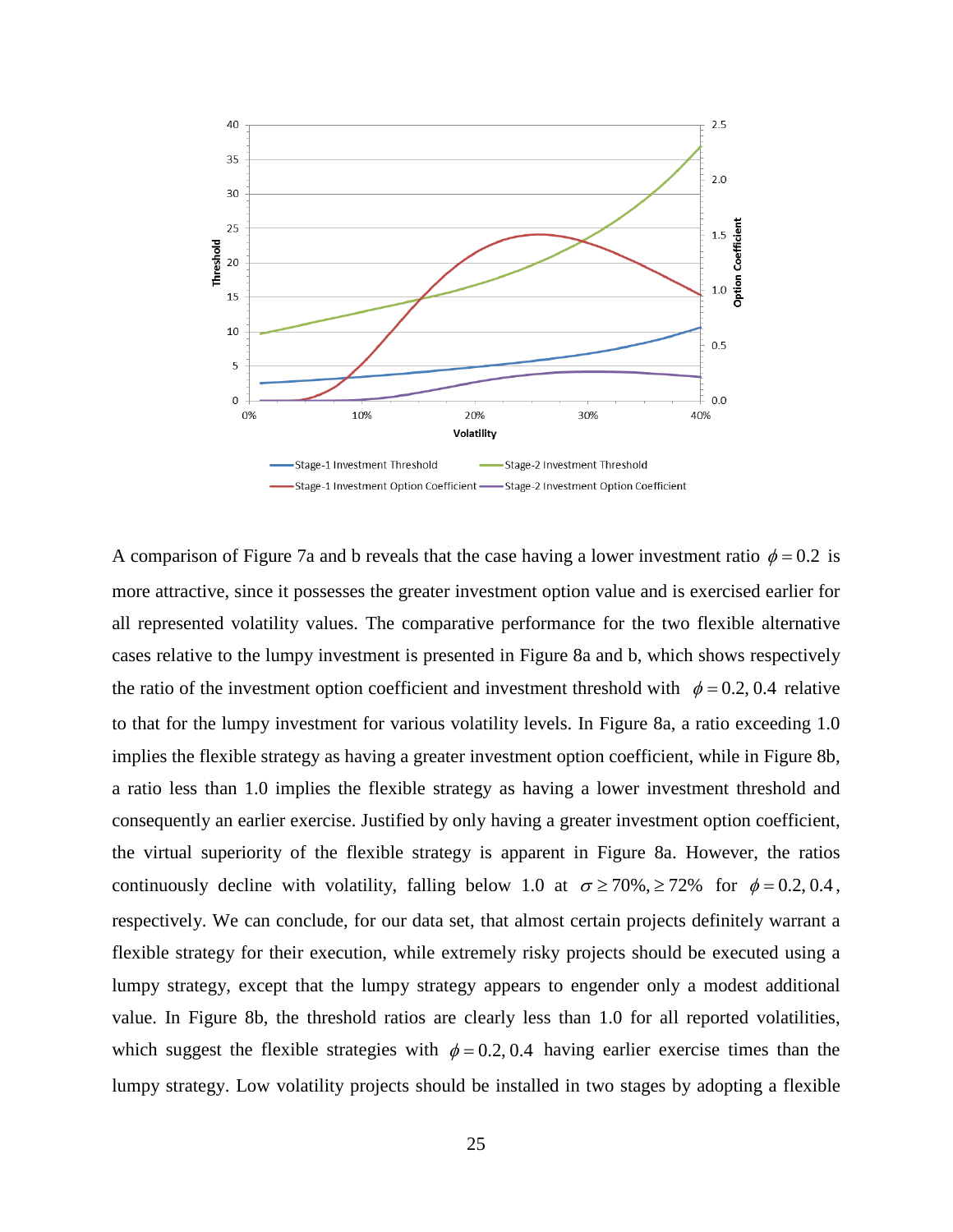strategy in preference to a lumpy strategy because of having a greater investment option value and earlier exercise time, but as the volatility increases, the flexible strategy loses its superiority. A sufficiently high volatility may justify adopting a lumpy strategy, but its comparative advantage is modest.

### Figure 8a

Option Coefficient Ratio with  $\phi = 0.2, 0.4$  Relative to the Lumpy Investment



for Volatility Variations with  $q<sub>U</sub> = 15.0$ 

#### Figure 8b

Threshold Ratio with  $\phi = 0.2, 0.4$  Relative to the Lumpy Investment

for Volatility Variations with  $q_U = 15.0$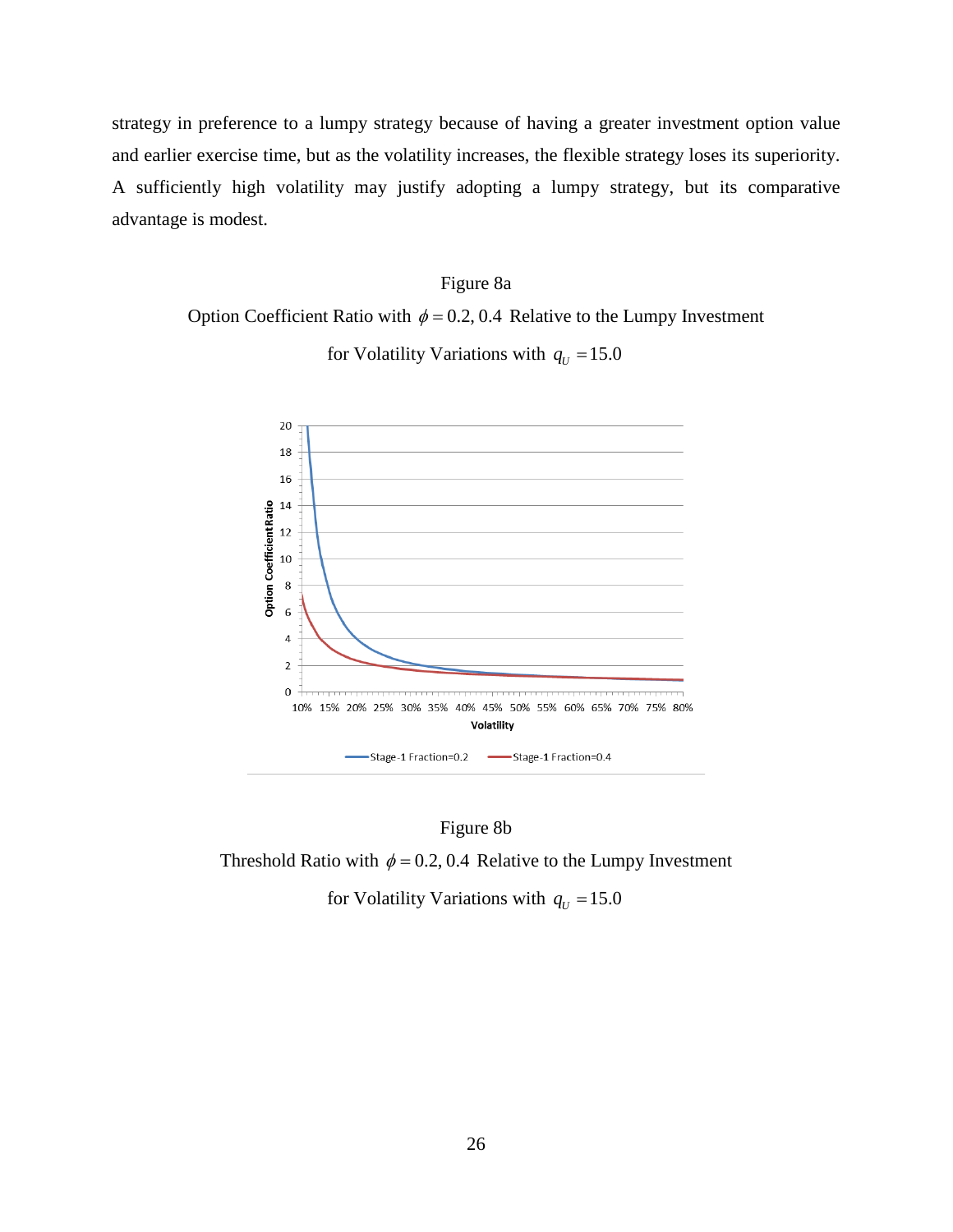

#### *3.2.2 Additional Capital Charge Changes*

Since it may be argued that the flexible strategy is favoured simply because of a relatively low additional capital charge, we reconsider our findings in light of a higher charge set at  $\kappa = 20.0$ . Figure 9a illustrates the stage-1 and -2 investment thresholds and the investment option coefficients for Model II with  $q_U = 15$   $\kappa = 20.0$  and for varying values of  $\phi$  between 10%-90%. This reveals that the stage-1 threshold both falls and rises as the stage-1 fraction  $\phi$  increases. For  $\phi \le 0.17$ , the threshold falls since the additional capital charge represents a significant proportion of the stage-1 investment cost, but as that proportion diminishes for  $\phi > 0.17$  the threshold rises in line with the stage-1 investment cost. Even so, it is not until  $\phi \ge 0.17$  that the cap is not breached by the investment threshold. Similar to Figure 5 where  $\kappa = 5.0$ , the stage-2 investment threshold rises as  $\phi$  rises, but the stage-2 cap is breached for  $\phi \ge 0.26$ . The more interesting finding from Figure 9a derives from comparing the investment option coefficient profiles for the lumpy and flexible strategies with  $q_U = 15.0$ . With  $\kappa = 20.0$ , the flexible strategy is less valuable than the lumpy strategy provided  $\phi \le 0.13$  or  $\phi > 0.73$ . Over this range, the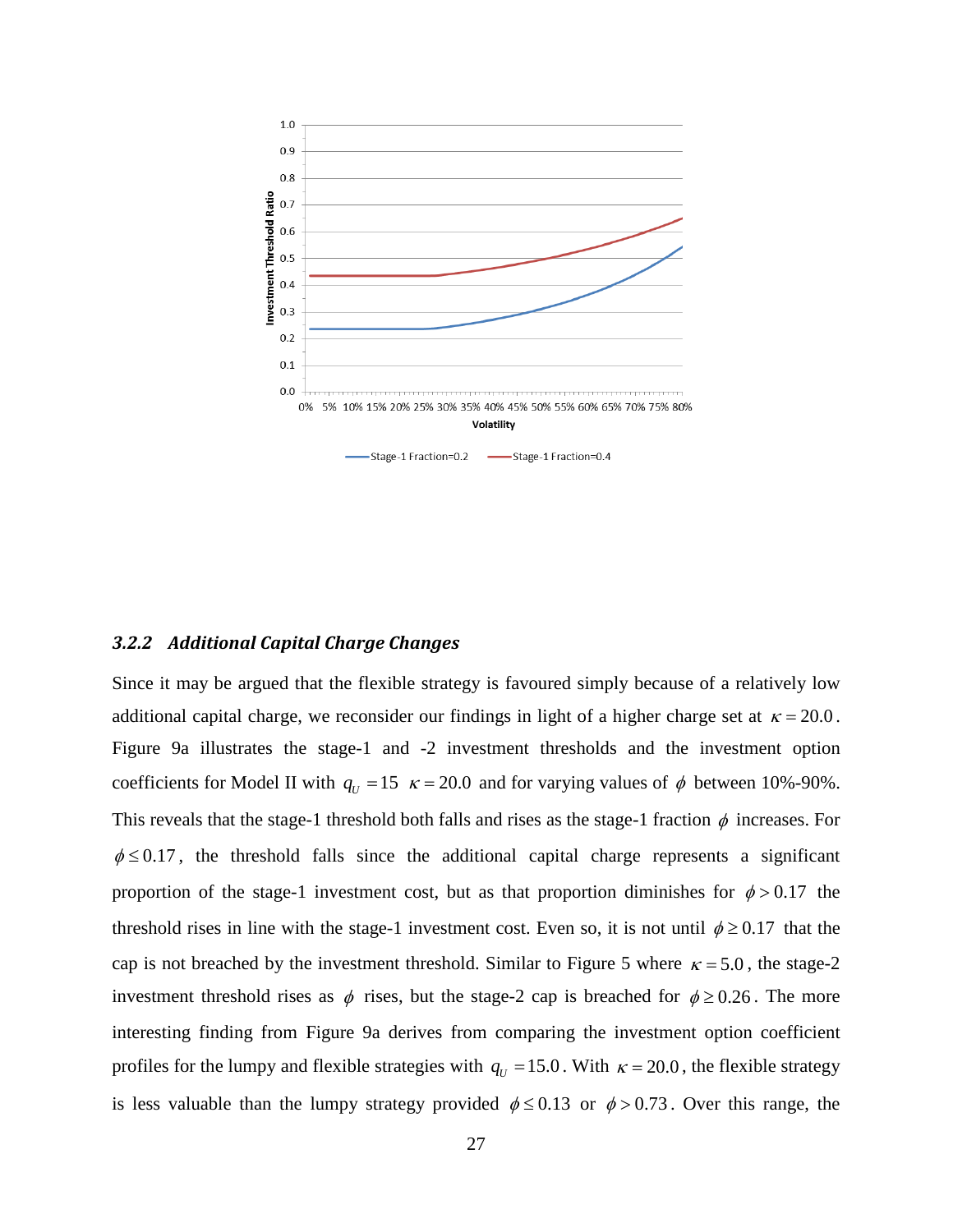flexible strategy will never be selected despite having a lower investment threshold. For  $0.13 < \phi \le 0.73$ , the flexible strategy has the greater investment option value and attains a maximum for  $\phi = 0.28$ . The effect of raising the additional capital charge from  $\kappa = 5.0$  to  $\kappa$  = 20.0 is revealed by comparing Figure 5 with Figure 9a. Although the stage-2 investment threshold remains unchanged, assuming the cap is not breached, the result of increasing the additional capital charge is a rise in the stage-1 threshold and a fall in the stage-1 option coefficient. An increase in the additional capital charge  $\kappa$  makes the flexible opportunity less attractive and to raise the  $\phi$  value maximising the option coefficient. This effect is illustrated in Figure 9b for  $\kappa = 30$ . The result of increasing  $\kappa$  from 20 to 30 is to raise the  $\phi$  value maximising the option coefficient from 0.28 to 0.38 and to lower the maximum option coefficient from 0.8990 to 0.5995. For an additional  $\kappa$  increase,  $\kappa = 32$  as illustrated in Figure 9c, the firm is indifferent between the lumpy and flexible strategy with  $\phi = 0.44$ , but for  $\phi \neq 0.44$ , the lumpy strategy with its higher investment option value is superior. Provided that the additional capital charge to the stage-1 investment cost is no more than 32% of the lumpy strategy's investment cost, then for certain  $\phi$  values, the flexible strategy is the more attractive of the two. And, the more the flexible opportunity is disadvantaged by a greater additional capital charge, the less likely it is of being selected.

### Figure 9a

Flexible Investment Threshold and Investment Option Coefficient for Variations in  $\phi$ 

with  $\kappa = 20.0$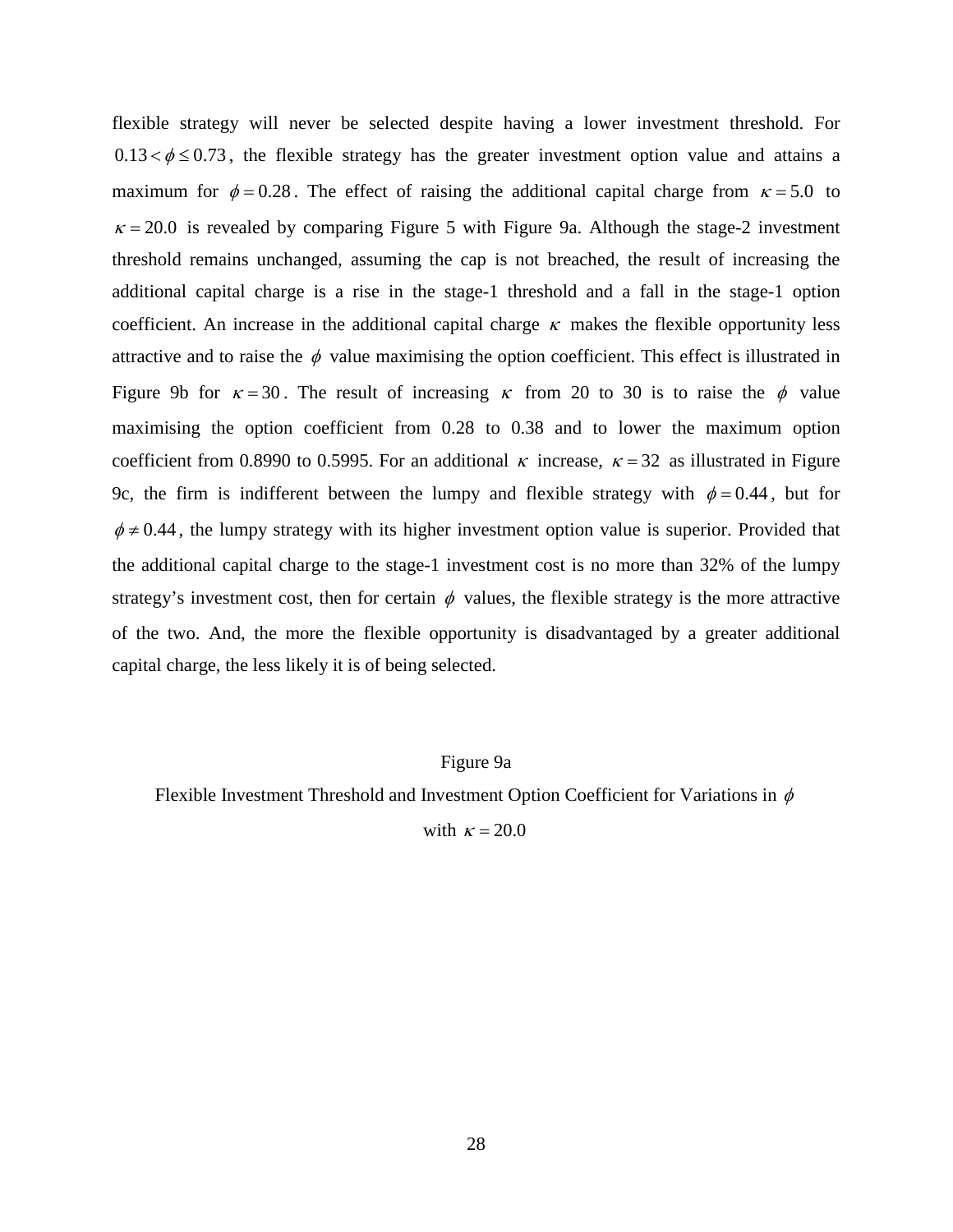



Flexible Investment Threshold and Investment Option Coefficient for Variations in  $\phi$ 

with  $\kappa = 30.0$ 





Flexible Investment Threshold and Investment Option Coefficient for Variations in  $\phi$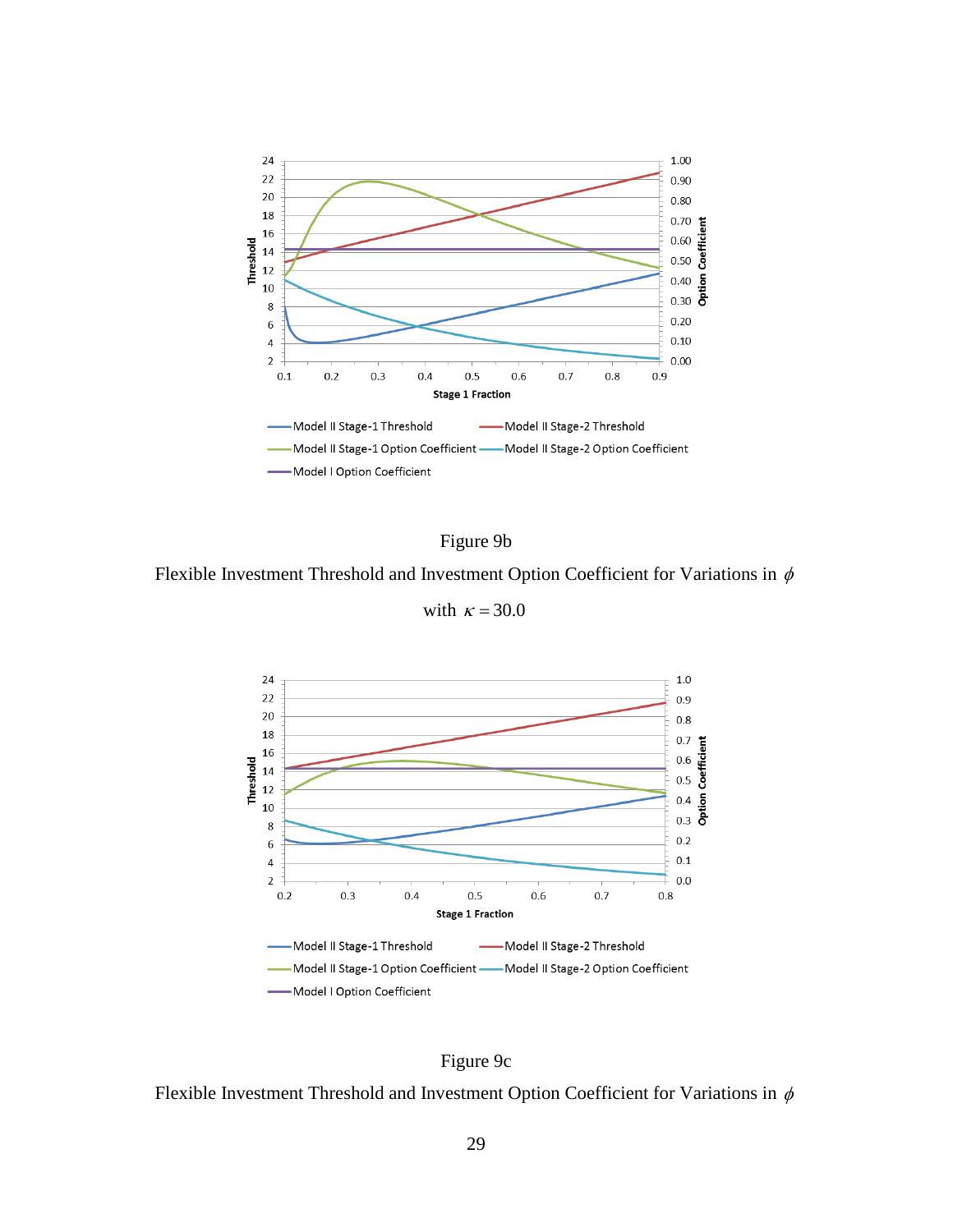with  $\kappa = 32.0$ 



## **4 Conclusion**

A cap representing a capacity limit on the production output is formulated as a pair of written call and put options. Intrinsically, since any limit on an underlying factor has the attributes of an option payoff, this description of a productive cap is plausible with the merit of yielding some interesting tractable analytical results. The options are written because of the lost latent value as the market demand volume increases to exceed the cap and decreases to fall below the cap. We investigate the role of the cap in making the decision between a lumpy investment strategy, represented by Model I, and a flexible strategy, represent by Model II.

The presence of a cap complicates the analysis because of its effect on the solution depending on whether the cap is breached or not. For Model I, if the cap is not breached by the investment threshold, then the resulting with-cap threshold is identical to the without-cap solution, since the threshold level is determined optimally to be sufficiently high to ensure project viability. However, the cap limits the upside potential and impacts negatively on the investment option value, thereby resulting in a with-cap option value less than that without a cap. A without-cap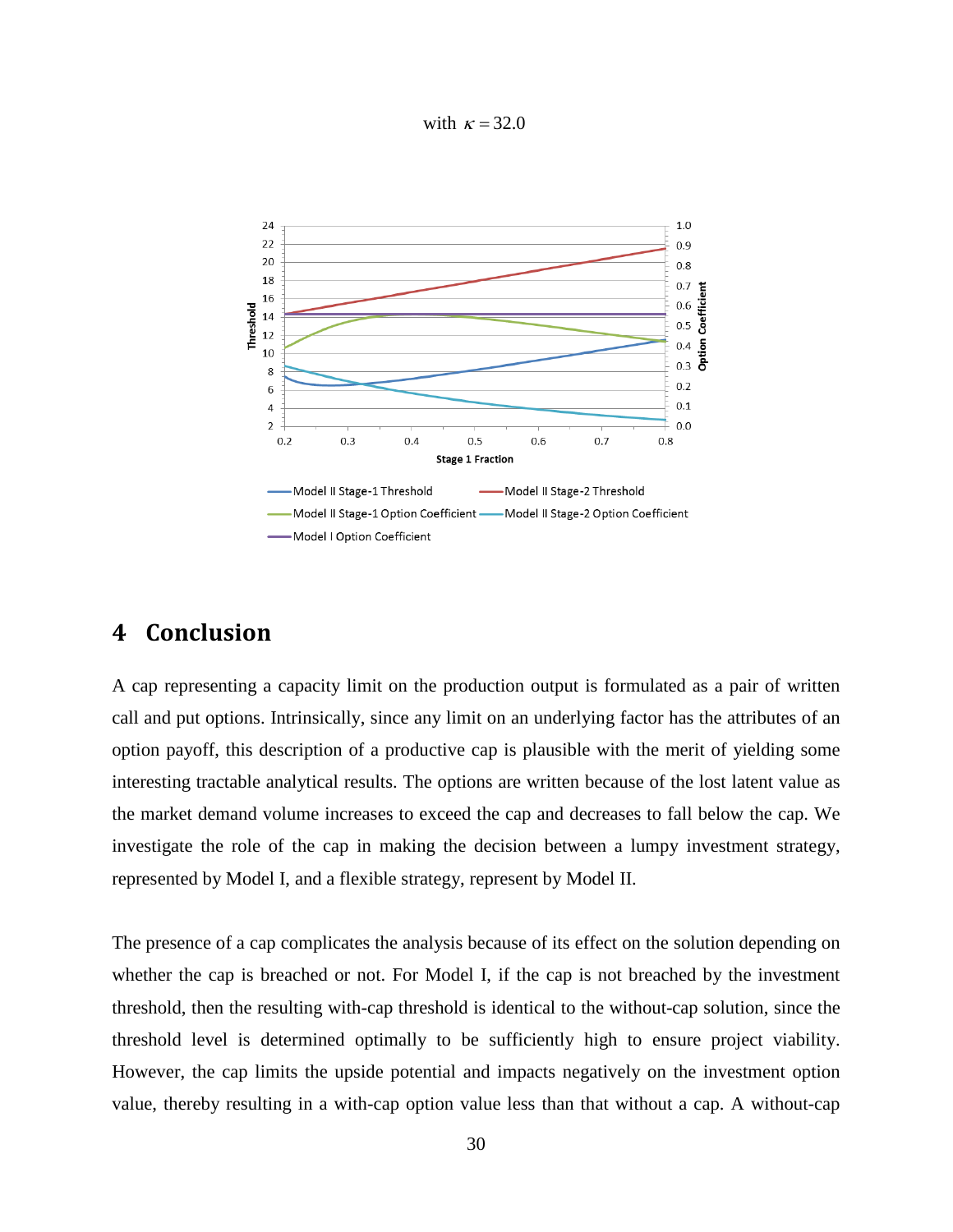investment threshold exceeding the cap produces a greater with-cap threshold to compensate the value lost due to limited output enforced by the cap while at the same time ensuring project viability. The investment option value is then further reduced by the resulting threshold increase owing to the lost latent value. The effect of relaxing the cap by increasing the limit is to raise the investment option value for all reported market demand volumes. As expected, volatility increases are reflected in a corresponding increase in the investment threshold. However, the relationship between volatility and the investment option value is not monotonic increasing as for many real-option formulations but concave with the option value experiencing a maximum for a plausible volatility. This feature is replicated for cap level increases, but the effect becomes increasingly less pronounced as the cap increases.

The flexible strategy is composed of two consecutive stages such that only until the attainment of stage-1 can stage-2 be implemented. It is relatively disadvantaged compared with the lumpy strategy and is designed to have a greater overall capital cost with the additional loading at stage-1. Our findings are similar in content to those for Model I. If the stage-1 cap is not breached, then the with- and without-cap investment thresholds are identical and the with-cap investment option value is less than the without-cap option value. Compared with Model I, Model II has a lower investment threshold and consequently, if exercised is exercised earlier. The numerical investigation demonstrates that for an additional capital charge equalling 5.0, the flexible strategy is more attractive than the lumpy strategy for most stage-1 and -2 capital distributions, both in terms of greater investment option value and lesser investment threshold. Volatility variations have a similar effect on the results for Model II as for Model I. An increase in volatility produces a corresponding increase in the stage-1 and -2 investment thresholds. Also, there is a similar effect on the stage-1 and -2 investment option values, which are both concave in shape with a maximum, with the former being the more pronounced. Volatility variations change the relative merits of the flexible versus the lumpy strategy. Low risk projects, having low volatilities, are best executed using a flexible strategy because of having a greater option value and lower threshold. However, the attractiveness of the flexible strategy diminishes as volatility increases, until the lumpy strategy becomes eventually superior, except that its relative advantage is modest. This endorses the conclusion of [Kort et al. \(2010\)](#page-41-6) that increased uncertainty favours the lumpy to the flexible strategy.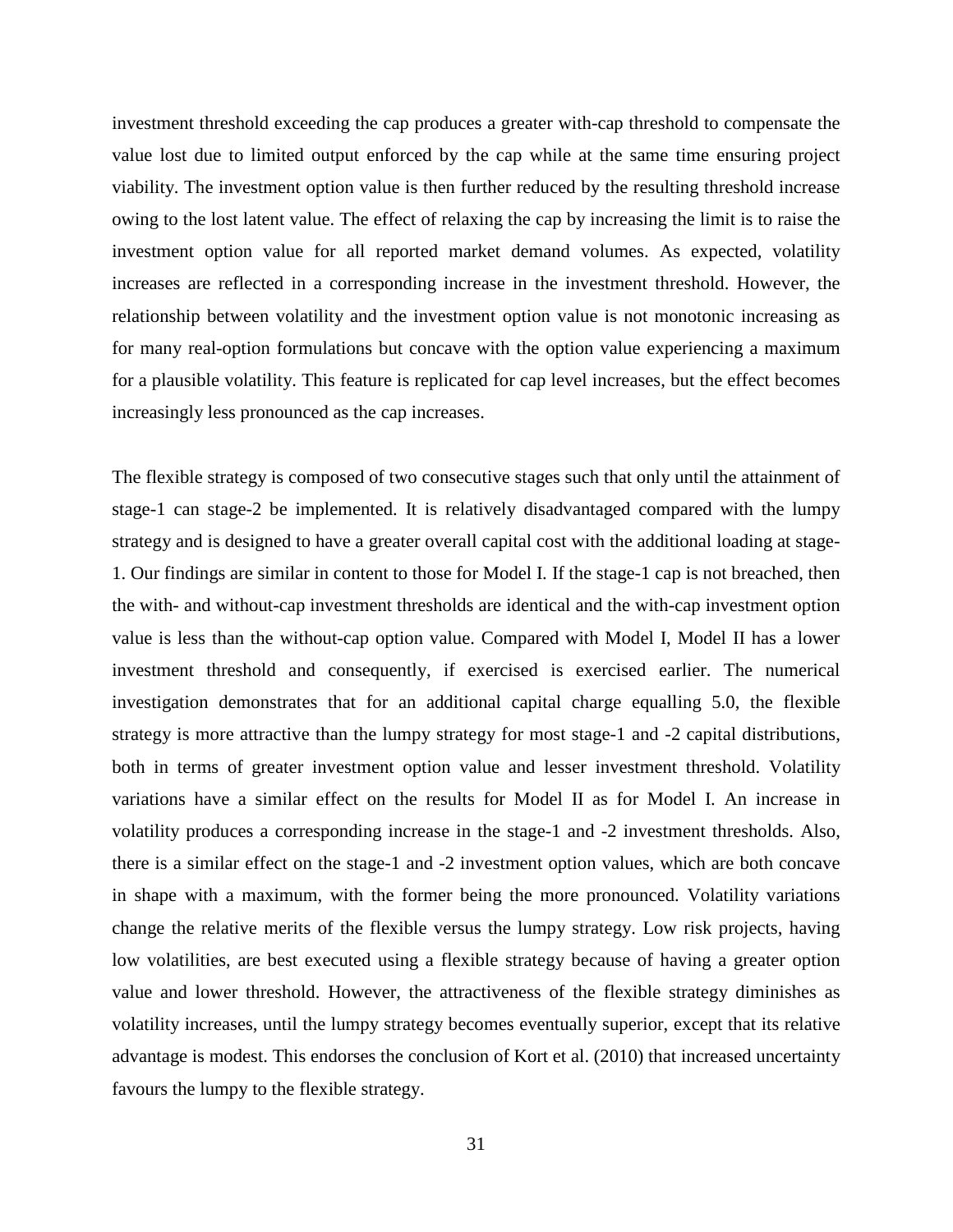Compared with the lumpy strategy, preference for the flexible alternative depends on the level of disadvantage imposed by the additional capital charge. The flexible strategy is preferred for low additional capital charges, which allows management to select from a relative wide range of stage-1 investment levels despite the existence of an optimal level. However, the choice range of investment levels narrows for increases in the additional capital charge until the point of indifference between the two strategies is reached. The flexibility in selecting the stage-1 investment proportion is limited by the additional capital charge and the volatility.

Our findings are subject to reservations. The only forms of optionality represented in the model are investment opportunities and the productive cap. This could be enhanced by including abandonment, but preliminary results suggest that its inclusion engenders only a slight change in solution values. More insightful results may be obtained by making the productive cap less severe by allowing overtime and introducing downside volume flexibility and suspension.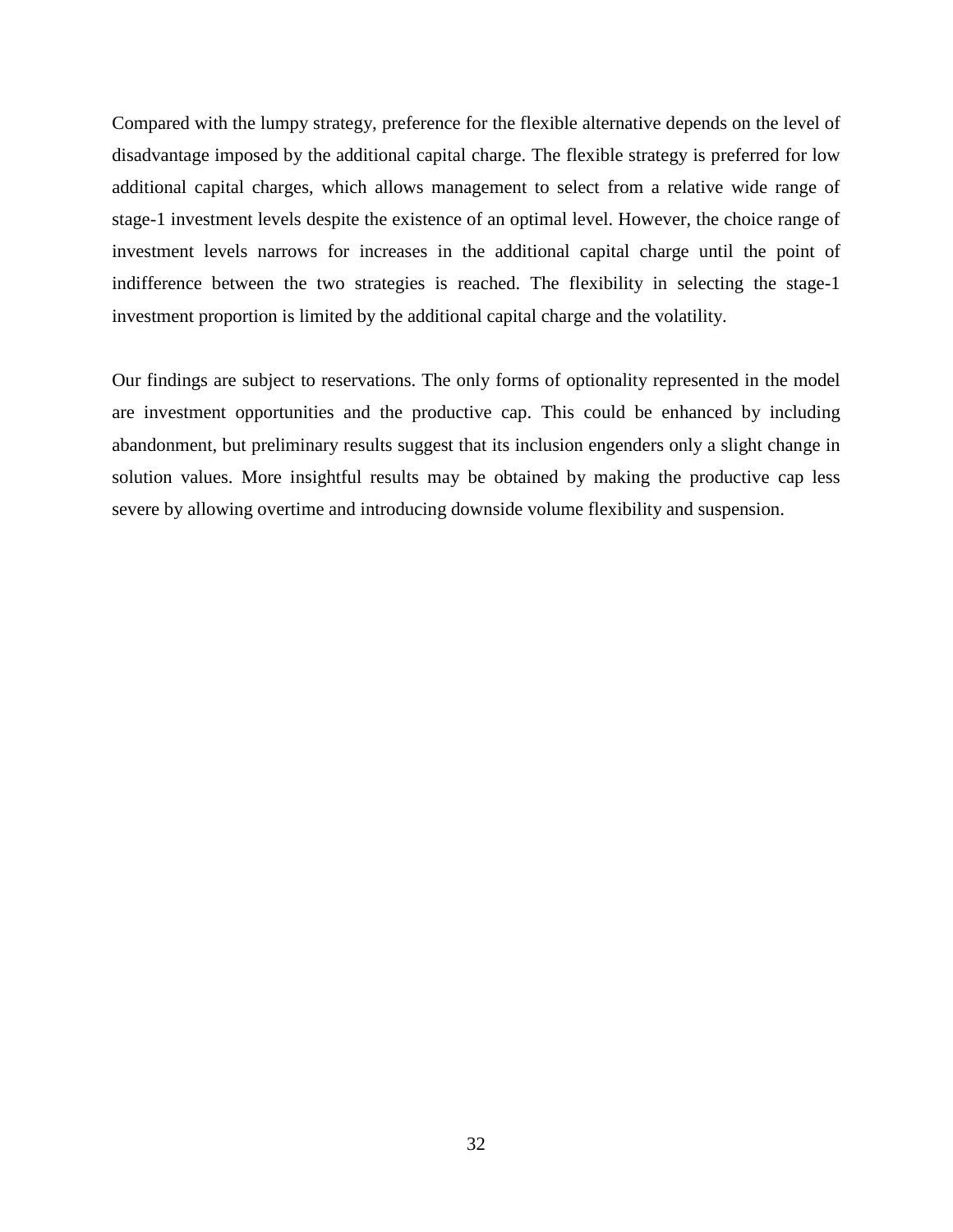## **Appendix A: Derivations for Model I**

The coefficients  $A_{(I)11}, A_{(I)112}$  are obtained from the value-matching relationship and associated smooth-pasting condition ruling at the boundary between state-1 and -11, namely:

$$
V_{(I)1}(q)\Big|_{q=q_U} = V_{(I)11}(q)\Big|_{q=q_U}, \frac{\partial V_{(I)1}(q)}{\partial q}\Big|_{q=q_U} = \frac{\partial V_{(I)11}(q)}{\partial q}\Big|_{q=q_U}, \qquad (A.1)
$$

or respectively as:

$$
A_{(I)11}q_U^{\beta_1} + pq_U/\delta - f/r = A_{(I)112}q_U^{\beta_2} + pq_U/\delta - f/r,
$$
 (A.2)

$$
\beta_1 A_{(I)11} q_U^{\beta_1 - 1} + p/\delta = \beta_2 A_{(I)112} q_U^{\beta_2 - 1}.
$$
\n(A.3)

Substituting  $A_{(I)112} = q_U^{-\beta_2} \left( pq_U / \delta + \beta_1 A_{(I)11} q_U^{\beta_1} \right) / \beta_2$  from (A.3) into (A.2) and simplifying yields:

$$
A_{(I)11} = -\frac{pq_U^{1-\beta_1}(r - r\beta_2 + \delta\beta_2)}{r(\beta_1 - \beta_2)\delta},
$$
\n(A.4)

$$
A_{(1)112} = \frac{pq_U^{1-\beta_2} (r - r\beta_1 + \delta\beta_1)}{r(\beta_1 - \beta_2)\delta}.
$$
 (A.5)

The investment threshold  $\hat{q}_{(l)}$  and option coefficient  $A_{(l)01}$  are obtained from the value-matching relationship and associated smooth-pasting condition ruling at the boundary between state-0 and -1:

$$
V_{(I)0}(q)\Big|_{q=\hat{q}_{(I)1}} = V_{(I)1}(q) - K\Big|_{q=\hat{q}_{(I)1}}, \left.\frac{\partial V_{(I)0}(q)}{\partial q}\right|_{q=\hat{q}_{(I)1}} = \frac{\partial V_{(I)1}(q)}{\partial q}\Big|_{q=\hat{q}_{(I)1}} \tag{A.6}
$$

or respectively as:

$$
A_{(I)01}\hat{q}_{(I)1}^{\beta_1} = A_{(I)11}\hat{q}_{(I)1}^{\beta_1} + p\hat{q}_{(I)1}/\delta - f/r - K , \qquad (A.7)
$$

$$
\beta_1 A_{(I)01} \hat{q}_{(I)1}^{\beta_1 - 1} = \beta_1 A_{(I)11} \hat{q}_{(I)1}^{\beta_1 - 1} + p/\delta.
$$
 (A.8)

From  $(A.8)$ :

$$
A_{(I)01} = \frac{p\hat{q}_{(I)1}^{1-\beta_1}}{\beta_1 \delta} + A_{(I)11},
$$
\n(A.9)

which when substituted in  $(A.7)$  yields: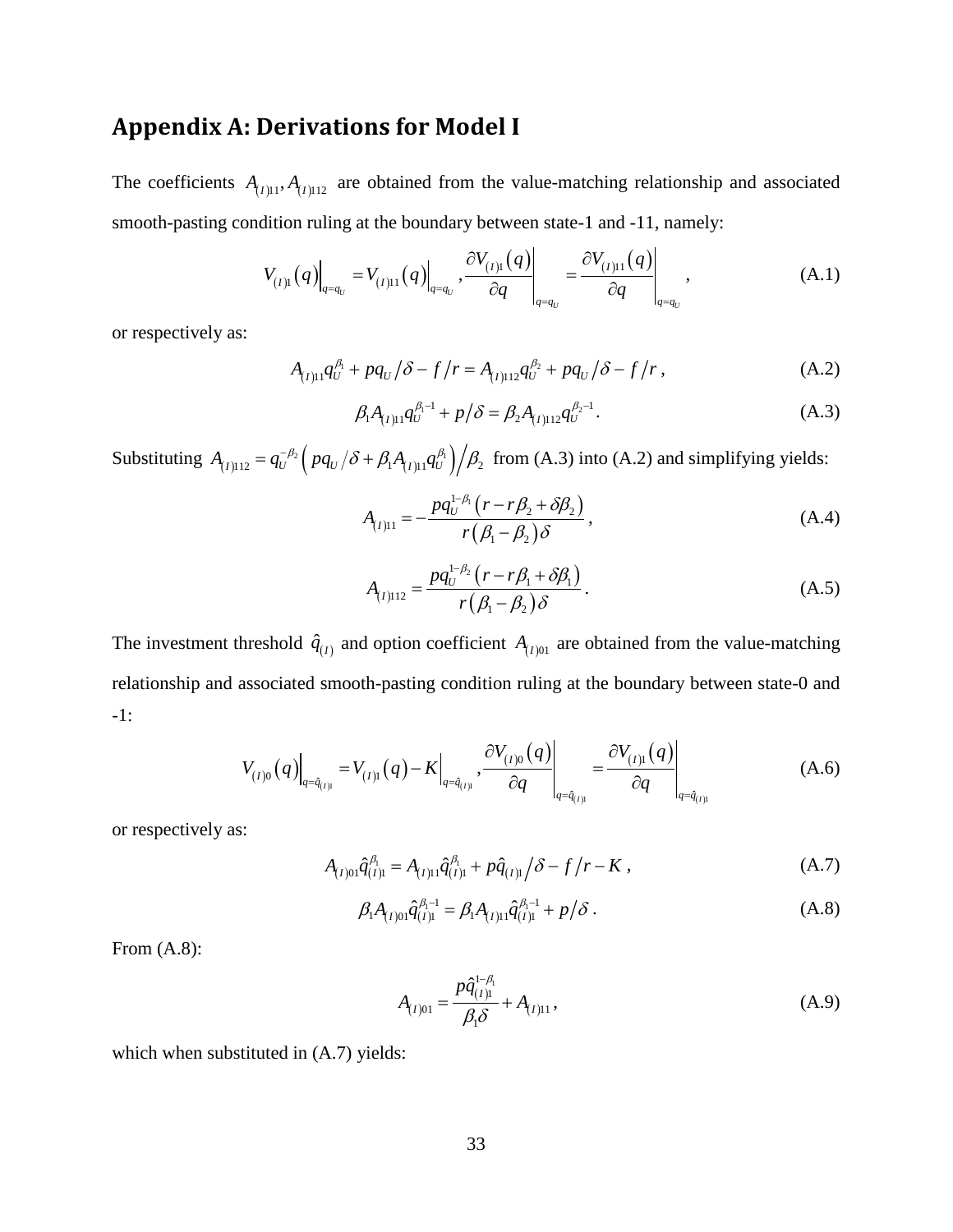$$
\hat{q}_{(I)1} = \frac{\beta_1}{\beta_1 - 1} (f + rK) \frac{\delta}{rp}.
$$
\n(A.10)

If  $f/r + K > (p q_U / \delta)(\beta_1 - 1)/\beta_1$ , then  $\hat{q}_{(1)01} > q_U$  and the value-matching relationship and smooth-pasting conditions require amending accordingly. From (A.6), those ruling at the boundary between state-0 and -11 are:

$$
V_{(I)0}(q)\Big|_{q=\hat{q}_{(I)11}} = V_{(I)11}(q) - K\Big|_{q=\hat{q}_{(I)11}}, \frac{\partial V_{(I)0}(q)}{\partial q}\Big|_{q=\hat{q}_{(I)11}} = \frac{\partial V_{(I)11}(q)}{\partial q}\Big|_{q=\hat{q}_{(I)11}}.
$$
 (A.11)

The respective value-matching relationship and smooth-pasting condition are:

$$
A_{(I)011}\hat{q}_{(I)011}^{\beta_1} = A_{(I)112}\hat{q}_{(I)011}^{\beta_2} + pq_U/r - f/r - K,
$$
\n(A.12)

$$
\beta_1 A_{(I)011} \hat{q}_{(I)011}^{\beta_1 - 1} = \beta_2 A_{(I)112} \hat{q}_{(I)011}^{\beta_2 - 1}
$$
\n(A.13)

From (A.13):

$$
A_{(I)011} = \frac{\beta_2}{\beta_1} A_{(I)112} \hat{q}_{(I)011}^{\beta_2 - \beta_1} = \frac{-\left(pq_U - f - rK\right)\beta_2}{\left(\beta_1 - \beta_2\right)r} \hat{q}_{(I)11}^{-\beta_1}
$$
(A.14)

which when substituted in  $(A.13)$  yields:

$$
\hat{q}_{(I)11} = \left(\frac{\beta_1 \left(pq_U - f - rK\right)}{\left(\beta_1 - \beta_2\right)r\left(-A_{(I)22}\right)}\right)^{\frac{1}{\beta_2}} = q_U \left(\frac{\left(pq_U - f - rK\right)\beta_1 \delta}{pq_U\left(r - r\beta_1 + \delta\beta_1\right)}\right)^{\frac{1}{\beta_2}}.
$$
\n(A.15)

From (A.15):

$$
\frac{\partial \hat{q}_{(I)11}}{\hat{q}_{(I)11}\partial q_U} = \frac{\beta_2 p + f + rK}{\beta_2 \left(pq_U - f - rK\right)} < 0,
$$
\n(A.16)

provided  $\beta_2 p + f + rK > 0$ . From (A.14):

$$
\frac{\partial A_{(I)01}}{A_{(I)01}\partial q_U} = \frac{p}{pq_U - f - rK} - \frac{\beta_1}{\hat{q}_{(I)11}} \frac{\partial \hat{q}_{(I)11}}{\partial q_U} > 0.
$$
\n(A.17)

## **Appendix B: Derivations for Model II**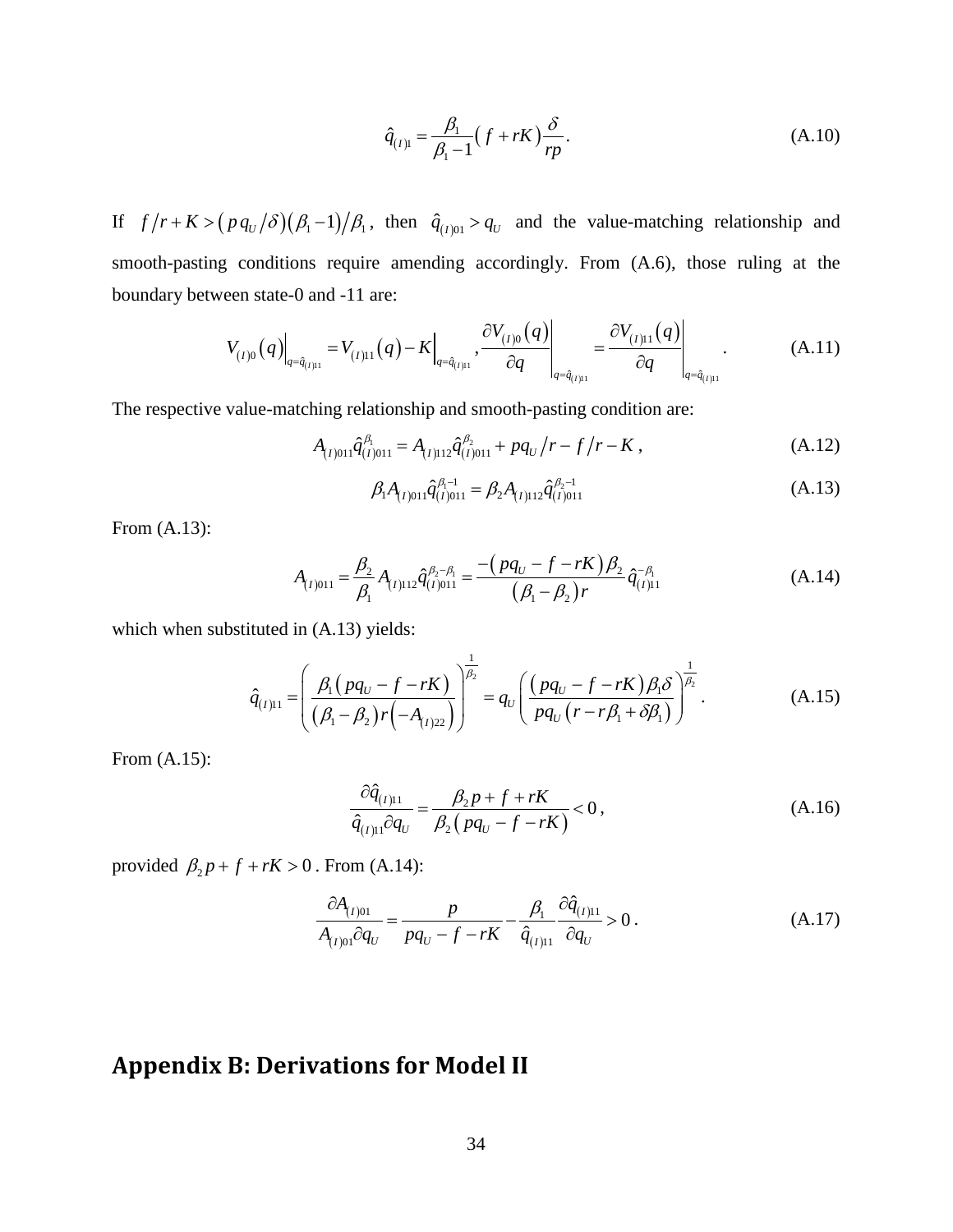The coefficients  $A_{(n)21}$ ,  $A_{(n)212}$  are obtained from the value-matching relationship and associated smooth-pasting condition ruling at the boundary between state-2 and -21, namely:

$$
V_{(II)2}(q)\Big|_{q=q_U} = V_{(II)21}(q)\Big|_{q=q_U}, \frac{\partial V_{(II)2}(q)}{\partial q}\Big|_{q=q_U} = \frac{\partial V_{(II)21}(q)}{\partial q}\Big|_{q=q_U}
$$
(B.1)

or, respectively, as:

$$
A_{(H)21}q_U^{\beta_1} + \frac{pq_U}{\delta} - \frac{f_1 + f_2}{r} = A_{(H)212}q_U^{\beta_2} + \frac{pq_U}{r} - \frac{f_1 + f_2}{r}, \tag{B.2}
$$

$$
\beta_1 A_{(H)21} q_U^{\beta_1 - 1} + \frac{q_U}{\delta} = \beta_2 A_{(H)212} q_U^{\beta_2 - 1}.
$$
 (B.3)

Substituting  $A_{(n)_{212}} = q_{U}^{-\beta_2} \left( pq_{U} / \delta + \beta_1 A_{(n)_{21}} q_{U}^{\beta_1 - 1} \right) / \beta_2$  from (B.3) into (B.4) yields:

$$
A_{(H)21} = \frac{\beta_2 (r - \delta) - r}{r (\beta_1 - \beta_2) \delta} p q_U^{1 - \beta_1},
$$
 (B.5)

so:

$$
A_{(H)212} = \frac{\beta_1 (r - \delta) - r}{r (\beta_1 - \beta_2) \delta} p q_U^{1 - \beta_2}.
$$
 (B.6)

The coefficients  $A_{(n)11}, A_{(n)12}$  are obtained from the value matching relationship and smooth pasting condition ruling at the boundary between state-11 and -2:

$$
V_{(H)11}(q)\Big|_{q=\hat{q}_{(H)2}} = V_{(H)2}(q)\Big|_{q=\hat{q}_{(H)2}} - K_2, \frac{\partial V_{(H)11}(q)}{\partial q}\Big|_{q=\hat{q}_{(H)2}} = \frac{\partial V_{(H)2}(q)}{\partial q}\Big|_{q=\hat{q}_{(H)2}}, \quad (B.7)
$$

where  $\hat{q}_{(n)12}$  denotes the stage-2 investment opportunity threshold. The value matching relationship and smooth pasting condition are, respectively:

$$
A_{(H)111}\hat{q}_{(H)12}^{\beta_1} + A_{(H)112}\hat{q}_{(H)12}^{\beta_2} + \frac{pq_u}{r} - \frac{f_1}{r} = A_{(H)21}\hat{q}_{(H)12}^{\beta_1} + \frac{p\hat{q}_{(H)12}}{\delta} - \frac{f_1 + f_2}{r} - K_2,
$$
 (B.8)

$$
\beta_1 A_{(n)111} \hat{q}_{(n)12}^{\beta_1 - 1} + \beta_2 A_{(n)112} \hat{q}_{(n)12}^{\beta_2 - 1} = \beta_1 A_{(n)21} \hat{q}_{(n)12}^{\beta_1 - 1} + \frac{p}{\delta}.
$$
 (B.9)

Substituting  $A_{(n)112} = \hat{q}_{(n)12}^{-\beta_2} \left( \beta_1 A_{(n)21} \hat{q}_{(n)12}^{\beta_1} - \beta_1 A_{(n)111} \hat{q}_{(n)12}^{\beta_1} + p \hat{q}_{(n)12} / \delta \right) / \beta_2$  from (B.9) into (B.8) yields: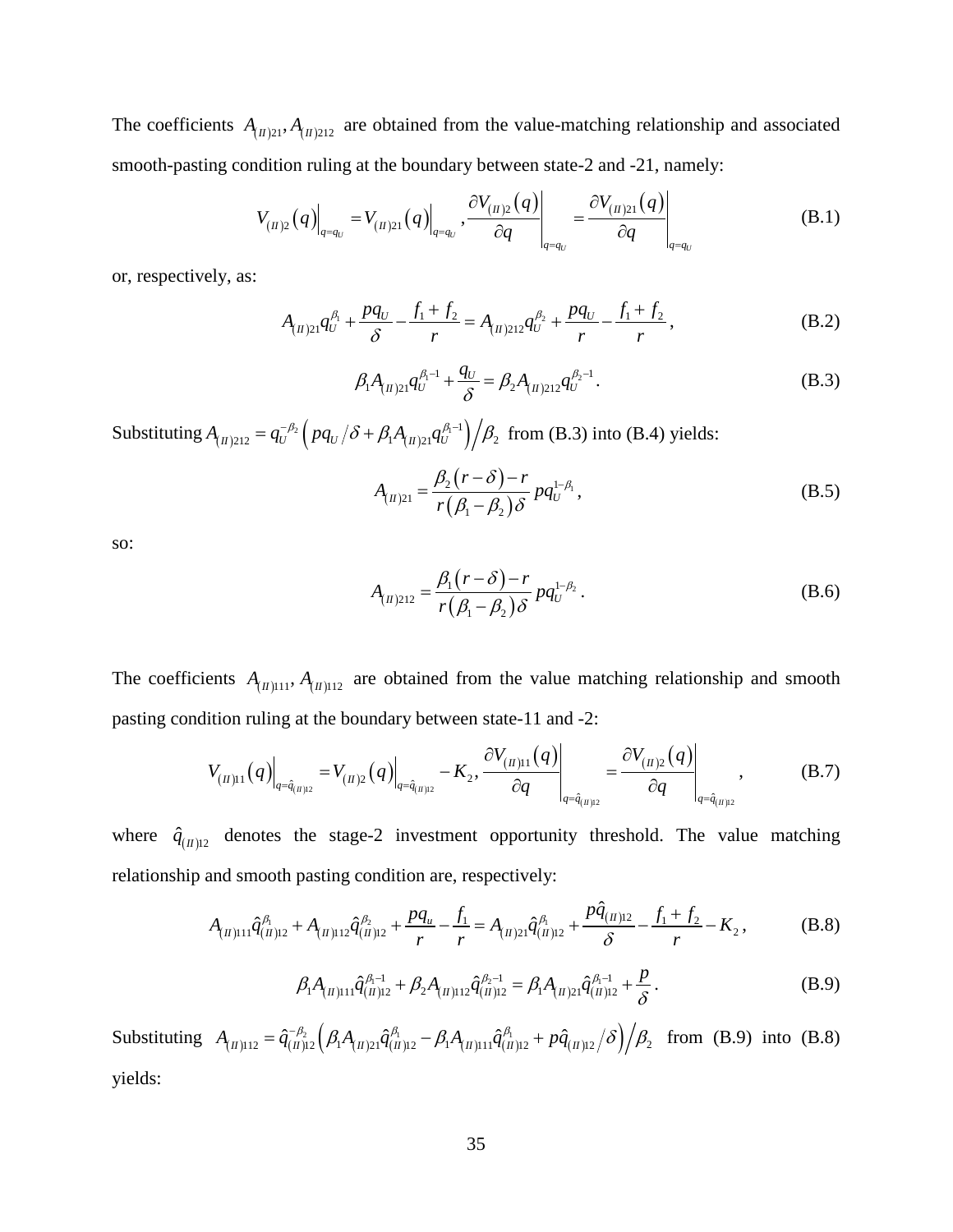$$
A_{(n)111} = A_{(n)21} + \frac{\hat{q}_{(n)12}^{-\beta_1}}{\beta_1 - \beta_2} \left[ \frac{(1 - \beta_2) p \hat{q}_{(n)12}}{\delta} + \beta_2 \left( K_2 + \frac{f_2}{r} + \frac{pq_u}{r} \right) \right],
$$
(B.10)

so:

$$
A_{(n)112} = \frac{\hat{q}_{(n)12}^{-\beta_2}}{\beta_1 - \beta_2} \left[ \frac{(\beta_1 - 1) p \hat{q}_{(n)12}}{\delta} - \beta_1 \left( K_2 + \frac{f_2}{r} + \frac{pq_u}{r} \right) \right].
$$
 (B.11)

The coefficient  $A_{(II)11}$  and threshold  $\hat{q}_{(II)12}$  are obtained from the value matching relationship and smooth pasting condition ruling at the boundary between state-1 and -11:

$$
V_{(II)1}(q)\Big|_{q=q_u} = V_{(II)11}(q)\Big|_{q=q_u}, \frac{\partial V_{(II)1}(q)}{\partial q}\Big|_{q=q_u} = \frac{\partial V_{(II)11}(q)}{\partial q}\Big|_{q=q_u}.
$$
 (B.12)

or, respectively, as:

$$
A_{(II)11}q_u^{\beta_1} + \frac{pq_u}{\delta} - \frac{f_1}{r} = A_{(II)111}q_u^{\beta_1} + A_{(II)112}q_u^{\beta_2} + \frac{pq_u}{r} - \frac{f_1}{r}, \qquad (B.13)
$$

$$
\beta_1 A_{(n)11} q_u^{\beta_1 - 1} + \frac{p}{\delta} = \beta_1 A_{(n)111} q_u^{\beta_1 - 1} + \beta_2 A_{(n)112} q_u^{\beta_2 - 1}.
$$
 (B.14)

Substituting  $A_{(n)11} = q_u^{-\beta_1} \left( \beta_1 A_{(n)111} q_u^{\beta_1} + \beta_2 A_{(n)12} q_u^{\beta_2} - pq_u/\delta \right) / \beta_1$  from (B.14) into (B.13), and simplifying yields:

$$
A_{(H)112} = \frac{\hat{q}_{u}^{-\beta_{2}} \left( r \left( \beta_{1} - 1 \right) - \delta \beta_{1} \right) p q_{u}}{r \left( \beta_{1} - \beta_{2} \right) \delta}.
$$
 (B.15)

Eliminating  $A_{(I/1)12}$  from (B.11) and (B.15) yields:

$$
\hat{q}_{(H)12}^{-\beta_2} \left[ r(\beta_1 - 1) p \hat{q}_{(H)12} - \delta \beta_1 \left( rK_2 + f_2 + pq_u \right) \right] = q_u^{-\beta_2} \left( r(\beta_1 - 1) - \delta \beta_1 \right) pq_u. \tag{B.16}
$$

The solution for  $\hat{q}_{(n)12}$  is obtained from (B.16) by using numerical methods with

$$
\frac{\delta \beta_1 \left(rK_2 + f_2 + pq_u\right)}{r \left(\beta_1 - 1\right) p}
$$

as a possible initial estimate. Also from (B.14), and substituting (B.5), (B.10) and (B.11) to yield after simplification: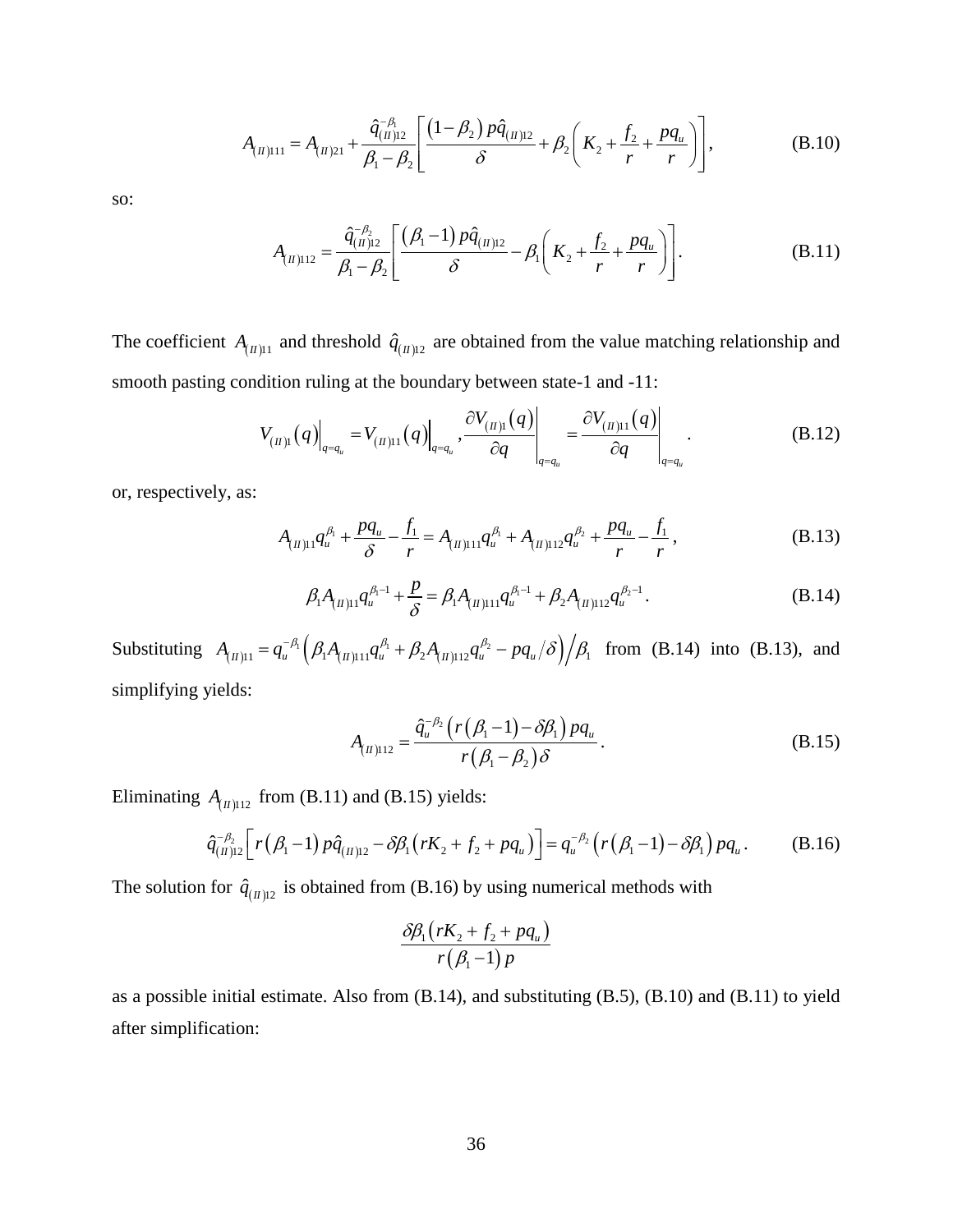$$
A_{(H)11} = \frac{\beta_2 (r - \delta) - r}{r (\beta_1 - \beta_2) \delta} \left( p q_U^{1 - \beta_1} + p q_u^{1 - \beta_1} \right)
$$
  
+ 
$$
\frac{\hat{q}_{(H)12}^{-\beta_1}}{r (\beta_1 - \beta_2) \delta} \left[ p \hat{q}_{(H)12} (1 - \beta_2) r + \left( p q_u + f_2 + K_2 \right) \delta \beta_2 \right]
$$
(B.17)

The coefficient  $A_{(I/0)1}$  and the stage-1 investment threshold  $\hat{q}_{(I/0)1}$  are obtained from the value matching relationship and smooth pasting condition ruling at the boundary between state-0 and - 1:

$$
V_{(H)0}(q)\Big|_{q=\hat{q}_{(H)01}} = V_{(H)1}(q)\Big|_{q=\hat{q}_{(H)01}} - K_1, \left. \frac{\partial V_{(H)0}(q)}{\partial q}\right|_{q=\hat{q}_{(H)01}} = \left. \frac{\partial V_{(H)1}(q)}{\partial q}\right|_{q=\hat{q}_{(H)01}}, \qquad (B.18)
$$

The respective value matching relationship and smooth pasting condition are:

$$
A_{(H)01}\hat{q}_{(H)01}^{\beta_1} = A_{(H)11}\hat{q}_{(H)01}^{\beta_1} + \frac{p\hat{q}_{(H)01}}{\delta} - \frac{f_1}{r} - K_1,
$$
\n(B.19)

$$
\beta_1 A_{(H)01} \hat{q}_{(H)01}^{\beta_1 - 1} = \beta_1 A_{(H)11} \hat{q}_{(H)01}^{\beta_1 - 1} + \frac{p}{\delta}
$$
\n(B.20)

Substituting  $A_{(H)(0)} = A_{(H)(1)} + \hat{q}_{(H)(0)}^{-\beta_1} p \hat{q}_{(H)(0)} / \beta_1 \delta$  from (B.20) into (B.19), and simplifying yields:

$$
\hat{q}_{(H)01} = \frac{\beta_1 (f_1 + rK_1) \delta}{p(\beta_1 - 1)r}.
$$
\n(B.21)

Also from (B.20) and substituting (B.21) yields:

$$
A_{(H)01} = \frac{p\hat{q}_{(H)01}}{\beta_1 \delta \hat{q}_{(H)01}^{\beta_1 - 1}} + A_{(H)11}.
$$
 (B.22)

If  $\hat{q}_{(n)12} > q_U$ , then the value matching relationship and smooth pasting condition ruling at the boundary between state-11 and -2, (B.7), is replaced by those between state-11 and -21, while the others remain intact. The revised expressions are:

$$
V_{(H)11}(q)\Big|_{q=\hat{q}_{(H)21}} = V_{(H)21}(q)\Big|_{q=\hat{q}_{(H)21}} - K_2, \frac{\partial V_{(H)11}(q)}{\partial q}\Big|_{q=\hat{q}_{(H)21}} = \frac{\partial V_{(H)21}(q)}{\partial q}\Big|_{q=\hat{q}_{(H)21}}, \quad (B.23)
$$

or respectively as: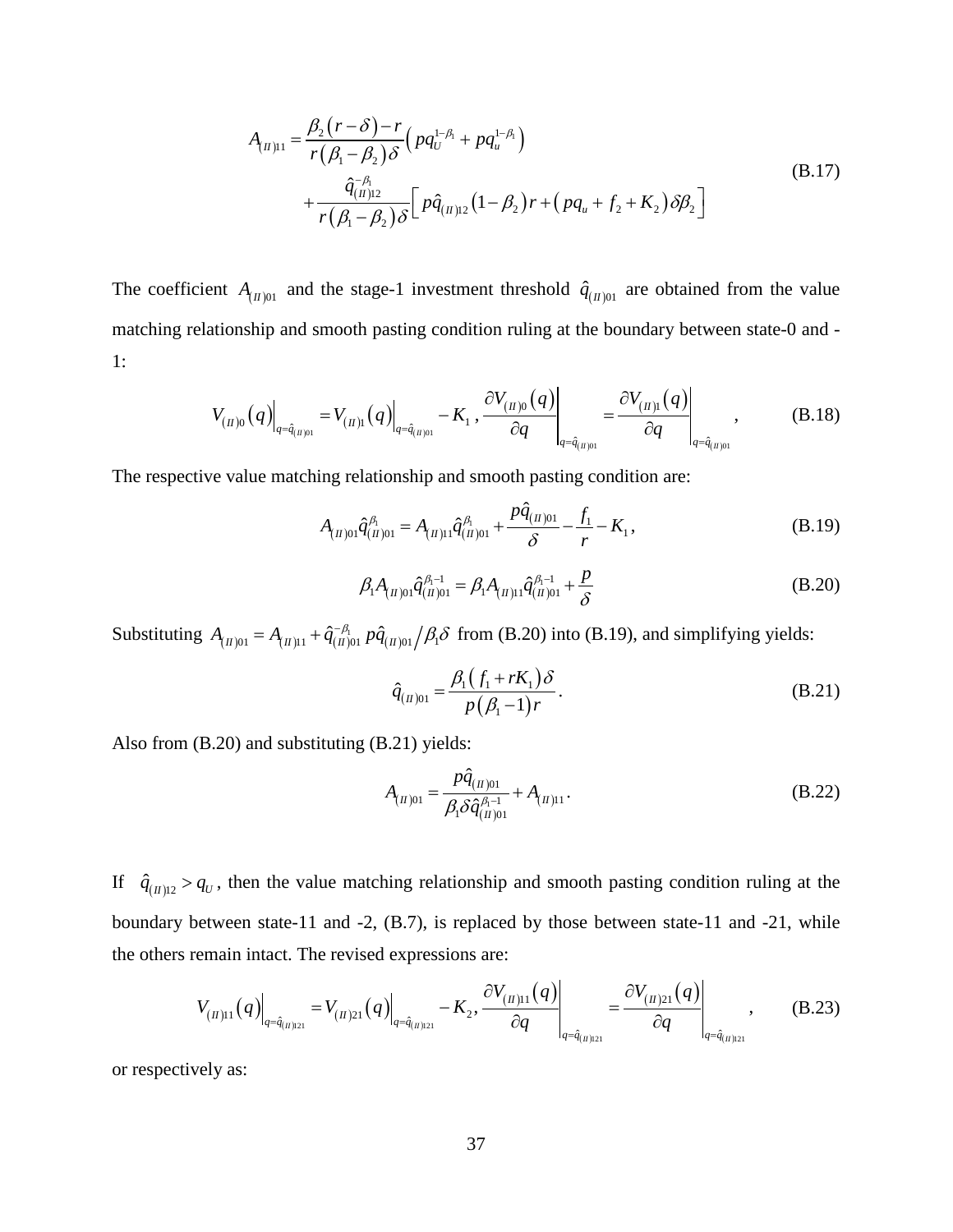$$
A_{(\Pi)111}\hat{q}_{(\Pi)121}^{\beta_1} + A_{(\Pi)112}\hat{q}_{(\Pi)121}^{\beta_2} + \frac{pq_u}{r} - \frac{f_1}{r} = A_{(\Pi)212}\hat{q}_{(\Pi)121}^{\beta_2} + \frac{p\hat{q}_U}{r} - \frac{f_1 + f_2}{r} - K_2,
$$
 (B.24)

$$
\beta_1 A_{(n)111} \hat{q}_{(n)121}^{\beta_1 - 1} + \beta_2 A_{(n)112} \hat{q}_{(n)121}^{\beta_2 - 1} = \beta_2 A_{(n)212} \hat{q}_{(n)121}^{\beta_2 - 1}.
$$
 (B.25)

From (B.25),  $A_{(n)12} = A_{(n)212} - \beta_1 A_{(n)111} \hat{q}_{(n)121}^{\beta_1 \beta_2} / \beta_2$ , which when substituted in (B.24) yields:

$$
A_{(H)111} = \frac{-\hat{q}_{(H)121}^{-\beta_1}}{r(\beta_1 - \beta_2)} \left( pq_U - pq_u - f_2 - rK_2 \right) \beta_2, \tag{B.26}
$$

so:

$$
A_{(n)112} = \frac{q_v^{-\beta_2}(-r+r\beta_1-\delta\beta_1)pq_v}{r(\beta_1-\beta_2)\delta} + \frac{\hat{q}_{(n)121}^{-\beta_2}}{r(\beta_1-\beta_2)\delta}(pq_v - pq_u - f_2 - rK_2)\beta_1\delta. \tag{B.27}
$$

Since the expressions pertaining to stage-11 are unaffected, then by combining (B.27) with (B.15) yields:

$$
(pq_U^{1-\beta_2} - pq_u^{1-\beta_2})(r(\beta_1 - 1) - \delta\beta_1) + \hat{q}_{(H)121}^{-\beta_2} (pq_U - pq_u - f_2 - rK_2)\beta_1\delta = 0, \qquad (B.28)
$$

so:

$$
\hat{q}_{(H)121}^{-\beta_2} = \frac{\left(pq_U^{1-\beta_2} - pq_u^{1-\beta_2}\right)\left(\delta\beta_1 - r\left(\beta_1 - 1\right)\right)}{\left(pq_U - pq_u - f_2 - rK_2\right)\beta_1\delta}.
$$
\n(B.29)

Combining (B.27) and (B.28) with (B.14) and simplifying yields:

$$
A_{(n)11} = \frac{-\hat{q}_{(n)121}^{-\beta_1} (pq_U - pq_u - f_2 - rK_2)\beta_2 \delta}{r(\beta_1 - \beta_2)\delta} + \frac{pq_u^{1-\beta_1} (r(\beta_2 - 1) - \beta_2 \delta)}{r(\beta_1 - \beta_2)\delta}.
$$
 (B.30)

Since the expressions pertaining to stage-1 are unaffected, then the investment opportunity threshold  $\hat{q}_{(II)01}$  is found from (B.21) and the option coefficient  $A_{(II)01}$  from:

$$
A_{(II)01} = A_{(II)11} + \hat{q}_{(II)01}^{-\beta_1} p \hat{q}_{(II)01} / \beta_1 \delta,
$$
 (B.31)

where  $A_{(II)11}$  is given by (B.30).

It is straightforward to demonstrate that  $\hat{q}_{(n)12} = \hat{q}_{(n)121}$  when  $\hat{q}_{(n)12}$  is determined from (B.16) given  $\hat{q}_{(n)12} = q_U$  and  $\hat{q}_{(n)121}$  is determined from (B.29) given  $\hat{q}_{(n)121} = q_U$ .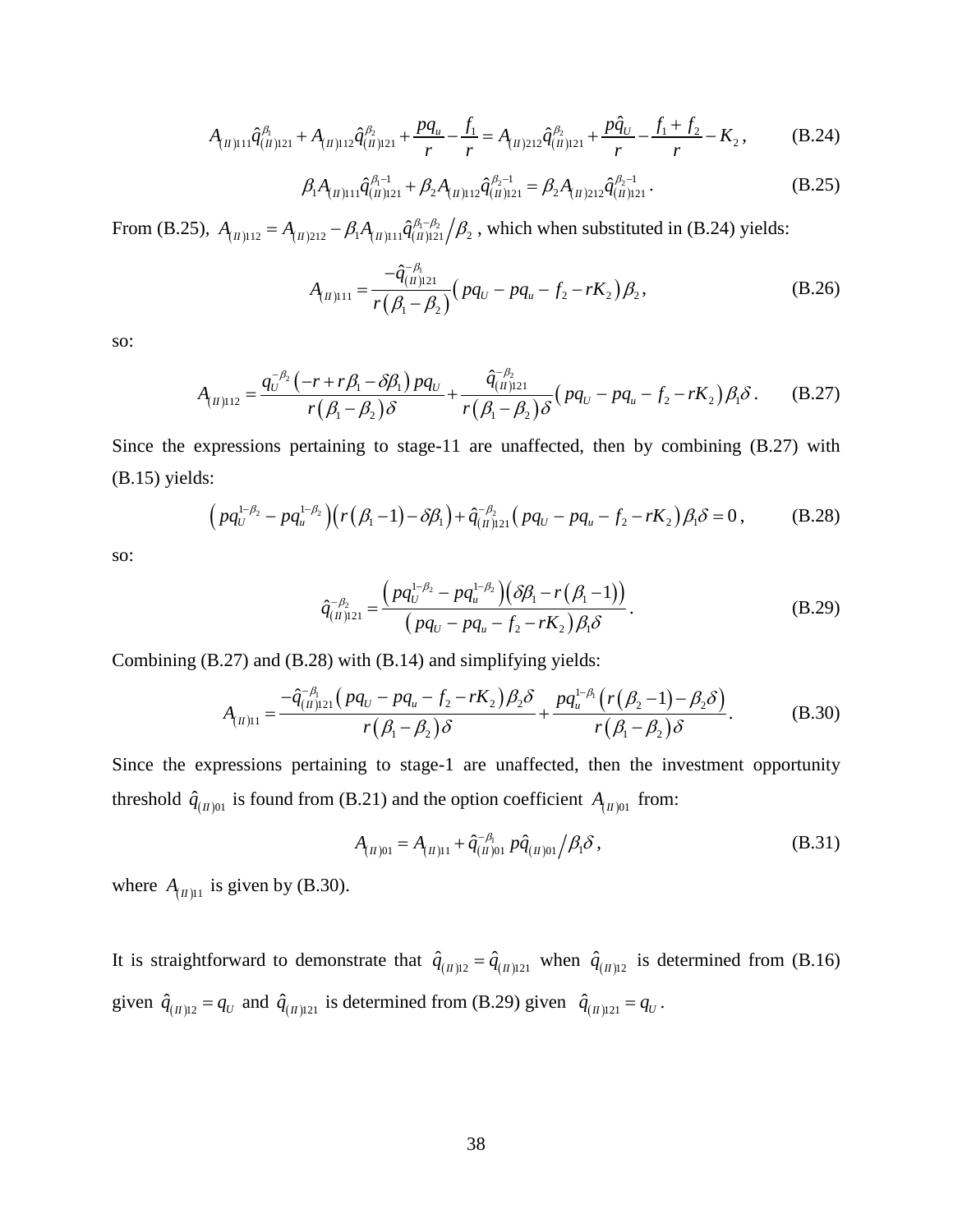If  $\hat{q}_{(n)01} > q_u$ , then the value matching relationship and smooth pasting condition ruling at the boundary between state-0 and -1, (B.18), are replaced by those between state-0 and -11. The revised expressions are:

$$
V_{(II)0}(q)\Big|_{q=\hat{q}_{(II)011}} = V_{(II)11}(q)\Big|_{q=\hat{q}_{(II)011}} - K_1 \Big|, \frac{\partial V_{(II)0}(q)}{\partial q}\Big|_{q=\hat{q}_{(II)011}} = \frac{\partial V_{(II)11}(q)}{\partial q}\Big|_{q=\hat{q}_{(II)011}}.
$$
 (B.32)

The respective value matching relationship and smooth pasting condition are:

$$
A_{(n)011}\hat{q}_{(n)011}^{\beta_1} = A_{(n)111}\hat{q}_{(n)011}^{\beta_1} + A_{(n)112}\hat{q}_{(n)011}^{\beta_2} + \frac{pq_u}{r} - \frac{f_1}{r} - K_1,
$$
\n(B.33)

$$
\beta_1 A_{(H)011} \hat{q}_{(H)011}^{\beta_1 - 1} = \beta_1 A_{(H)111} \hat{q}_{(H)011}^{\beta_1 - 1} + \beta_2 A_{(H)112} \hat{q}_{(H)011}^{\beta_2 - 1}.
$$
 (B.34)

From (B.34),  $A_{(H)011} = A_{(H)111} + \beta_2 A_{(H)12} \hat{q}_{(H)011}^{\beta_2 \beta_1}/\beta_1$ , which when substituted in (B.33) yields:

$$
\hat{q}_{(II)011}^{\beta_2} = \frac{-\beta_1 \left( p q_u - f_1 - r K_1 \right)}{\left( \beta_1 - \beta_2 \right) r A_{(II)112}},
$$
\n(B.35)

where  $A_{(II)112}$  is determined from (B.15) if the stage-2 cap is not breached, or from (B.27) if otherwise. Also, from (B.34):

$$
A_{(n)011} = A_{(n)111} + \frac{-\beta_2 \left( p q_u - f_1 - r K_1 \right)}{(\beta_1 - \beta_2) r} \hat{q}_{(n)011}^{-\beta_1}
$$
(B.36)

where  $A_{(II)111}$  is determined from (B.10) if the stage-2 cap is not breached, or from (B.26) if otherwise.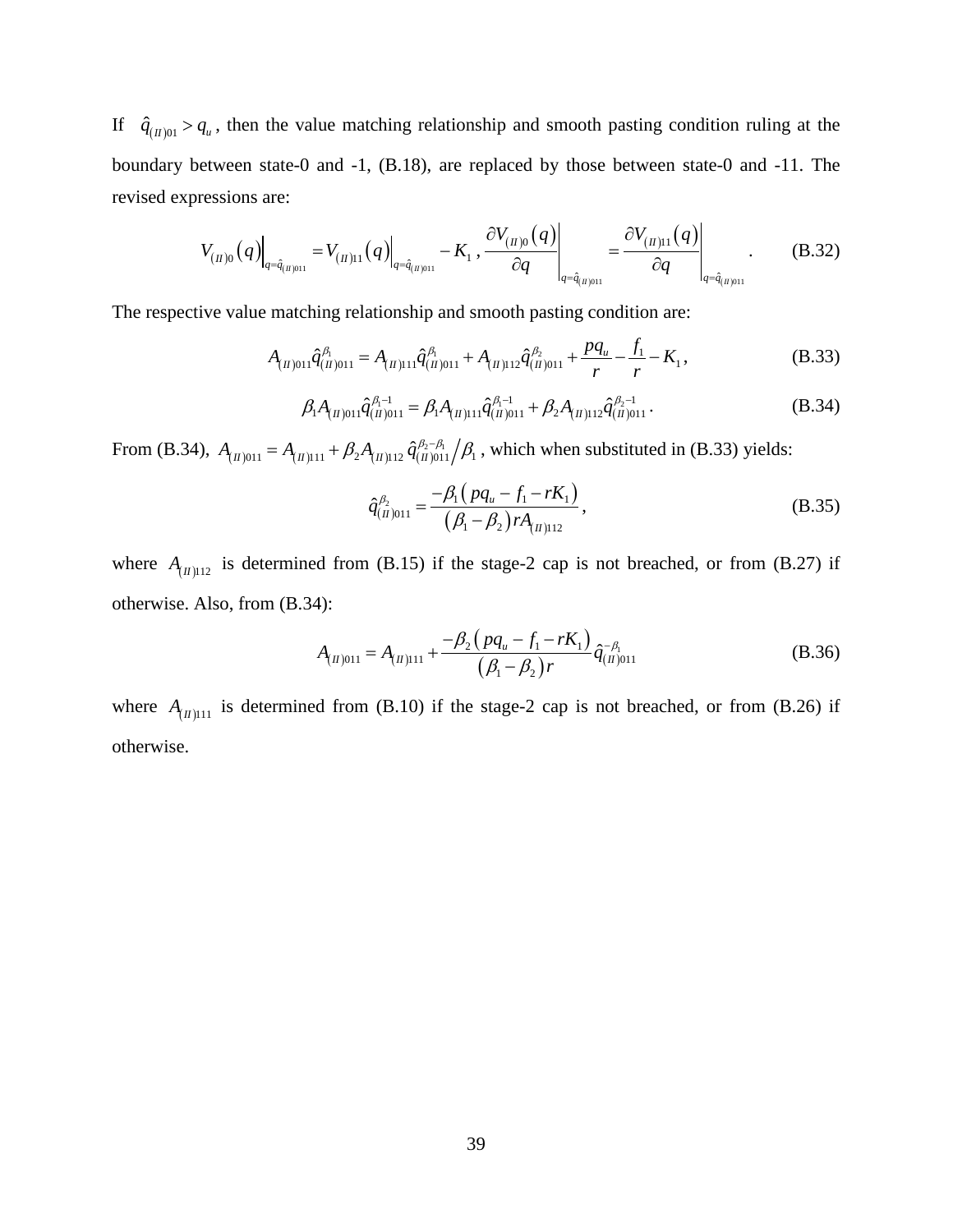







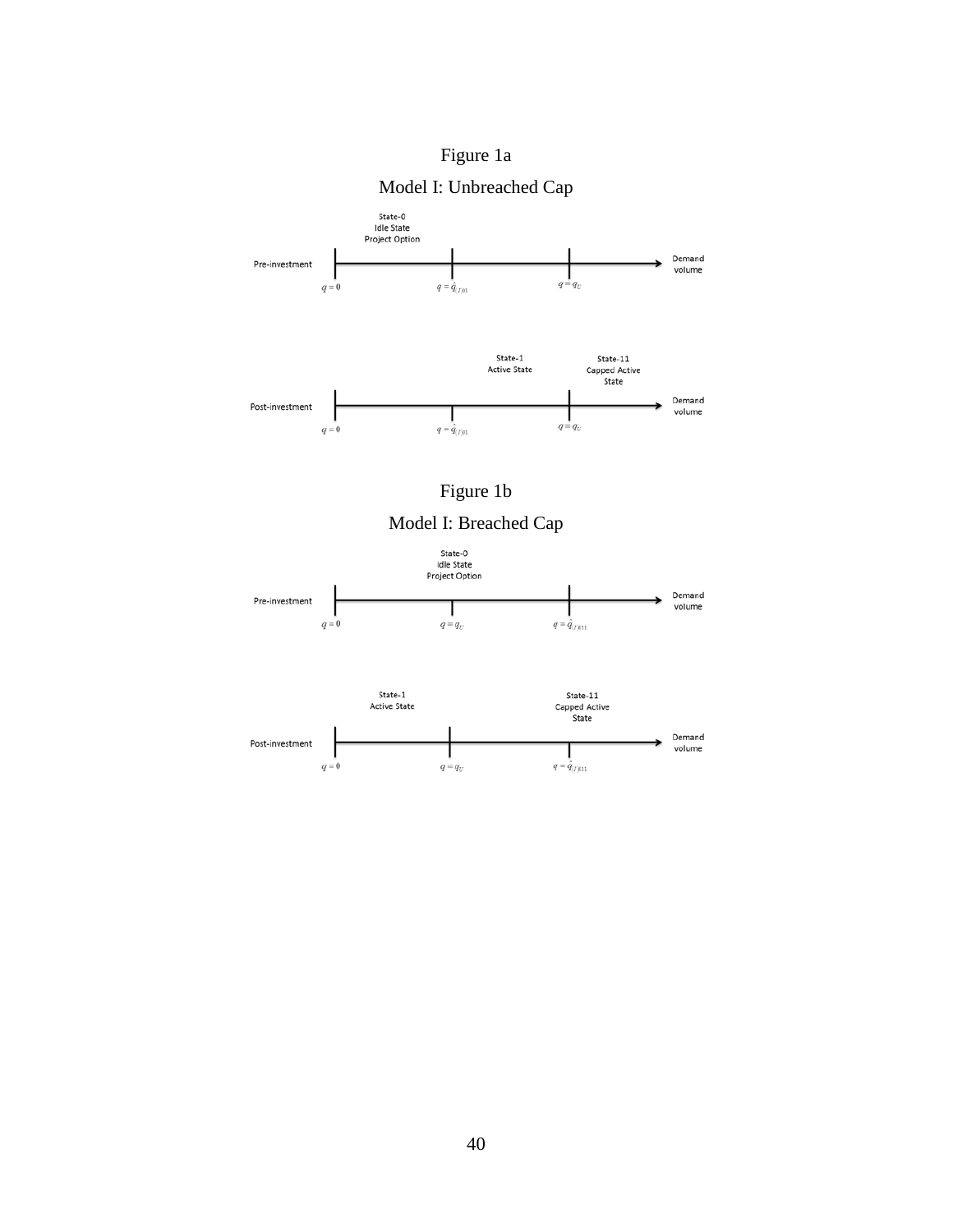## Figure 2